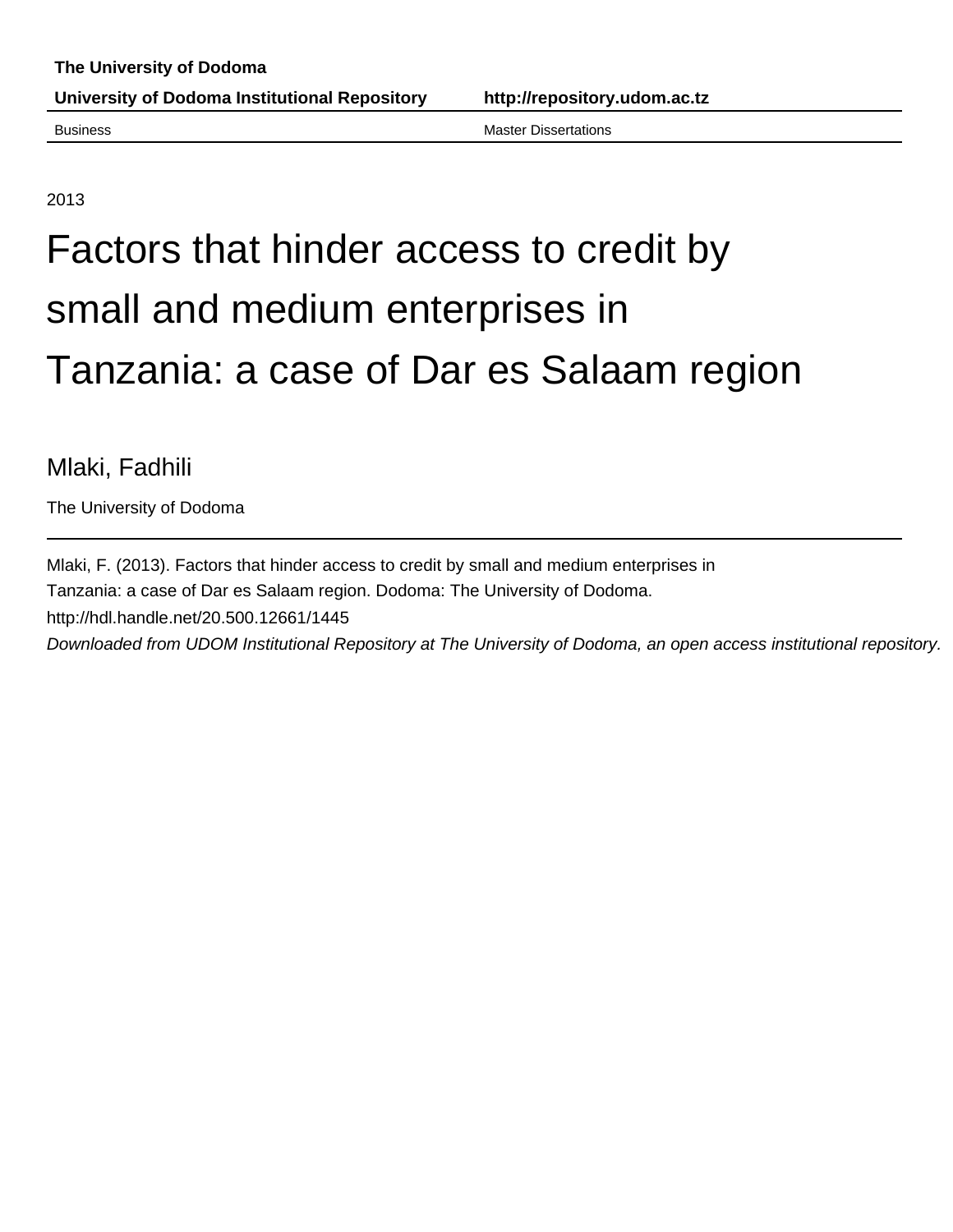# **FACTORS THAT HINDER ACCESS TO CREDIT BY SMALL AND MEDIUM ENTEPRISES IN TANZANIA: A CASE OF DAR ES SALAAM REGION**

**Fadhili Mlaki**

**A dissertation submitted in fulfillment of the requirements for the degree of Master of Business Administration of the University of Dodoma.**

> **The University of Dodoma October, 2013**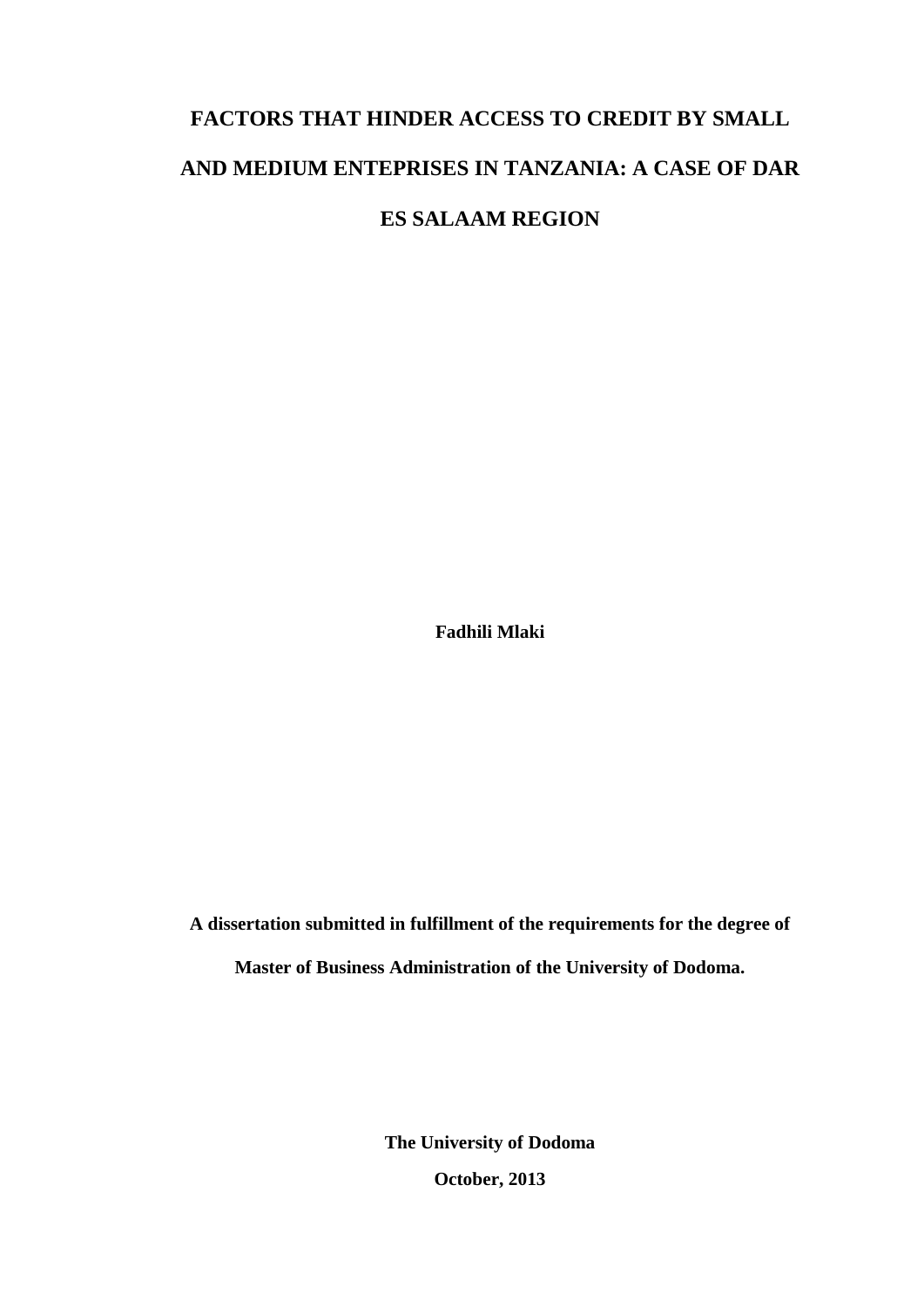#### **CERTIFICATION**

<span id="page-2-0"></span>The undersigned certifies that he has read and hereby recommends for acceptance by the University of Dodoma a dissertation entitled **Investigation on the Factors that Hinder Access to Credit by Small and Medium Enterprises in Tanzania***:* **A Case of Dar es Salaam Region** in fulfillment of the requirements for the degree of Master of Business Administration of the of the University of Dodoma.

………………………………………………

Dr. Francis William **(SUPERVISOR)**

Date: ………………………………………………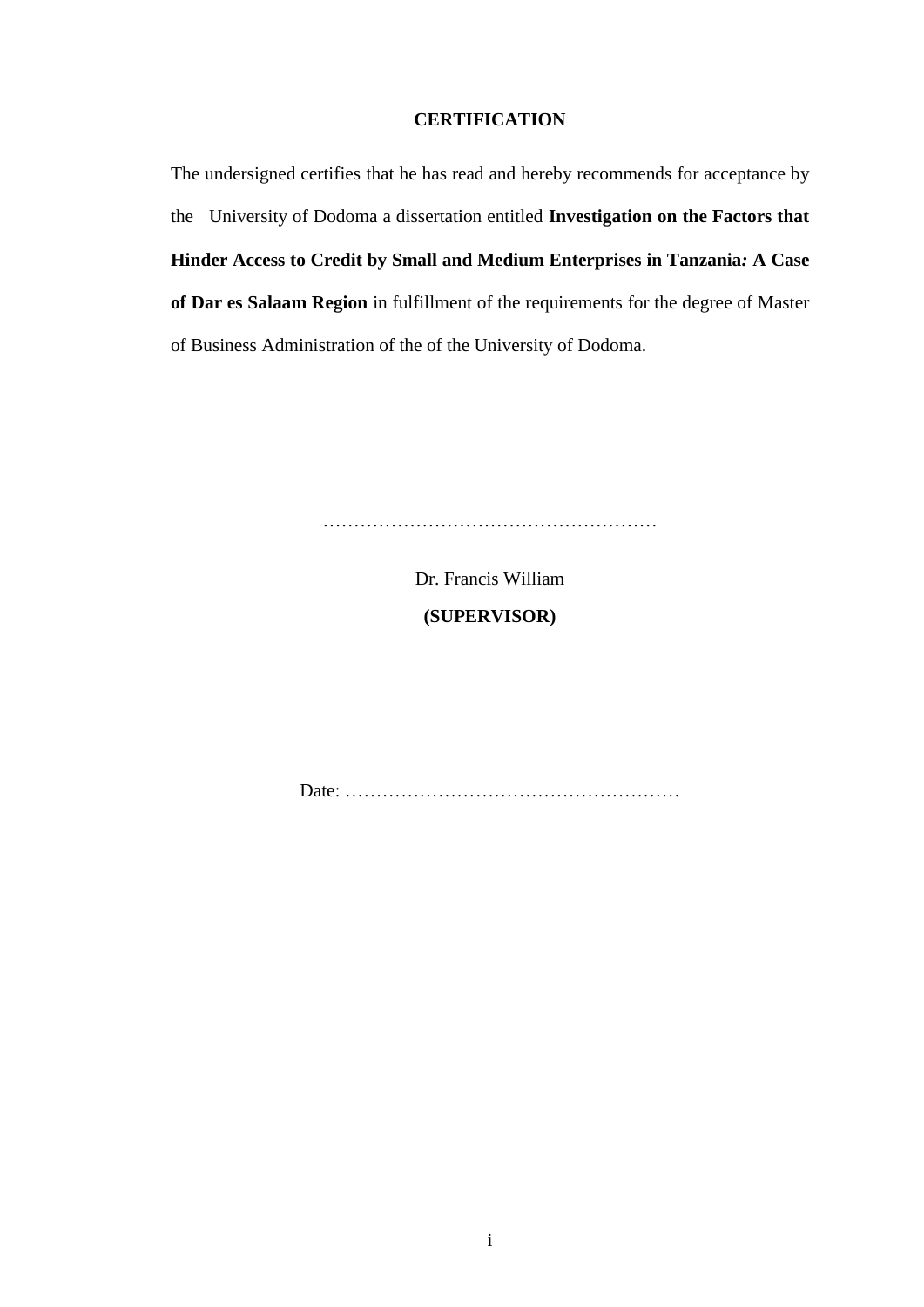#### **DECLARATION**

### **AND**

#### **COPYRIGHT**

<span id="page-3-0"></span>I, **Fadhili Mlaki**, declare that this dissertation is my own original work and that it has not been presented and will not be presented to any other University for a similar or any other degree award.

Signature………………………………………

No part of this dissertation may be reproduced, stored in any retrieval system, or transmitted in any form or by any means without prior written permission of the author or the University of Dodoma.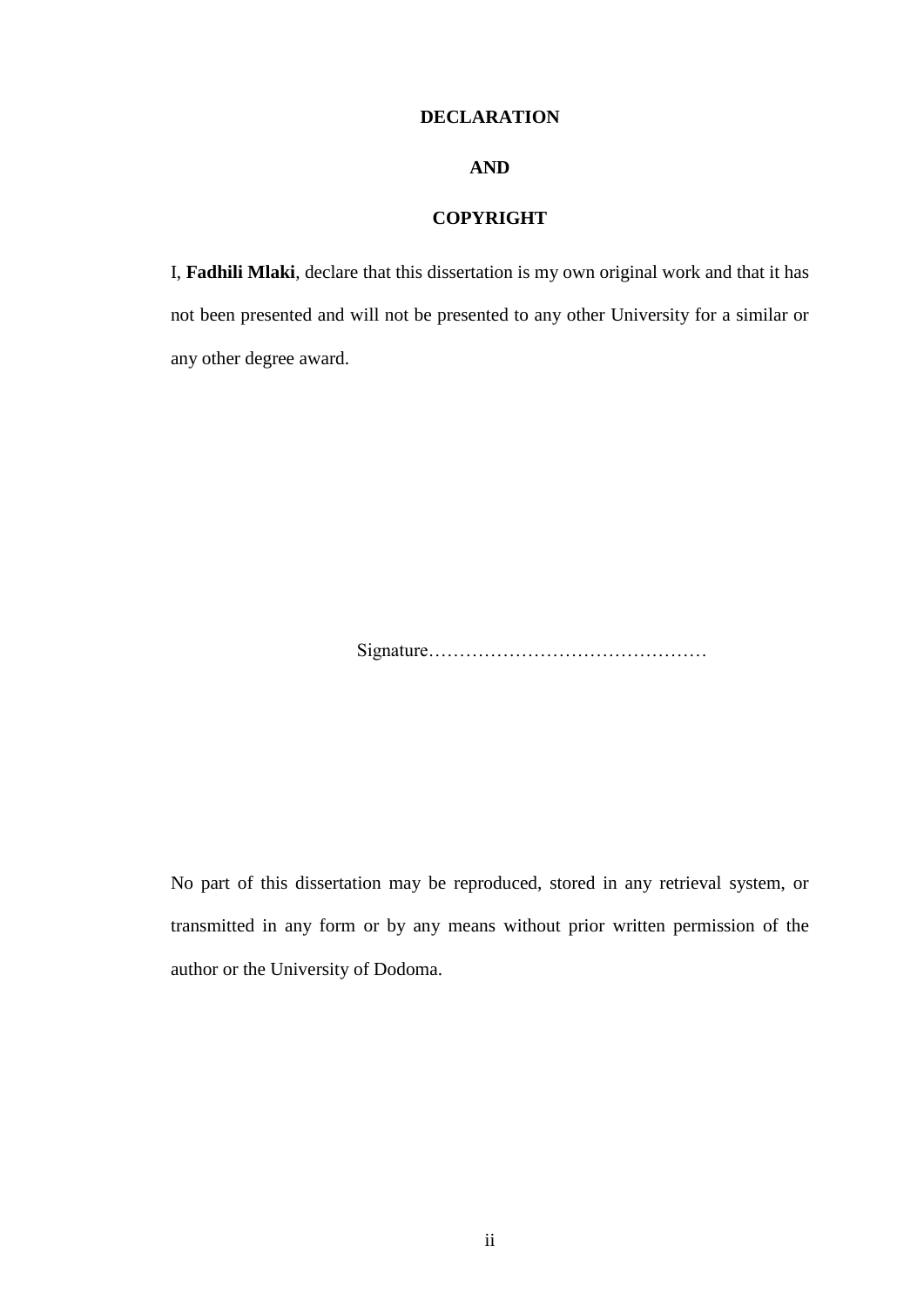#### **ACKNOWLEDGEMENTS**

<span id="page-4-0"></span>This work would not have been accomplished without the encouragement, contribution and inspiration of other people. I wish to express my gratitude to Dr. Francis William for his valuable supervision and guidance throughout the dissertation project. He was close to me in supervising and correcting the work basing on academic requirements.

I am also grateful to my lecturers and fellow students of Masters of Business Administration for various views on this research project.

I humbly thank every person whose contribution sharpened this work. However, whatever errors, omissions, unfair opinions or arguments contained in this work remain solely mine.

I am heavily indebted to my mother, Dinah Mlaki, my father, Mr Theophilus Mlaki, my sisters; Joyce, Sarah and Beatrice and brothers; Felix and Joseph for their encouragements and prayers.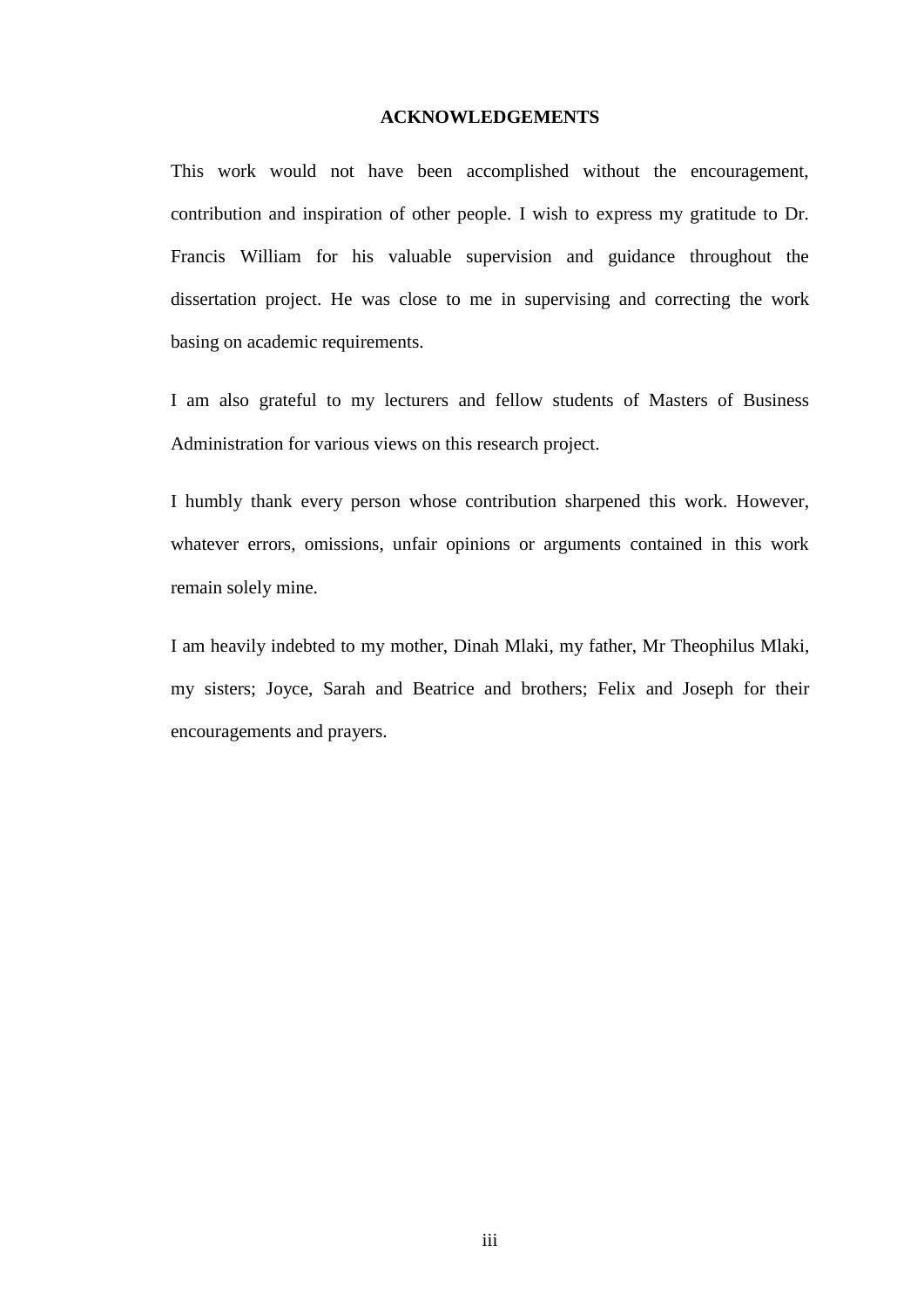# **DEDICATION**

<span id="page-5-0"></span>This dissertation is dedicated to my mother, Dinnah Joseph Maghimbi.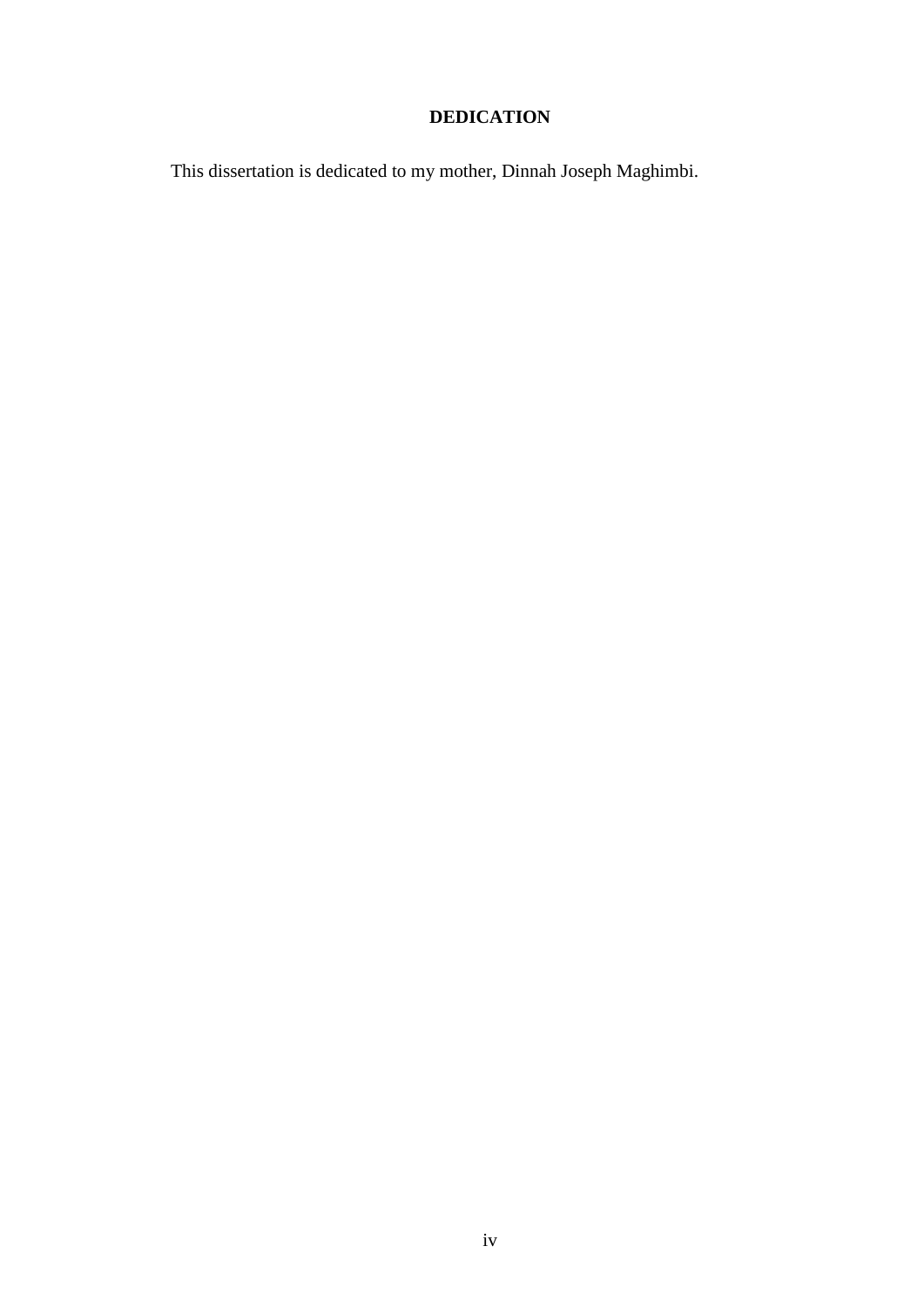#### **ABSTRACT**

<span id="page-6-0"></span>This study investigated factors that hinder access to credit by small and medium enterprises in Dar es Salaam region. It employed both quantitative and qualitative methods. Using purposive sampling, a total of 47 respondents were selected to take part in the study. Data were obtained through semi-structured interviews, structured questionnaire and documentary review. Quantitative data from questionnaires were subjected to descriptive analysis.

The findings show that both Small and Medium Enterprises (SMEs) are suffering from lack of information, training and poor condition for credits imposed by Financial Institutions (FIs) to SMEs.

The implications of these findings were discussed in terms of policy preparation. It was found that conditions for credits should be reduced to fit the need of SMEs. It was further suggested that complex procedures and lack of information should be taken as serious issues to be dealt with by the government, FIs and SMEs sectors. If the government manages to solve the mentioned problems, it will improve the business environment in Tanzania.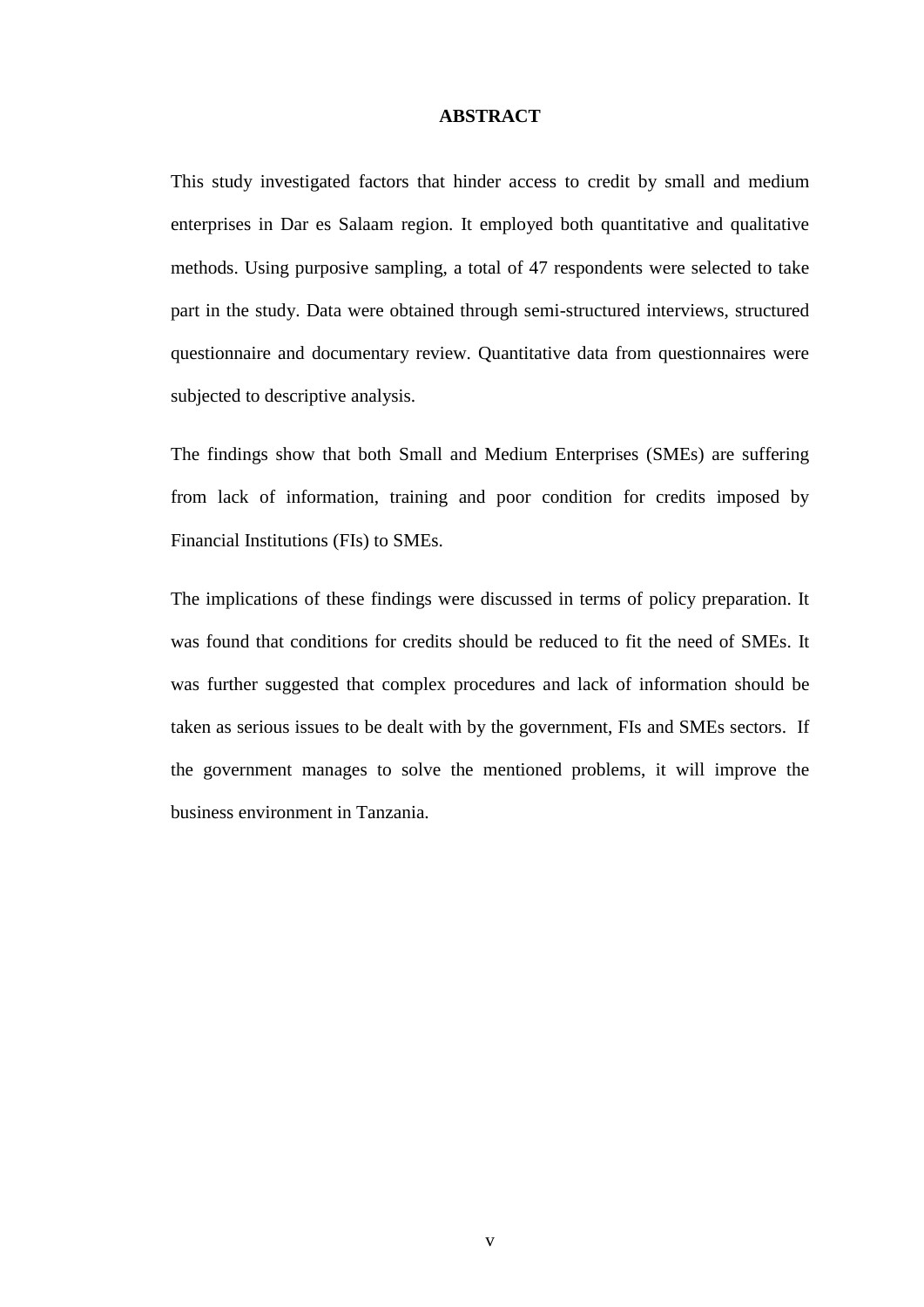# **TABLE OF CONTENTS**

<span id="page-7-0"></span>

| 2.1.1 Financial Structure System and Access to Credit in Tanzania 13 |  |
|----------------------------------------------------------------------|--|
|                                                                      |  |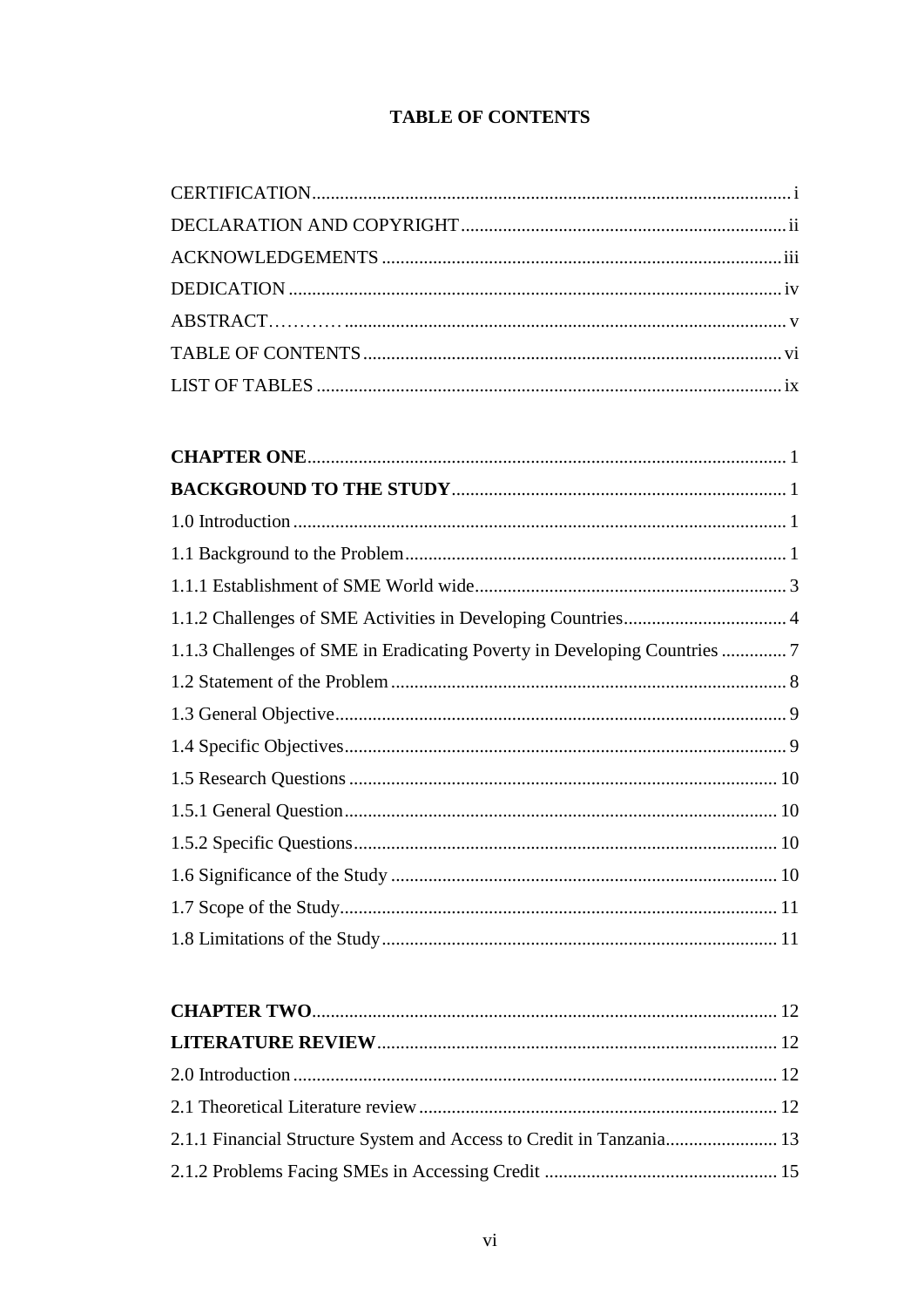| DATA ANALYSIS, PRESENTATION AND DISCUSSION OF THE                              |  |
|--------------------------------------------------------------------------------|--|
|                                                                                |  |
|                                                                                |  |
| 4.1 Respondents Social Demographic Characteristics and General Information  29 |  |
|                                                                                |  |
|                                                                                |  |
|                                                                                |  |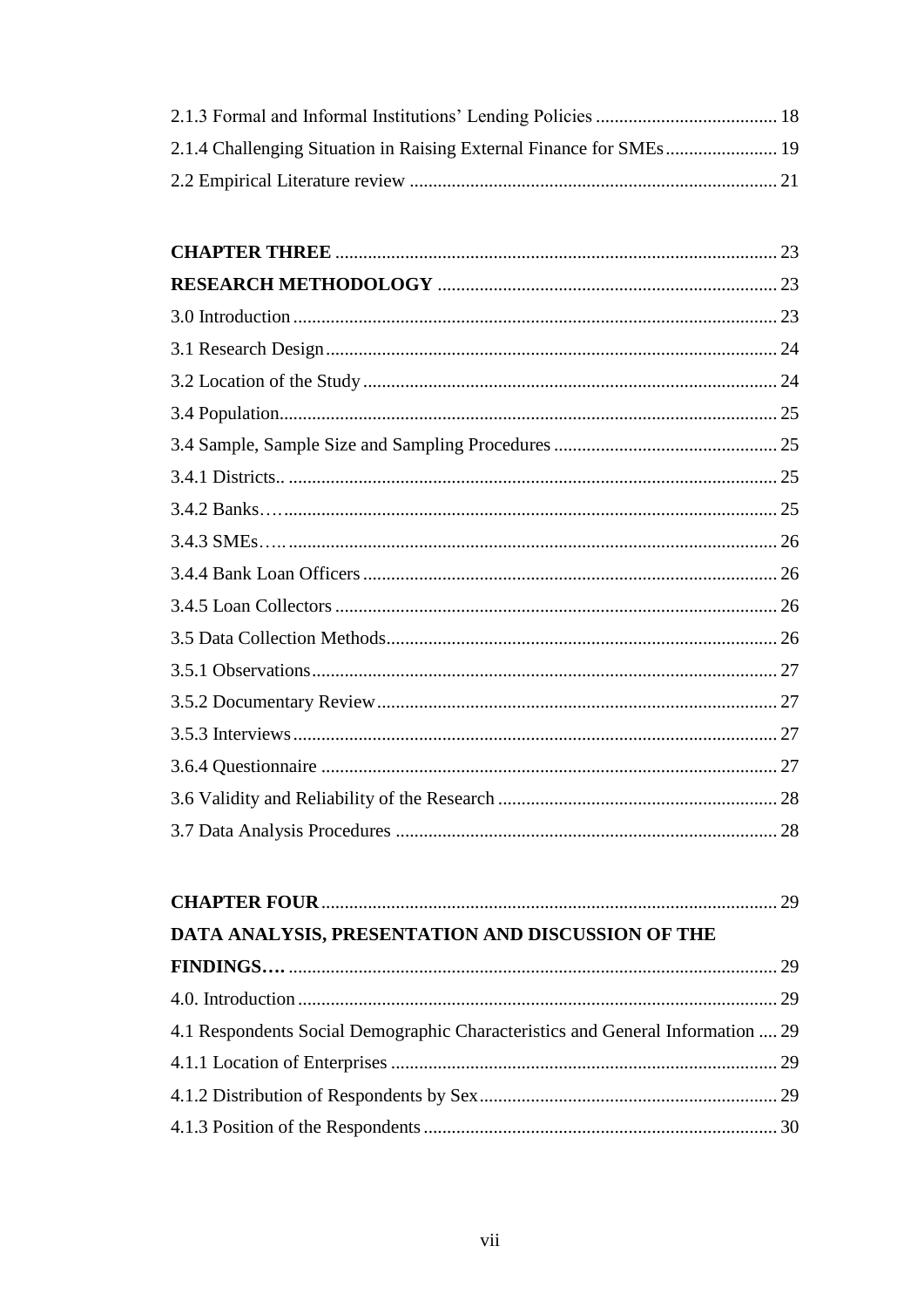| 4.3.1.4 Mechanisms Employed by FIs to offer Credits to SMEs and Time for Loan   |
|---------------------------------------------------------------------------------|
|                                                                                 |
|                                                                                 |
| 4.3.1.6 Respondents' Comments on the Conditions for Credits  44                 |
|                                                                                 |
|                                                                                 |
|                                                                                 |
|                                                                                 |
| 4.4 The Ability of SMEs to Sustain in an Increasingly Competitive Global Market |
|                                                                                 |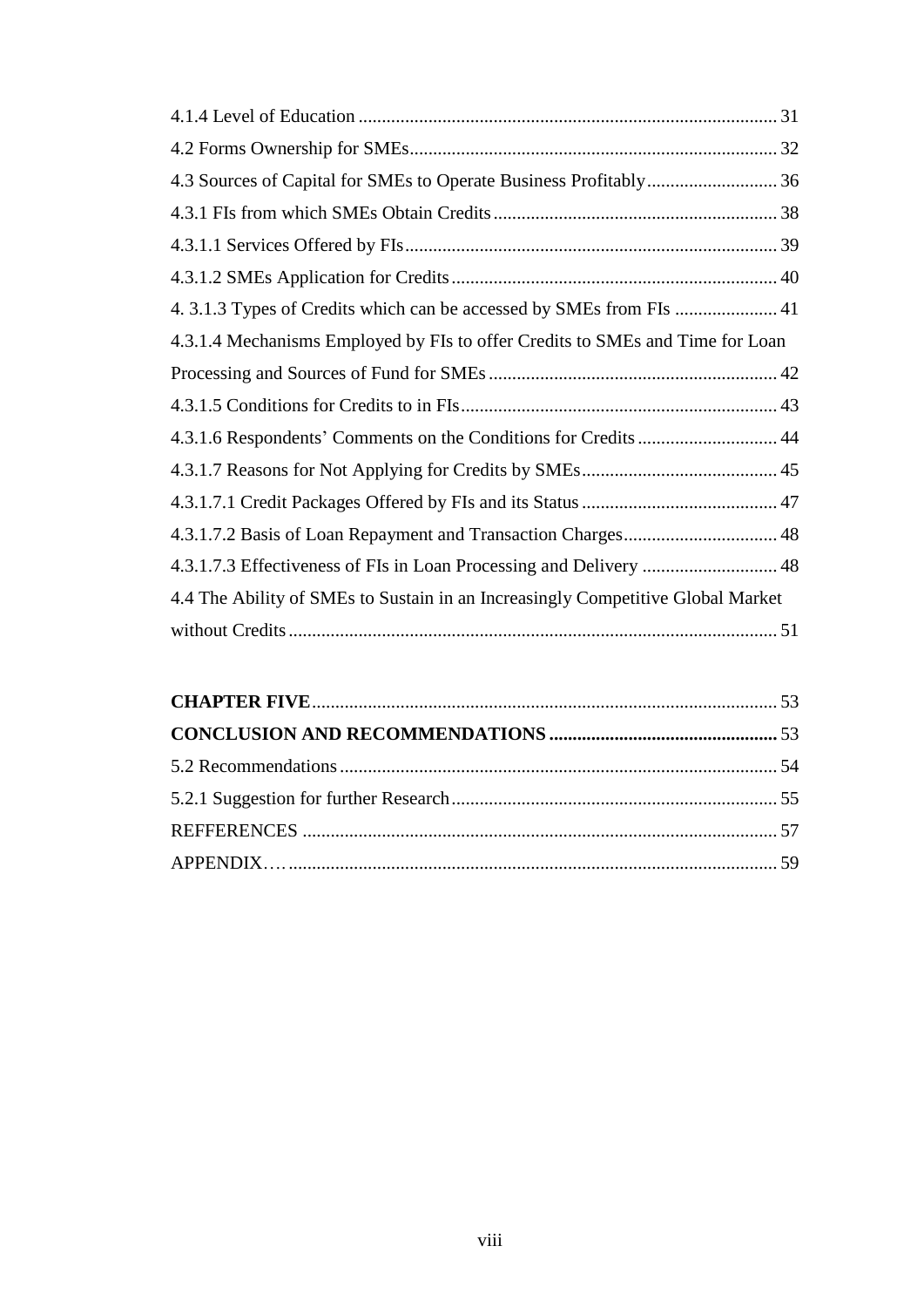## **LIST OF TABLES**

<span id="page-10-0"></span>

| Table 11: Comments by Respondents on Conditions for Loan  44                |  |
|-----------------------------------------------------------------------------|--|
|                                                                             |  |
|                                                                             |  |
| Table 14: Basis of Obtaining and Raying Loan and Loan Transaction Charge 48 |  |
|                                                                             |  |
|                                                                             |  |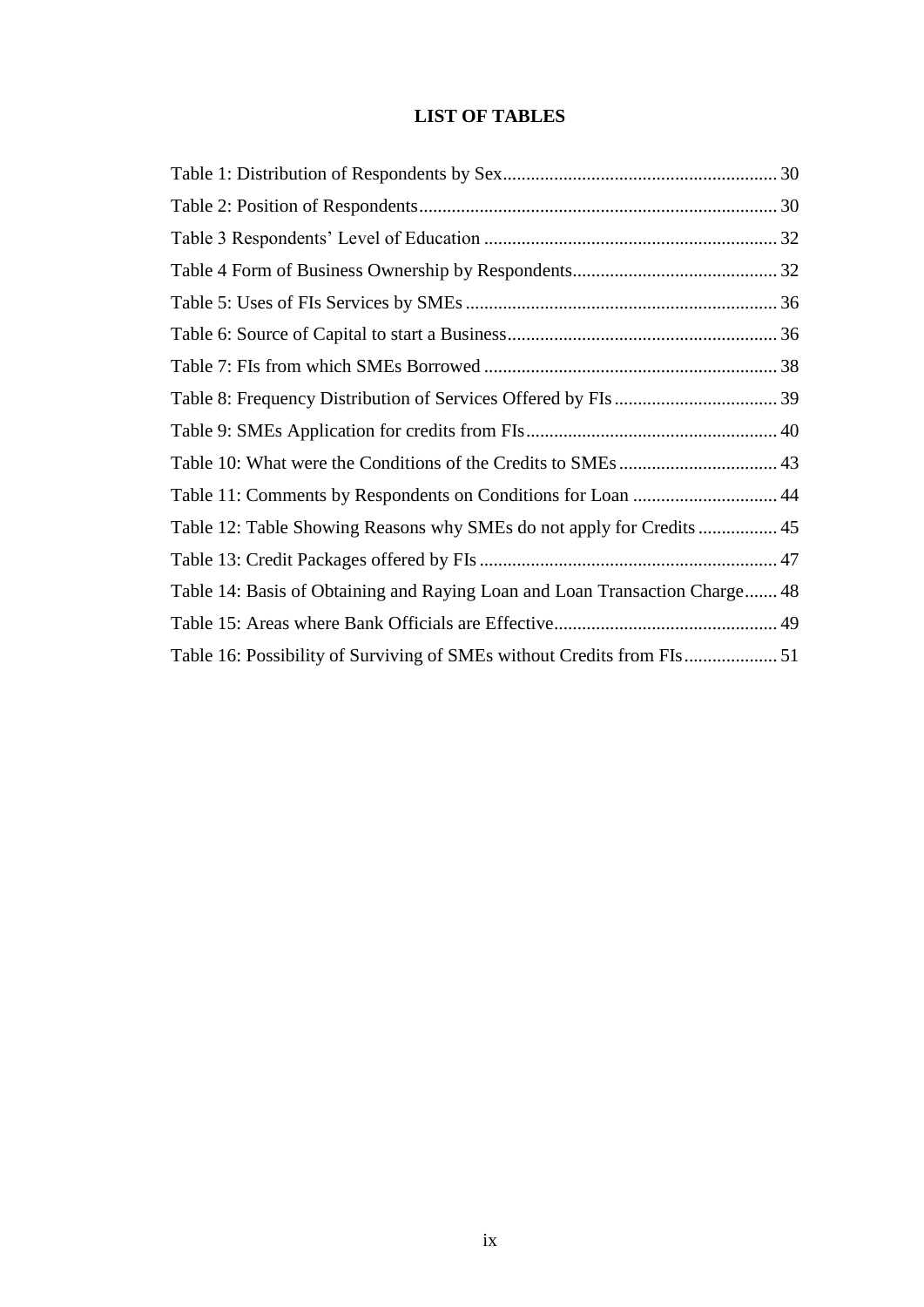#### **CHAPTER ONE**

#### **BACKGROUND TO THE STUDY**

#### <span id="page-11-2"></span><span id="page-11-1"></span><span id="page-11-0"></span>**1.0 Introduction**

This chapter presents the background to the problem, statement of the problem, general objective, specific objective, research questions, the scope of the study, and limitation of the study.

#### <span id="page-11-3"></span>**1.1 Background to the Problem**

The small and medium sectors existed in Tanzania before and after independence. Examples of these sectors include small industrial development organization and national enterprise development forum. Their establishments are easy as they require less capital, ordinary technology, management and utilities. Small and medium enterprises are found both in rural and urban settings and cover economic activities in all sectors. MITMS (2002) add that there are some sectors that are being attached to them and that those sectors are partners and linked enterprises.

In Tanzania, most established SMEs ranked access to finance the highest constraint. This happens when most of these SMEs lack management capacity. Most SMEs have a low capacity to expand technologically and upgrade their business. According to Rugumamu (1990) this constraint signaled the presence of critical bottlenecks in Tanzania's formal financial system. Lending policies and procedures in the state controlled financial institutions are not generally considered "Entrepreneur Friendly" as they tended to discriminate against the private sectors. Most of big financial institutions regard SMEs as financially crippled and non – professional as they do not keep quality financial statements or business plans and they have high risk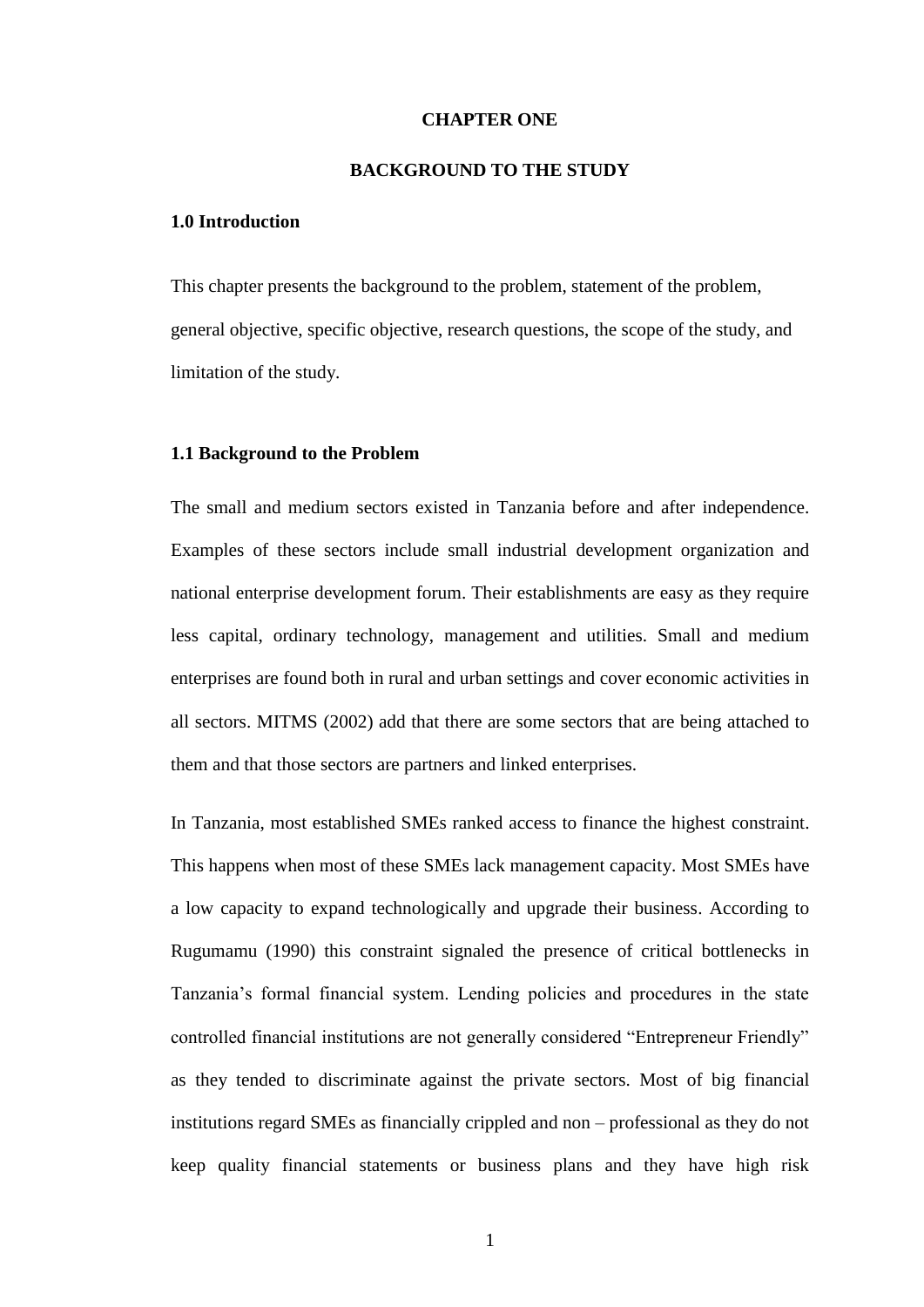investment portfolios that prevent them from borrowing (Khatkhat, 1989). The higher financial and managerial risks on standing and developing a small business increase the price at which debt is offered and in turn reduce the supply of external equity finance (storey et al., 1989).

Since there is no acknowledged universal definition of SME, different countries use various measures of size depending on their level of development to define it. The most used yardsticks are total number of employee's, total investment and sales turnover. Osteryoung et al., (1995) studied the characteristics of companies with about 500 employees and concluded that businesses with less than 50 employees differ from larger organizations, thus such firms should be classified as small businesses.

International Monetary fund (IMF) (2010) defines small and medium enterprises differently. For instance; the definition of SME in Germany identifies a limit of 255 employees while in Belgium 100 employees. In the United States (US), the small business is based on industry, ownership structure, revenue and number of employees (which in some circumstances may be as high as 1500, although the cap is typically 500). The US and the European Union (EU) use the same threshold of less than 10 employees in small offices in Kenya to recognize small, medium, and micro enterprises. Elsewhere in Africa, MSME stands for micro, small and medium enterprises, (MSME) which consists of 7 employees.

Industries in Canada define small enterprise as one with fewer than 100 employees (if the business is a goods producing one) or fewer than employees (if the business is service based); and a medium sized business as one with fewer than 500 employees. In Israel, a business is considered small if it has less than or equal to 50 employees. A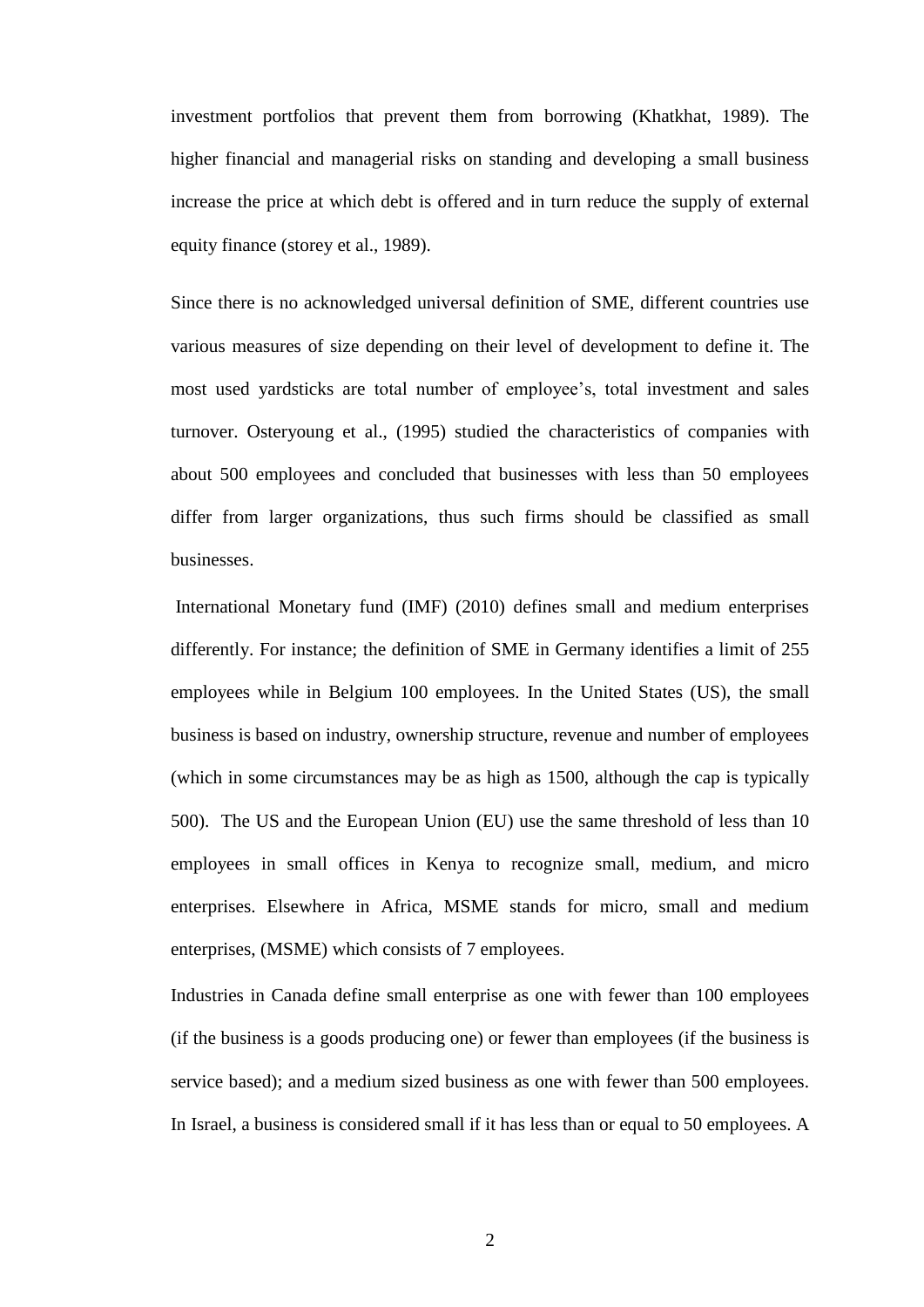medium business holds between 50 and 250 workers. In New Zealand, SME has at most 19 employees.

The central bank of Nigeria defines small and medium enterprises based on the number of staff employed. The criteria are assets based between N5 million and N500 million, and a staff strength between 11 and 300 employees (Rugumamu, 1990). In India, small and medium enterprise is the one whereby the investment in plant and machinery (the original cost excluding land, building and items specified by the ministry of small scale industries in its notification no. 1722 (E) dated October 5, 2006) does not exceed Rs.25 lakh. Moreover, micro, small and medium sized enterprises are defined according to their staff head count and turnover or annual balance sheet total. A medium sized enterprise employs fewer than 250 workers whose annual turnover does not exceed Eur 50 million or whose annual balance sheet total does not exceed EUR 43 million.

A small enterprise is defined as an enterprise which employs fewer than 50 persons and whose annual turnover and/or annual balance sheet total does not exceed EUR 10 million. A micro enterprise is defined as an enterprise which employs fewer than 10 persons and its annual turnover and balance sheet total does not exceed EUR 2 Million.

#### <span id="page-13-0"></span>**1.1.1 Establishment of SME World wide**

Worldwide, the history of SME did not start out as a manufacture of audio components. The original company was formed in 1946 under the title; the scale model equipment company limited which was meant to manufacture scale models and detail parts for the model engineering trade. During the 1950, SME moved away from model making to precision engineering, principally parts for aircraft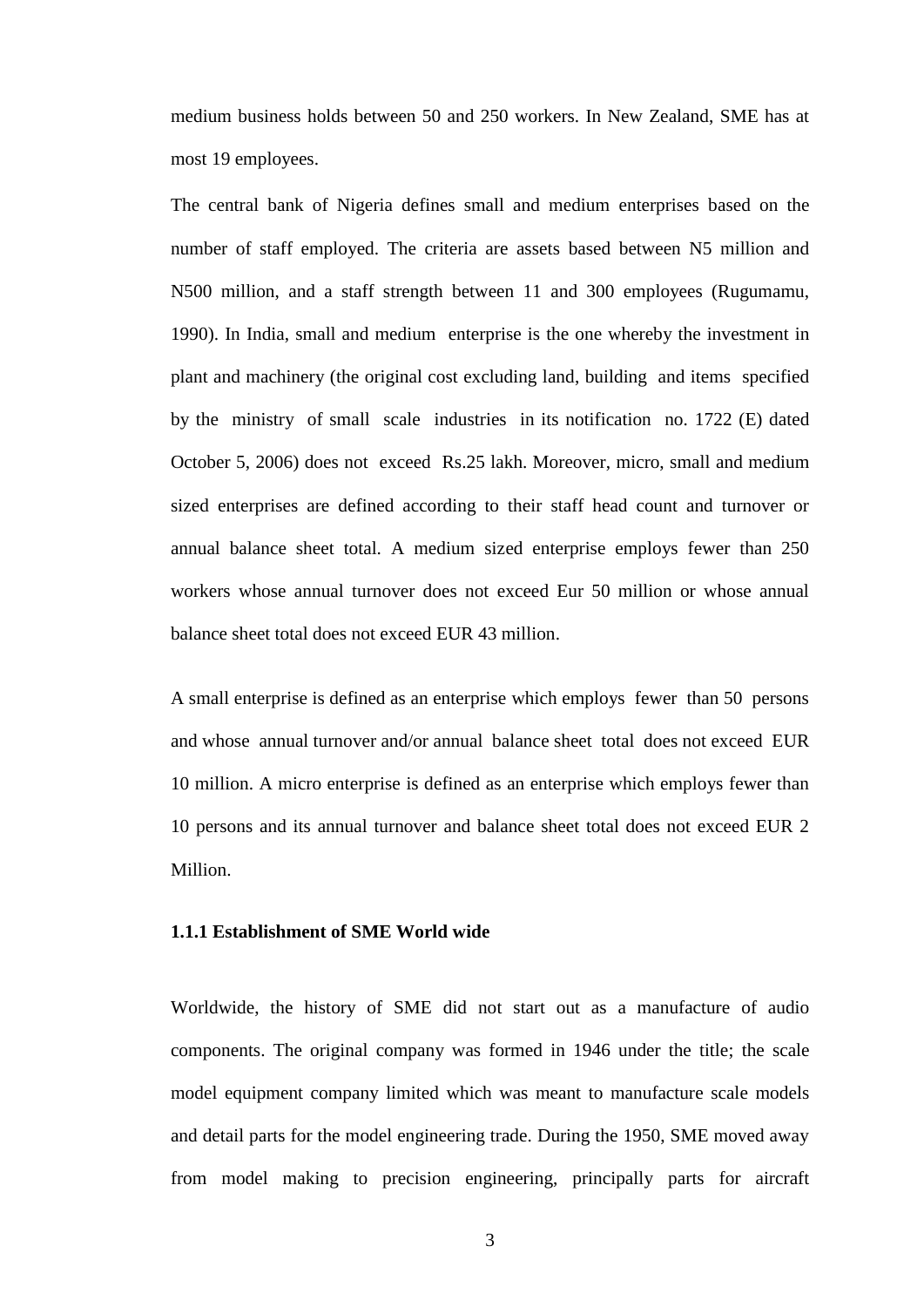instruments and business machines. In 1959, Alastair Robertson – Aikman, the company founder and managing director, required a pick up arm for his own use and an experimental model was built. It received such an enthusiastic reception from friends in the sound industry that it was decided to produce it commercially and it appeared in September 1959. The production was 25 units per week composed entirely of individually machined components. At this time, a new factory situated in mill road, Steyning was opened and the company name was changed to SME Limited, a less committal title to suit its new activities.

SME, now, has over 60 years experience in high quality precision engineering and the company plant at Steyning is now probably the largest and best equipped devoted to the manufacture of precision pick up arms and turntables. SME precision pick up arms are exported to almost every country of the world, (www.sme.ltd.uk)

In the context of Tanzania, micro enterprises are those which engage up to 4 people or employ capital amounting to Tshs 5 Million. Small enterprises are mostly formalized undertakings engaging between 5 and 49 employees or with capital investment from Tshs 5 million to 200 million. Medium enterprises employ between 50 and 99 people or use investment from Tshs 200 million to Tshs 800 million.

#### <span id="page-14-0"></span>**1.1.2 Challenges of SME Activities in Developing Countries**

There are several challenges that face SME. Machacha (2002) outlines a few of them include: First is the financial management capacity. This is an essential lack of access to financial opportunities in the country by SMEs. This constraints SME's from accessing financial interventions. It is important to understand that capacity building interventions might be more effective if linked with access to finance;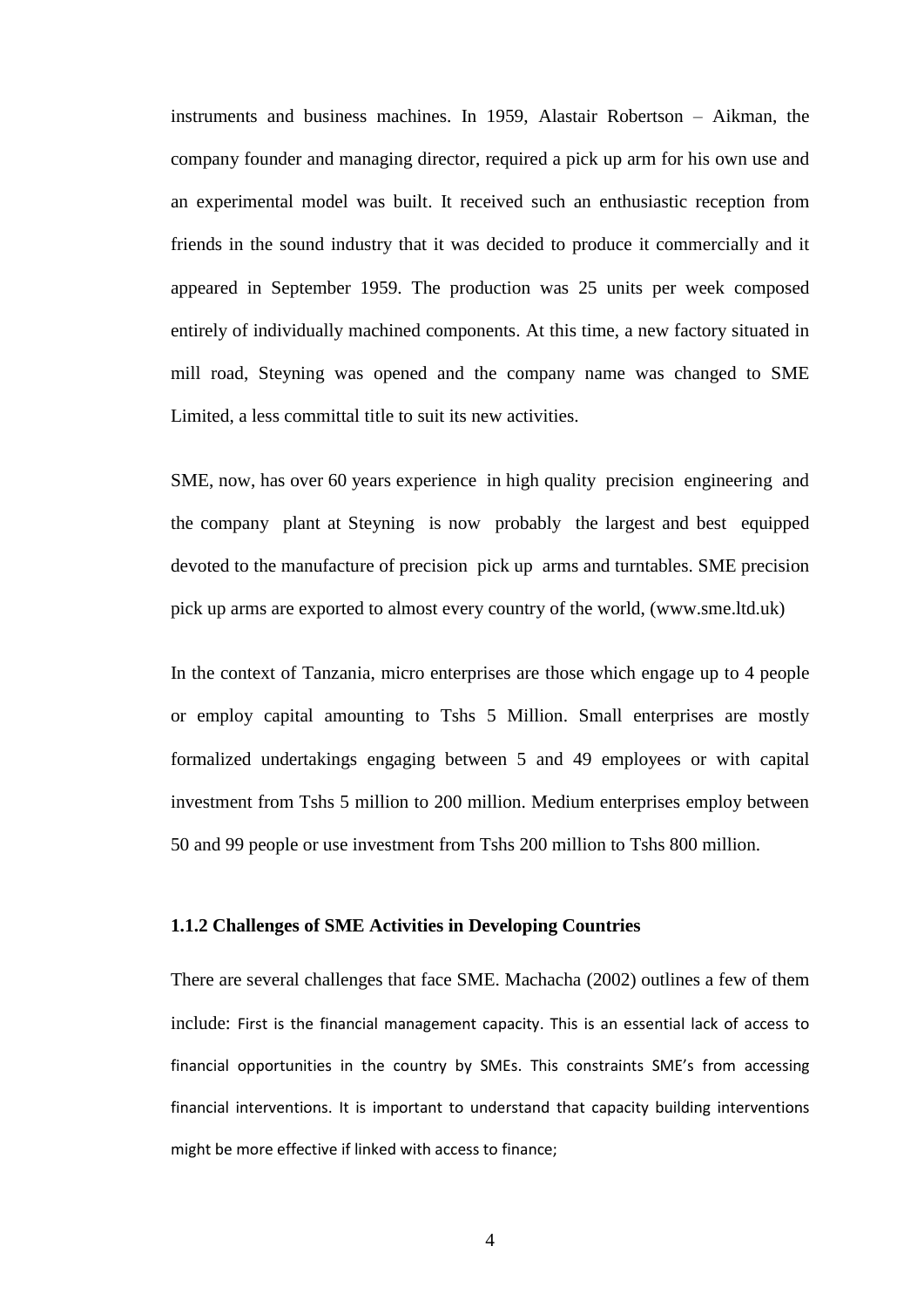Secondly, SME balk at high interest rates reflect issues on demand and supply sides. Interest rates are consistently cited as a top barrier to SME borrowing as high interest rates mean that only the most profitable SME investments can justify a loan. Banks may overestimate the risk of the SME market but in many cases the pricing of loans by banks appear rationally given the expected inflation and high historical default rates.

The problem of high interest rates is exacerbated when SMEs does not have the skills required to make project financial decisions, including the ability to weigh the potential return on an investment against the cost of capital. Another one is the stringency of collateral requirements that may be the primary barrier to SME's ability to access finance even in developed markets. Collateral requirements are the rule rather than exceptions; the level of collateral required is often as high in developed economies as compared to the developing ones.

Furthermore, SME's access to collateral is more limited, reflecting lower rates of property ownership and lack of appropriate titling. In Tanzania, most established SMEs ranked access to finance the highest constraint. This happened where by their financial needs are not being met and hence most of SME's perception is that banks do not have a good understanding of them. This inhibits their capacity to expand technologically and upgrade their business. The banks may provide bank facilities but hesitate to offer long term loans or the type of working capital facilities that SME need to grow (khatkhat, 1989).

Undoubted, this constraint signaled the presence of critical bottlenecks in Tanzania's formal financial system whereby these lending policies and procedures in the state controlled financial institutions is not generally considered as entrepreneur

5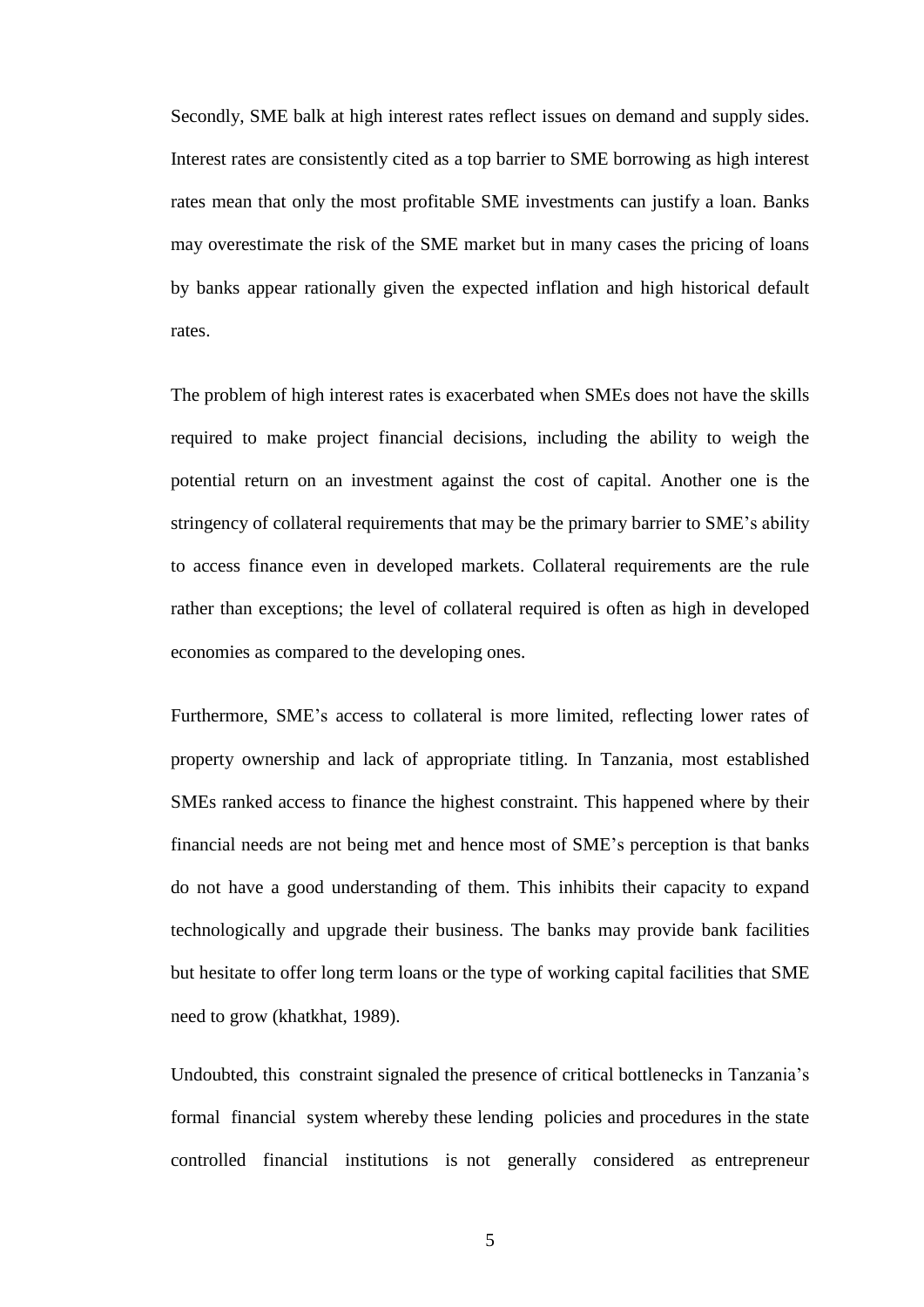friendly. These occur when most of these credit guarantee schemes targeting SMES assume that a thriving SME sector is a critical element needed for a strong and growing economy, and that access to finance is the major constraint to SME's growth. Most of these lending policies include:

- (a) The extended credit facility; it is meant to succeed the poverty reduction and growth facility as the main funding tool for providing medium term loans to support SMEs with protracted balance of payment problems.
- (b) The standby credit facility that provides financial assistance to SMEs with a short term balance of payments and
- (c) The rapid credit facility that provides rapid financial assistance with limited conditionality to SME.

These tended to discriminate against the private sector as biggest financial institutions regard SMES as financially crippled and non professional enterprises. They do not keep quality financial statements or business plans; and they have high risk investment portfolios that prevent them from borrowing (Khatkhat, 1989). The lending policies are not good friend users due to the fact that most of these financial institutions' utilization of guarantees depends on the circulation of profitability that incorporates the full range of costs associated with the guarantee. The higher the financial and managerial risks on standing and developing a small business increases, the higher the price at which debt is offered and in turn reduce the supply of external equity finance (Storey et al., 1989).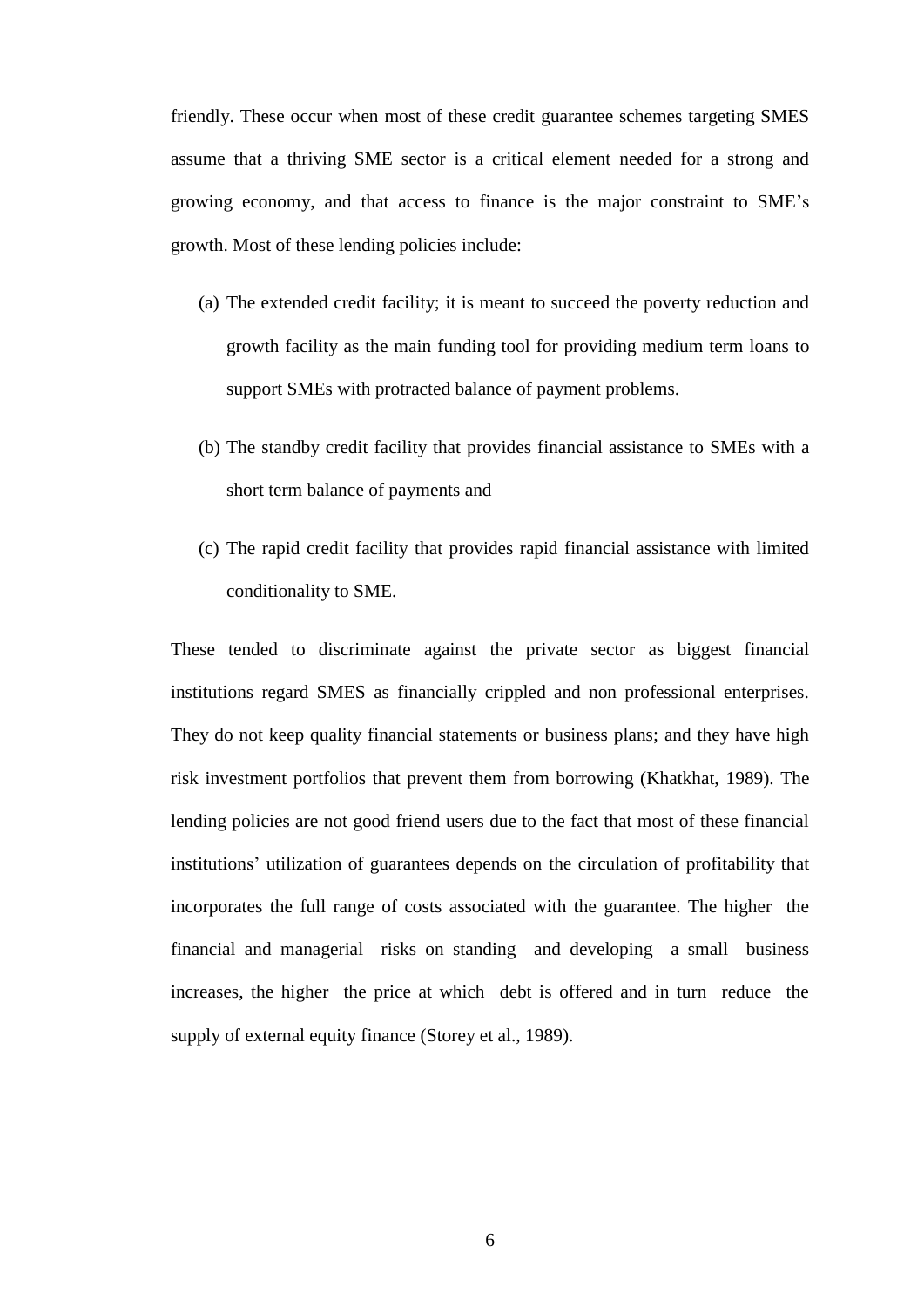#### <span id="page-17-0"></span>**1.1.3 Challenges of SME in Eradicating Poverty in Developing Countries**

Although SMEs are largely considered as fountains of creativity in the production chain and reduction of poverty, they fail to make their dream come true due to lack of collateral which restricts them to secure their bid for loans. As the result, they run their business without capital and consequently fail to grow. The full potential of the SME sector has not yet been tapped due to several constraints which hamper the development of the sector. Such constraints include unfavorable legal and regulatory framework, underdeveloped infrastructure, poor development of business services and limited access to finance (MITMS, 2002) and poor access to capital (Machacha, 2002).

The study done by Mushi (2006) revealed that there was a promising market for the machines made based on producing bricks. However, the SME failed to produce more because of the limited capital base. According to SIDO report (2002), the rural poors do not lack energy ideas or entrepreneurial spirit, what they lack is access to credit facilities and the choice of an opportunity to fulfill their own dreams for a better future. This shows that in Tanzania the biggest problem is lack of capital.

Many measures have been taken to enable SMEs achieve their dreams especially getting financial support. For instance, the self government microfinance project has been established by the government to offer entrepreneurial loan facilities. The project has spread its wings to 14 regions on Tanzania main land but still it is not promising (EBRF, 2005). Also Need was established by the parliament of the United Republic of Tanzania in 1994 to provide loans to SMES in Tanzania (Rugumamu, 2002). SMES do not utilize the opportunity they have or they do not see. Mobilizing domestic savings is critical for sustained high rate of investment and economic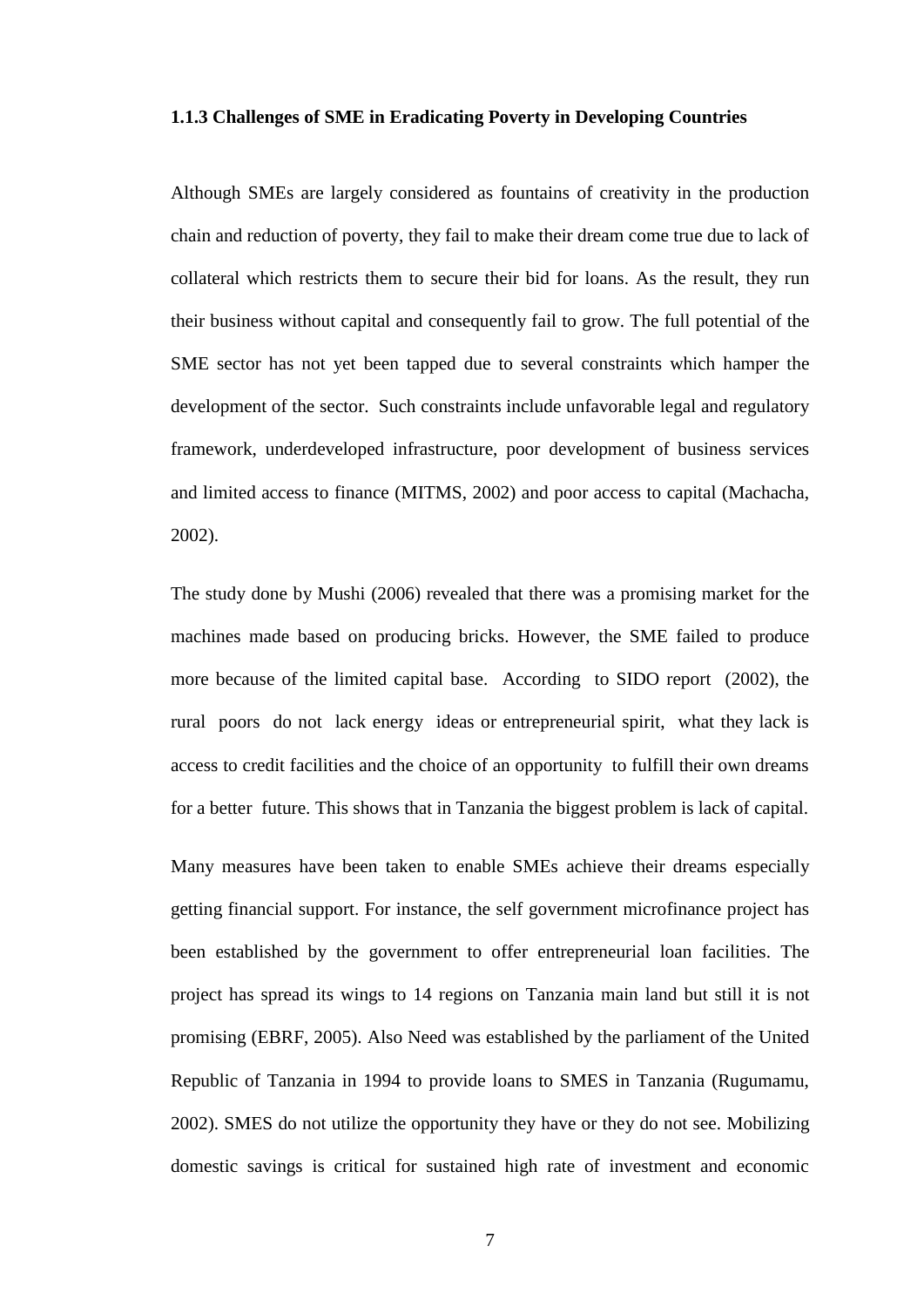growth (EBRF, 2005). It is difficult for SMEs to access credit due to the following factors: The sector is perceived as a highly risked one. Lack of collateral requirement implies that most banks operate in limited geographical areas; they have inexperienced staffs on issues related to micro finance and lack of the guarantee scheme to back up banks financing SMES.

The high cost of screening and administering small loans spread over big areas and inabilities of borrowers to prepare applications that meet bank's requirements. Regardless of the difficulties they are facing, SMEs have made some efforts to access capital from different financial institutions. SMES are biggest clients' base which make up to 80 percent of our books, says UBA, chief manager (SMES, 2006).

#### <span id="page-18-0"></span>**1.2 Statement of the Problem**

The ability of SMEs to survive in an increasingly competitive global environment is largely predicated upon their capacity to leverage financial source. One of the most notable obstacles limiting their capacity is access to timely, current, relevant and adequate financial credit for carrying out their daily activities and investing. Studies done by World Bank (2000) and ILO (2001) show that many SMEs lack access to finance to start operating and expanding their businesses. In Tanzania, most established local and foreign entrepreneurs ranked access to finance the highest constraint. It inhibited their capacity to expand technologically and upgrade their business (Rugumamu, 1992).

Rapid expansion of SMEs sector in Tanzania needs finance and ability to access financial services. The majority of finance schemes for small business sectors in Tanzania are uncertain as they are financially crippled and non professional. They do not keep quality financial statements or business plans and they have high risk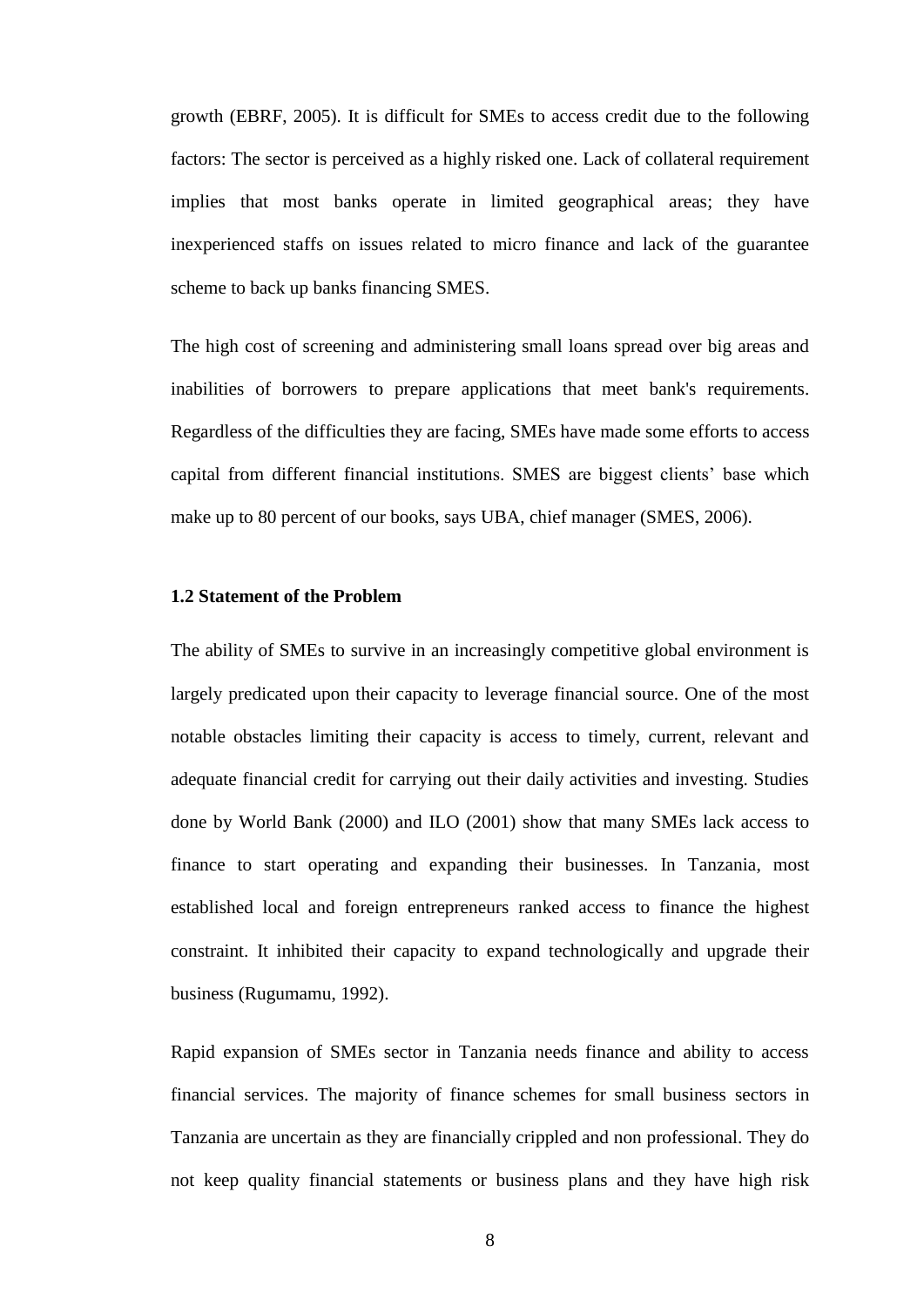investment portfolios that prevents these them from borrowing (Khatkhat, 1989). Although the SMEs are right customers of the financial institutions such as banks, they face barriers in accessing financial services from these institutions.

Although various studies concerning SMEs have been conducted in Tanzania, most of them had different focuses other than assessing factors hindering access to credit by SMEs. This study is therefore focused on the appraisal of the SMEs that are the right customers of the banks in Tanzania context through establishing their status and ability to overcome the financial constraints in businesses. The purpose of this explanatory study was to assess factors hindering access to credit by SMEs in Tanzania.

#### <span id="page-19-0"></span>**1.3 General Objective**

The study was intended to get information on the status of the SMEs in Tanzania hence establish their recent financial abilities and achievements in their business.

#### <span id="page-19-1"></span>**1.4 Specific Objectives**

The study was conducted to attain the following specific objectives:

- i. To identify the forms of ownership for SMEs.
- ii. To assess the sources of capital for SMEs to operate business profitably.
- iii. To investigate the ability of SMEs to sustain in an increasingly competitive global environment without credits.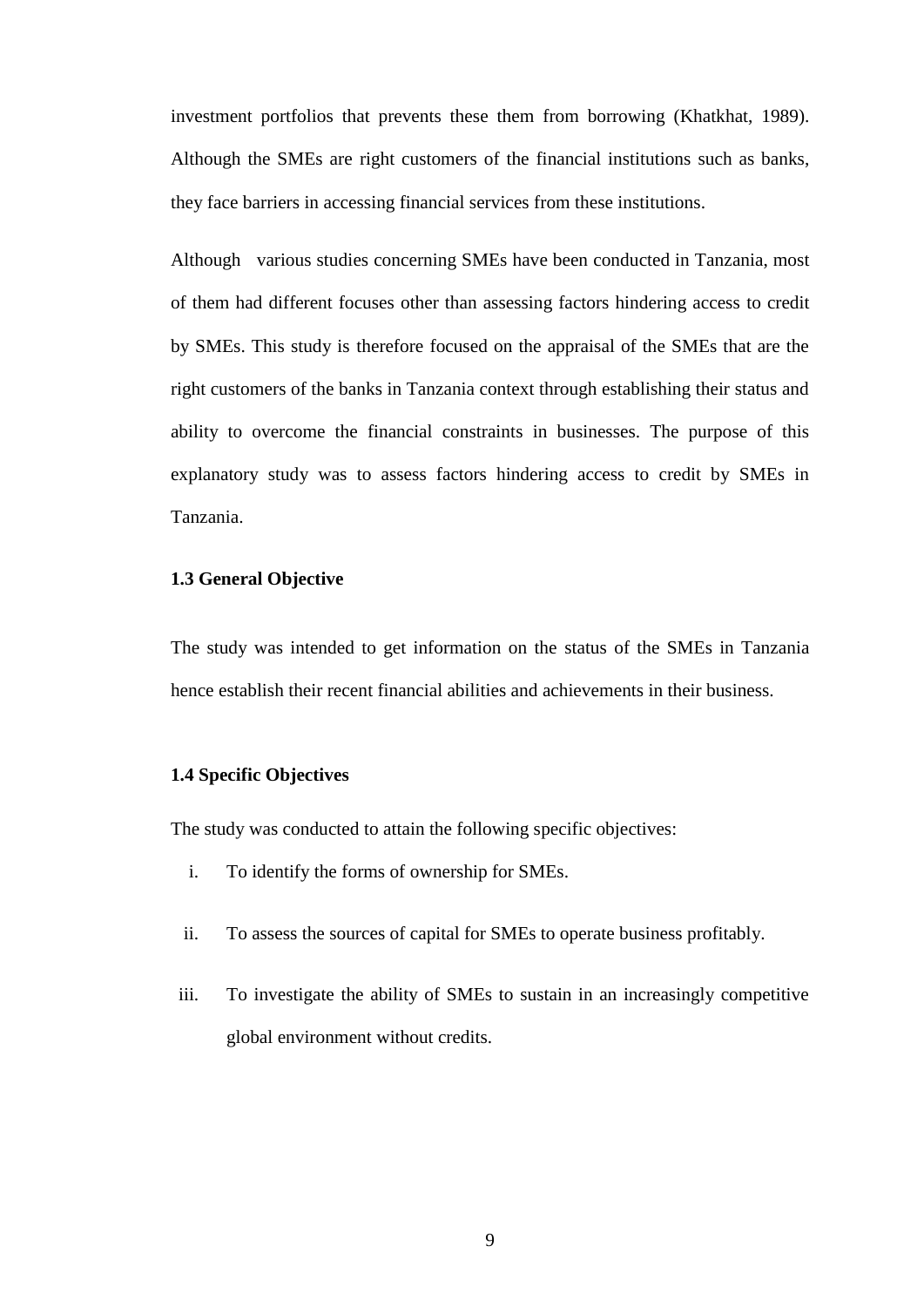#### <span id="page-20-0"></span>**1.5 Research Questions**

The study aims at answering one general question and three specific questions:

#### <span id="page-20-1"></span>**1.5.1 General Question**

i. What are the factors that hinder access to financial credit by SMEs?

#### <span id="page-20-2"></span>**1.5.2 Specific Questions**

Three questions were formulated in this study as guidelines to address relevant issues emerging in the study. These questions are:

- i. What are forms of SMEs ownership?
- ii. What are the sources of capital for SMEs to operate business successfully?
- iii. Can SMEs sustain in an increasingly competitive global market without credits?

#### <span id="page-20-3"></span>**1.6 Significance of the Study**

The findings of this study contributed to the growth of knowledge of small and medium enterprises in Tanzania. Specifically, the study revealed the underlying factors that hinder easy access to financial services by SMEs.

Furthermore, the study results are beneficial for businessmen and women, researchers, policy makers and development agencies intending to venture into this kind of research of SMEs.

The study adds up to knowledge on the topic and stimulate other scholars and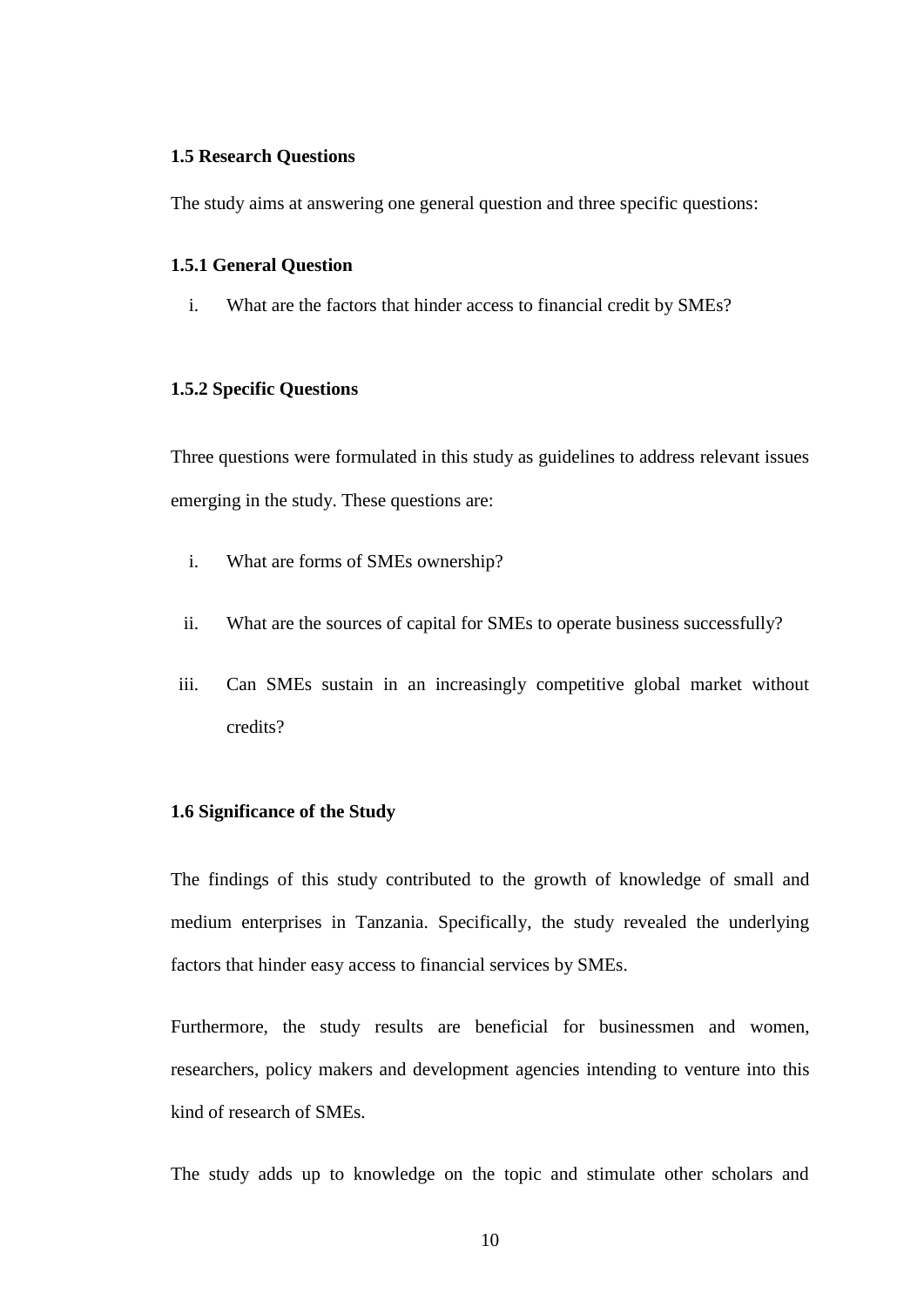students of Economics and Business studies to undertake further research and can be used as reference material by students in matters relating to the topic.

#### <span id="page-21-0"></span>**1.7 Scope of the Study**

The study was concerned with assessing the factors that hinder access to credit by SMEs. The study focused on small and medium enterprises especially, examining the owners of the small and medium enterprises in Barclays Bank -Dar es Salaam.

#### <span id="page-21-1"></span>**1.8 Limitations of the Study**

Respondents were reluctant to respond on time and some information seemed to be confidential in a way that they could not respond. Since questionnaires were personally administered, the researcher created a friendly atmosphere to capture the best of intended data. Lack of enough time and fund had also been the limiting factors to the researcher to cover a wide range of area in Tanzania. Therefore, Dar es salaam region was selected as the case study.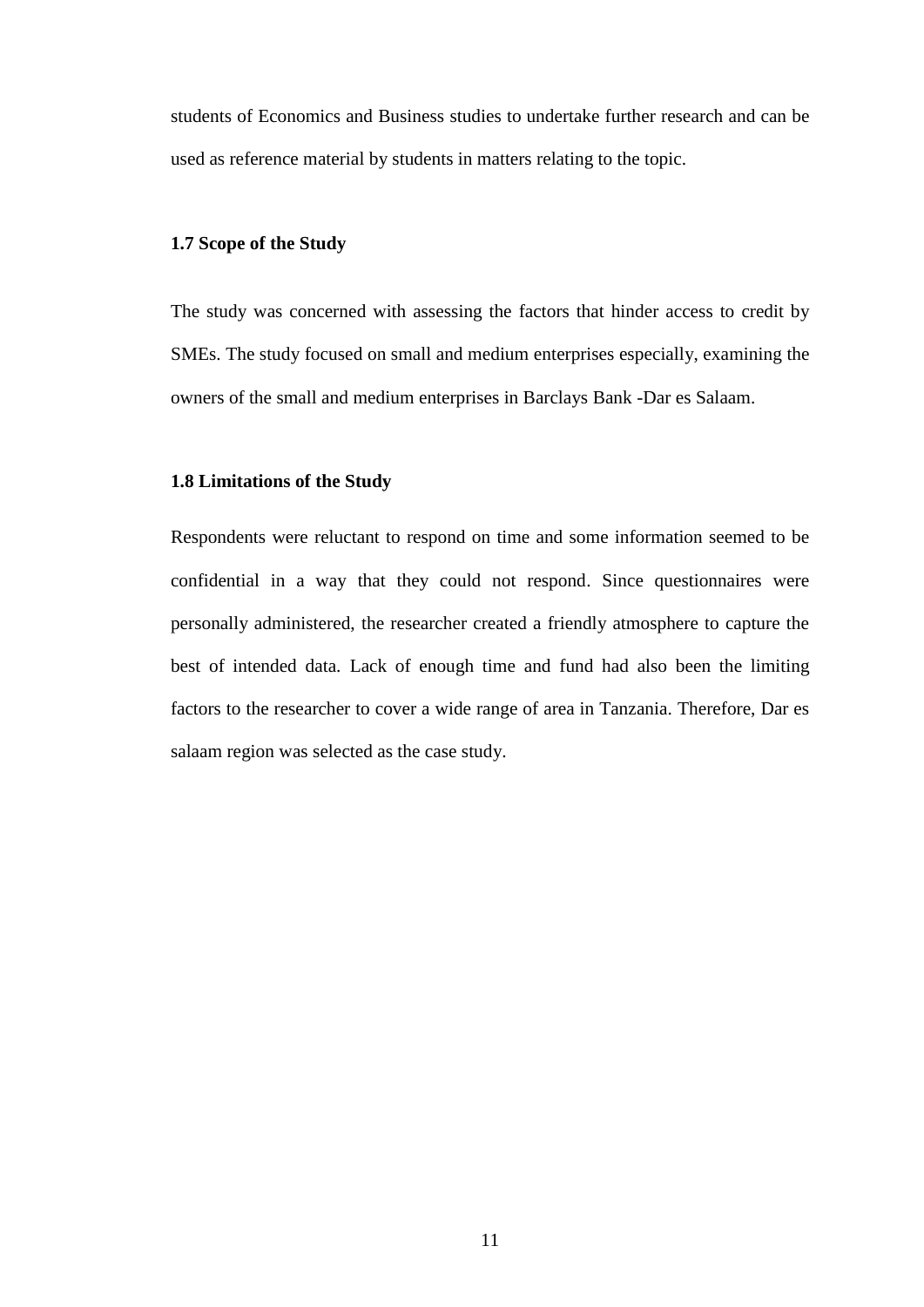#### **CHAPTER TWO**

#### **LITERATURE REVIEW**

#### <span id="page-22-2"></span><span id="page-22-1"></span><span id="page-22-0"></span>**2.0 Introduction**

This chapter covers two aspects namely theoretical and empirical literature. The parts reviewed what has been done in terms of theories and empirical studies in relation to the current research topic.

#### <span id="page-22-3"></span>**2.1 Theoretical Literature review**

A considerable body of research identified the difficulties that new and young firm's experience in raising finance. The Macmillan committee (1931) identified lack of long-term risk capital termed "equity gap" as a significant constraint on the viability and growth of SMEs in the UK. Small firms relative to large ones are characterized as having weaker liquidity, lower and more volatile levels of profitability and overdependence on short-term finance and an insufficiency of shareholders' funds or equity (Botton, 1971: Buras & Dewhurst, 1993).

An increasing body of analytical work attempted to explain the functioning of credit markets using new theoretical development and challenges of credit markets using the paradigm of competitive equilibrium. They have explored the implications of incomplete markets and imperfect information for the functioning of credit markets in developing countries. These provide a new theoretical foundation for policy intervention. Most of this body of literature has followed the pioneering work of Stiglitz & Weiss (1981).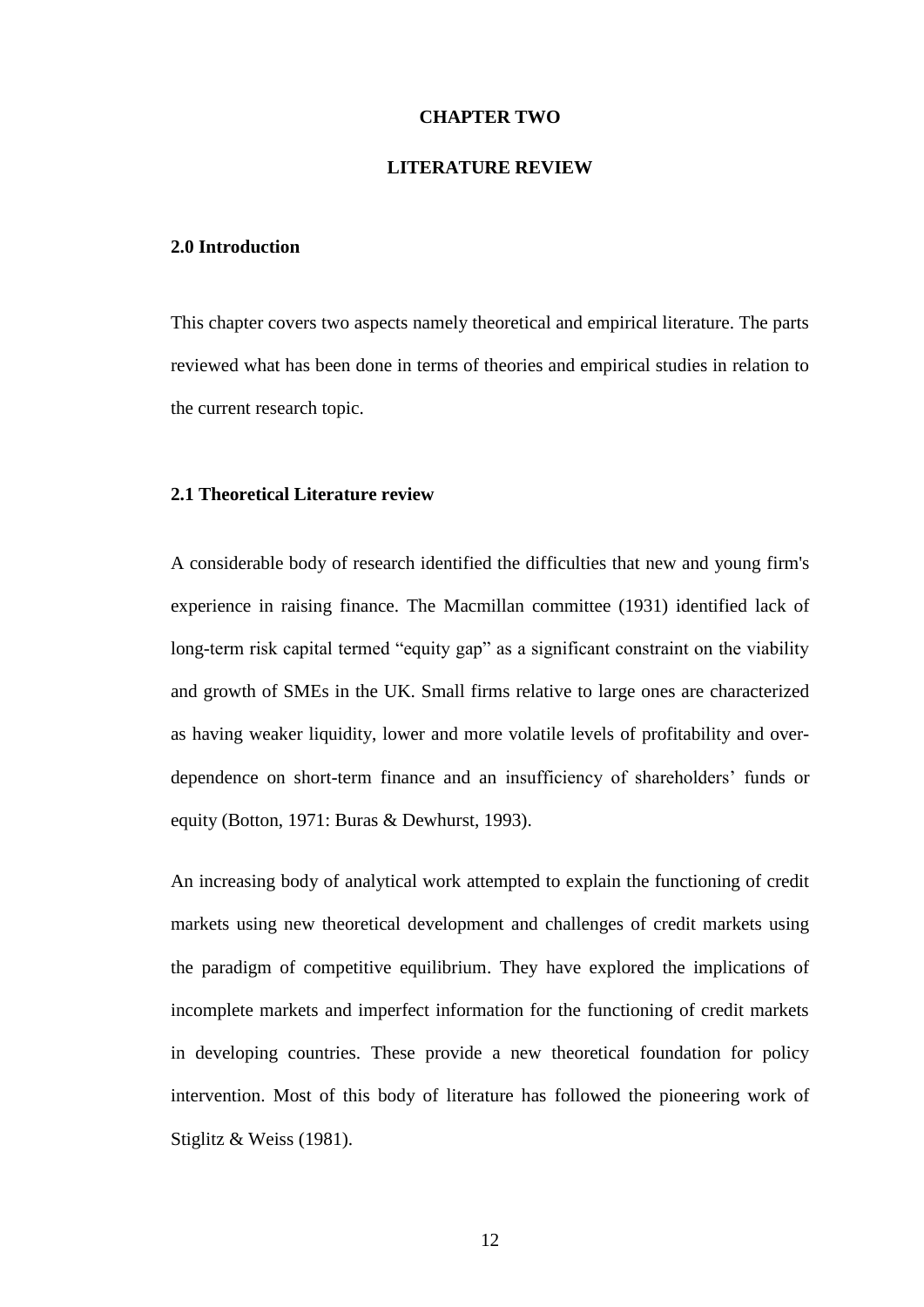The work by Stiglitz and Weiss (1981) marks the beginning of attempts to explain credit rationing in credit markets. In this explanation, interest rates charged by a credit institution are seen as having a dual role of sorting potential borrower (lending to adverse selection) and affecting the action of borrowers (lending to incentive effect). Interest rates thus affect the nature of the transaction and do not necessarily clean the market. Both effects are seen as a result of the imperfect information inherent in credit markets.

Adverse selection occurs because lenders will like to identify the borrowers who are more likely to repay their loans since the banks' expected return depend on the probability of repayment; banks are likely to use the interest rates that an individual is willing to pay as a screening device. However, a borrower who is willing to pay high interest rates may, on average, be at worse risk thus as the interest rate increases the risk of incentive effect occurs. This is because as the interest and other terms of contract change, the behavior of the borrower is likely to change since it affects the returns of their project. Stiglitz and Weiss (1981) further show that the higher interests induce firms to undertake projects with lower profitability of success but higher payoffs when they succeed.

#### <span id="page-23-0"></span>**2.1.1 Financial Structure System and Access to Credit in Tanzania**

The effect of the financial system is essential for promoting growth in small and medium firms in any country (Satta; Fishazion, Eise and Lutz 2000). Financial system performance and structure in Tanzania is experiencing a high level of transportation over time due to changes in government regulations and policies (Mutaitina, 1999; Kimei, 1998). Access to finance by SMEs is not easy - it is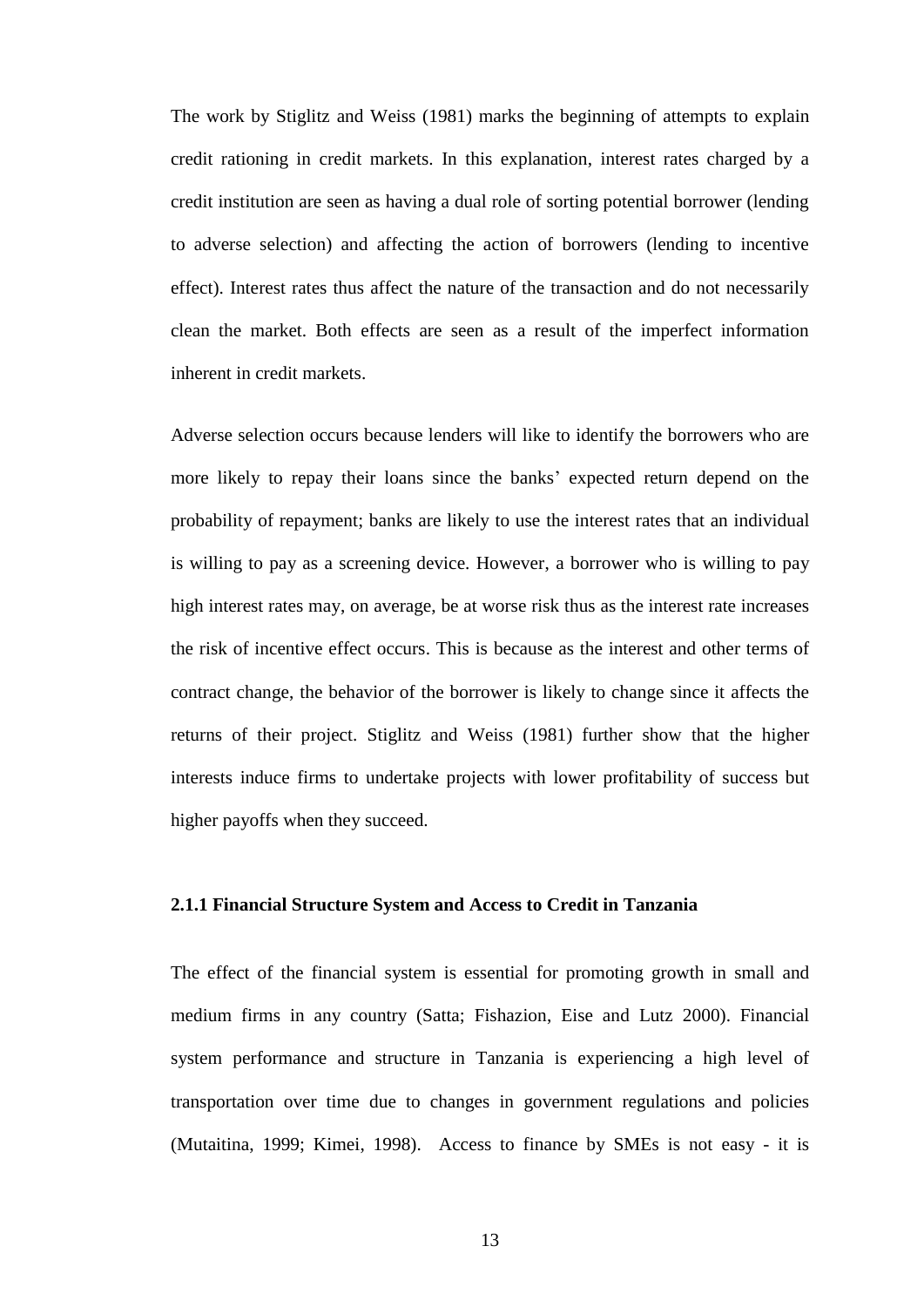complicated by financial institutions mainly through their lending policies. This is displayed in the form of prescribed minimum loan amounts, complicated application procedures and restrictions on credit for specific purposes.

For small scale enterprises, reliable access to short-term and small amounts of credits is more valuable; in other words, it may be more appropriate in a credit program aimed at such enterprises. The type of financial institutions and its policy will often determine the access problem. Where credit duration of payment required security and when the provision of supplementary services do not fit the needs of the target group, potential borrowers will not apply for credit even where it exists and when they do they will be denied (Schemidt & Kopp 1987).

Gramren Bank (GB) has reversed conventional banking practices by removing the need for collateral and created a banking system based on mutual trust, accountability, participation and creativity. The GB experience shows that most of the conditions imposed by formal credit institution like collateral requirements do not actually stand in the way of smallholders and the poor in obtaining credit. The poor can use the loans and repay if effective procedures for disbursement, supervision and repayment have been established. On the issue of interest rates, the bank supports the view that high interest rate credit can help to keep away the influential non-target group from a targeted credit programme. This further demonstrates the need to develop appropriate institutions for delivery of loans to small scale borrowers (Hossain, 1988).

Loan security is one of the important aspects of credit to SMEs. Most lending institutions to small scale enterprises require security based without any regard to potential cash flow. However, organizations lending to micro enterprises have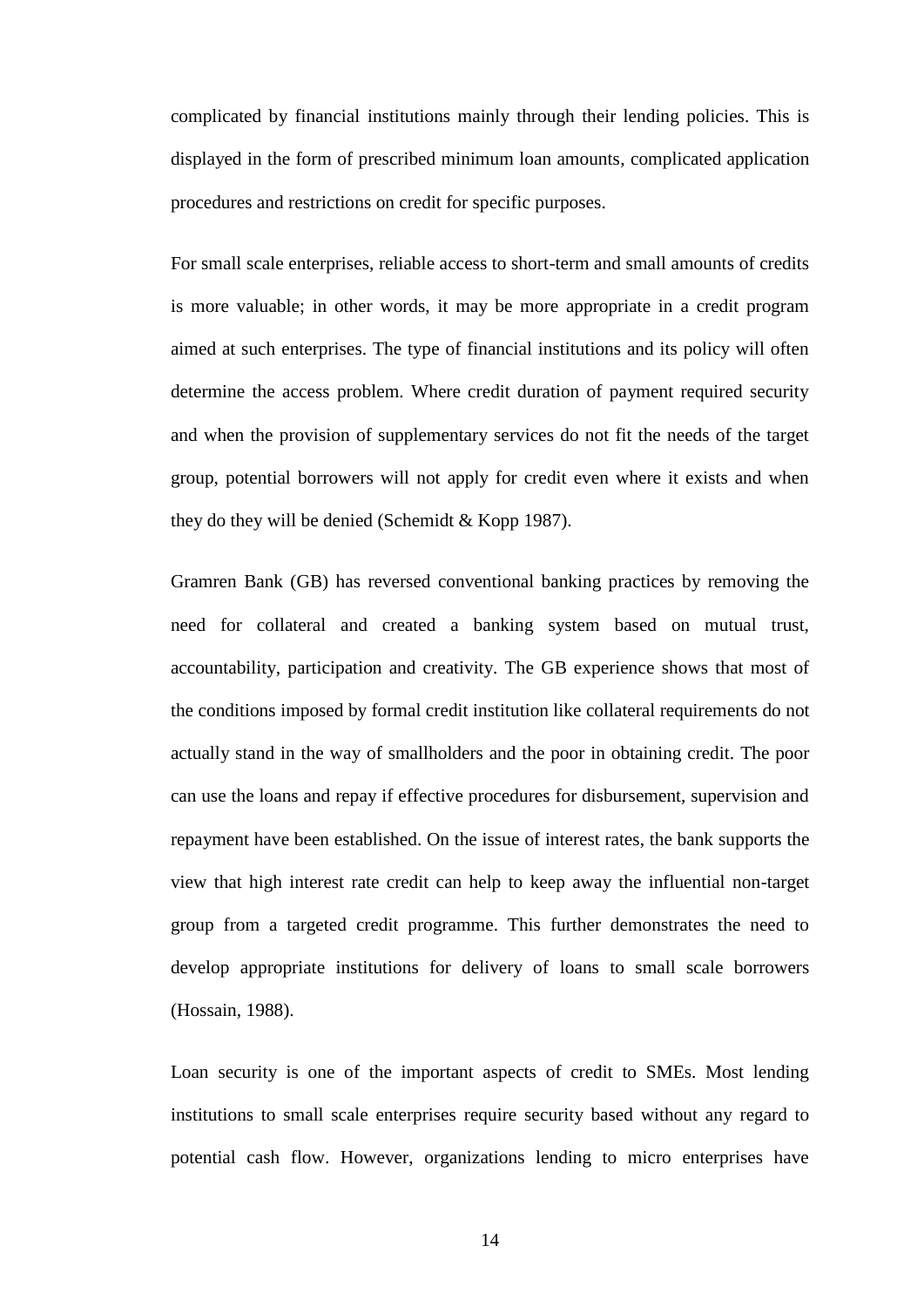devised alternative forms of collaterals. These include group credit guarantees where organization lend to individuals using group guarantees; and personal guarantee where individual are given loans based on guarantees' pledge.

#### <span id="page-25-0"></span>**2.1.2 Problems Facing SMEs in Accessing Credit**

Despite their number and importance in job creation, SMEs tradition is facing difficulties with commercial bank loans. SMEs are often limited to a period far from short to pay off any sizeable investment. Meanwhile, access to competitive interest rates is reserved for only a few selected blue-chip companies while loan interest rates offered to SMEs remain high (Chijoriga, 2000). Moreover, banks in many developing countries have traditionally lent overwhelmingly to the government which offered less risk and higher return. Such practices have crowded out of most private sector borrowers and increased the cost of capital for them.

Governments cannot expect to have a dynamic private sector as long as they absorb the bulk of private savings. In the case of venture capital funds, they have been concentrated in high technology sectors. Likewise, the international financial institutions have ignored the plight of SMEs, for example, the BASEL capital accords have not been analyzed and framed with any consideration for their impact on the ability of the commercial banks to service the SMEs sectors. These presences and tendencies have exacerbated the lack of financing for SMEs (Chijoriga, 2000).

According to chijoriga (2001), the traditional commercial banks and investors are reluctant to service SMEs for a number of well- known reasons, which include the following:

SMEs are being regarded by creditors and investors as high- risk borrowers due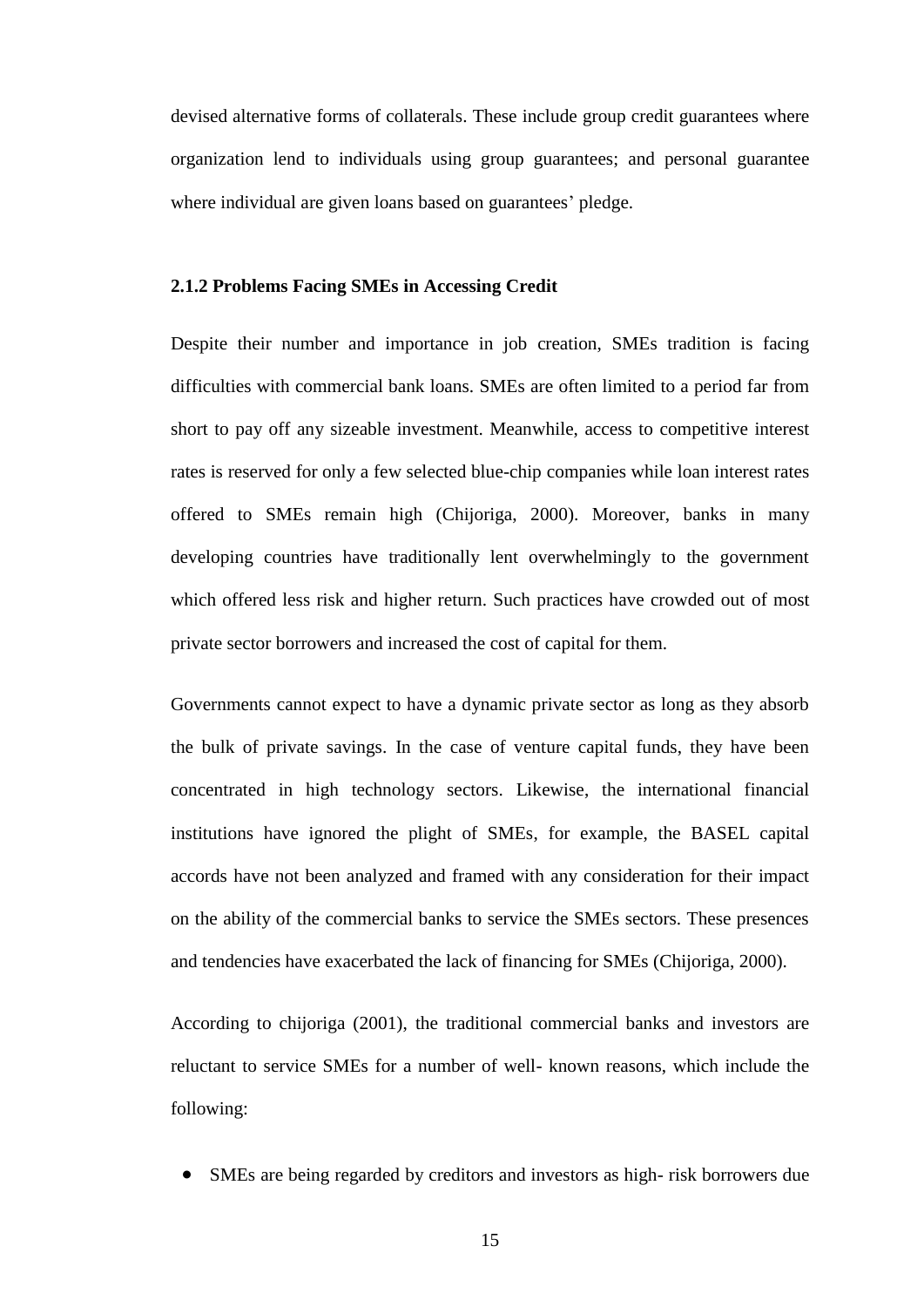to insufficient assets and low capitalization vulnerable to market fluctuations and high market rates.

- Information asymmetry arising from SMEs' lack of accounting records, inadequate financial statements or business plans makes it difficult for creditors and investors to assess the creditworthiness of potential SMEs proposals.
- High administrative / transaction costs of lending or investing small amounts do not make SMEs a profitable financing business. As a result, commercial banks are generally biased towards large corporate borrowers who provide better business plans, have credit ratings, have reliable financial information, and have better chances of success and higher profitability for the banks. When banks lend SMEs, they tend to charge them a commission for assuming risk and apply tougher screening measures which drive up cash on all sides. This problem can further be categorized as caused by the supply side, demand side and environmental side.

#### **Supply –Side**

- Most MFIs operate in urban areas with relatively well developed infrastructure; denying access to rural MSEs and those in backward regions.
- Almost all MFIs are donor funded and donors require them to target the poorest of the poor leaving out MSEs with growth potential.
- Loan sizes are too small
- There is a bias towards short-term activities such as trading and services.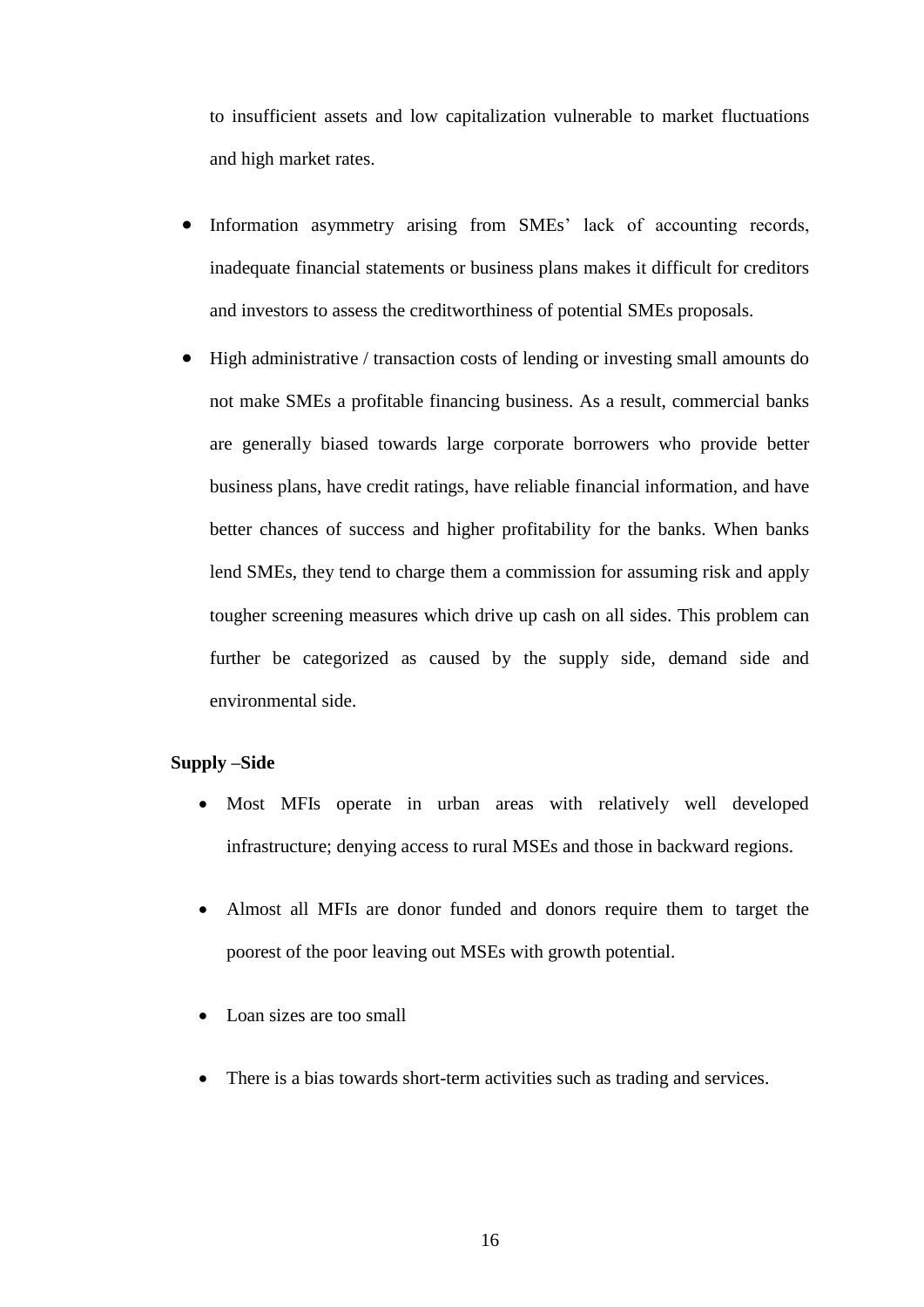#### **Demand –Side**

- SMEs lack collateral which is demanded by banks.
- Most SMEs have no permanent premises or addresses

#### **Environment –Related**

- The judiciary system is weak in dealing with breach of judiciary contracts to the extent that banks are reluctant to lend.
- The Land Act of 1999 makes foreclosure of property on land overly complex thus making the land and lent property almost useless.
- Credit Culture is underdeveloped partly due to the socialist experience that some MSE operators take loans as growth.
- Interest rates are so high (25% compared to an inflation rate of 5%).

Commercial banks in developing countries and country with economies in transition often prefer to lend to the government and thus the public sector crowds out the private sector. Many governments and international financial institutions have tried to address the problems of high transaction cost and risk by creating subsidized credit programs and / or providing loan guarantees such as projects which have often fostered a culture of non- repayment or failed to reach the target group or achieve financial self – sustainability (Chijoriga 2001). It is now, generally, easy for MSEs to access small loans (up to Tshs 2000, 000) from MFIs so long as they are ready to follow the group lending requirements. Models, which allow small business to borrow larger amounts without collateral are not known in Tanzania.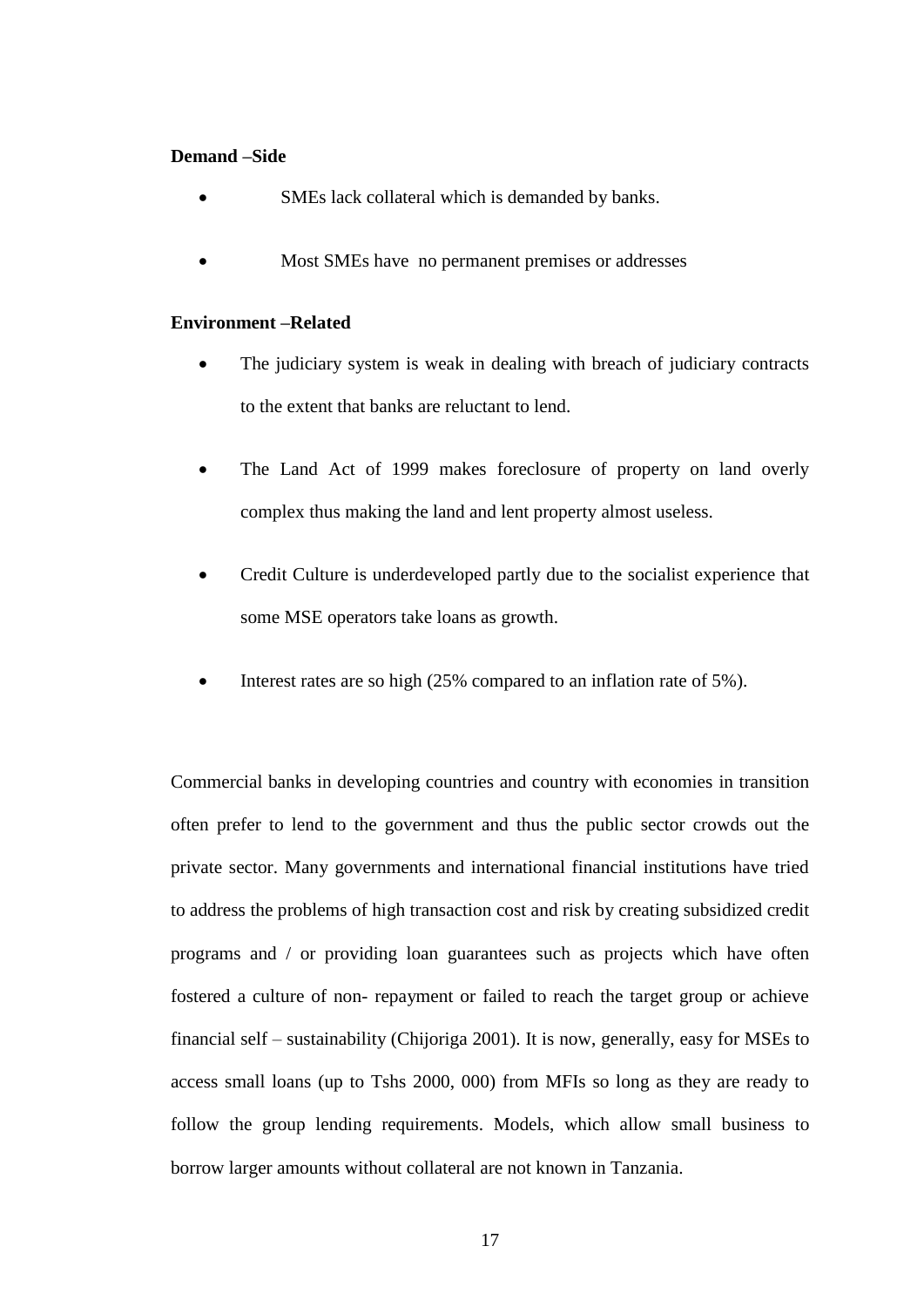#### <span id="page-28-0"></span>**2.1.3 Formal and Informal Institutions' Lending Policies**

Care International: Focuses on pre-existing organized rural group. It is a credit program emphasizing women owners of micro enterprises. Clients are required to raise equity cash of 25% of the total loan required. The loan security is the group members who guarantee each other and are collectively guaranteed by the group.

ICDC - operates credit schemes including that which cater for retails and wholesale traders for working capital.

KRIEP – it has a credit program targeted at ROSCAs who then lend to their members. The loan received by the groups is equivalent to ten times the groups' savings. Savings are important components of the program and there is also an insurance fund.

PRIDE – it provides credit to small enterprises especially those in the informal sector without access to other sources of credit.

ROSCA – it provides credit to borrowers who would normally be unlike to borrow from other sources. It also mobilizes savings for members. Rural enterprises rely more on ROSCAs since they present easier access to other sources of credit.

SACCOSS - it provides both savings and credit facilities to their members. The amount of credit provided depends on the amount of the individual member's savings.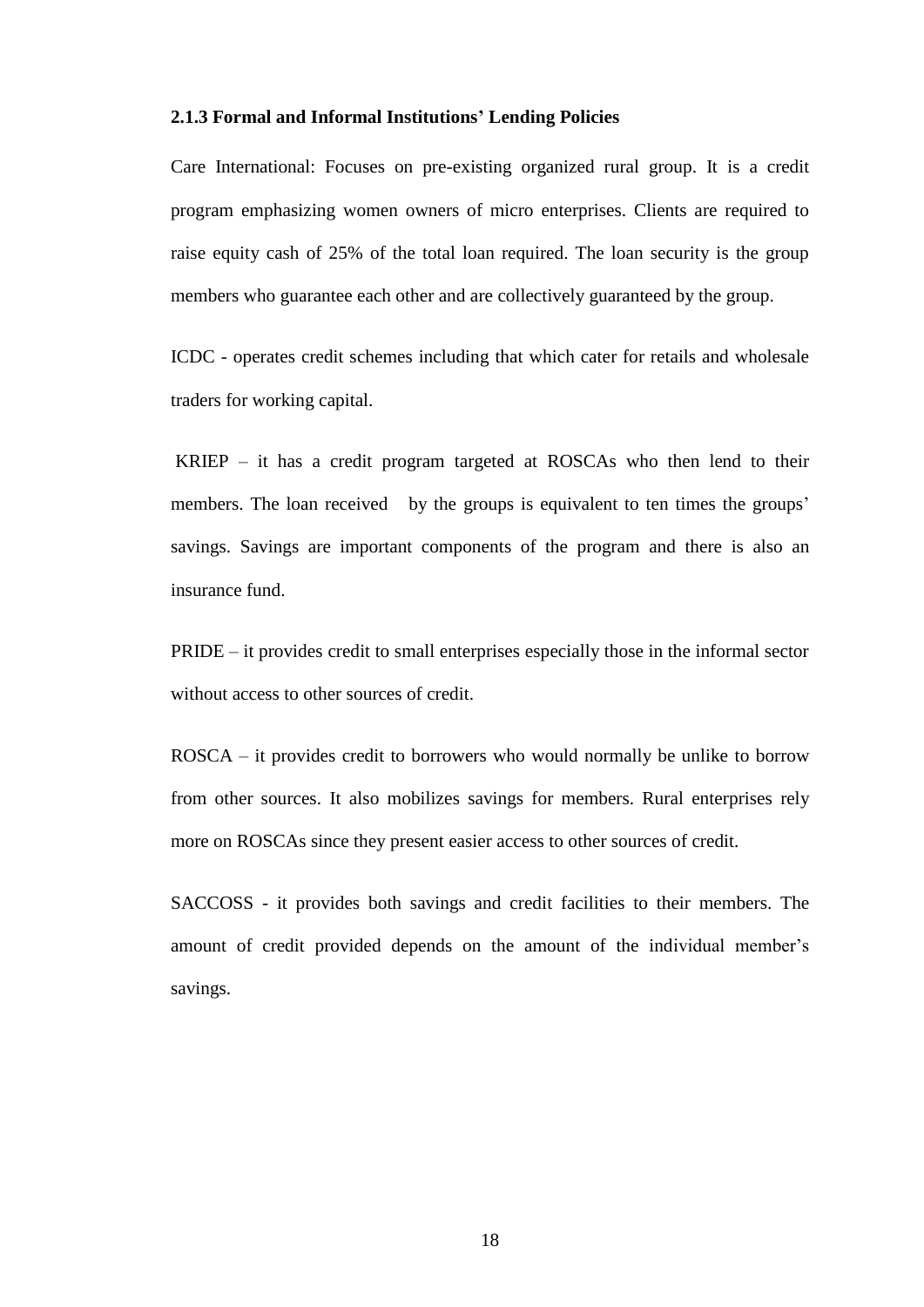#### <span id="page-29-0"></span>**2.1.4 Challenging Situation in Raising External Finance for SMEs**

Firms may suffer from credit rationing which essentially means that they do not get as much credit as they want although they are willing to pay the market interest rate and meet other conditions set by lenders (Stiglitz &Weiss 1981). To understand why this is possible, recall that in most markets excess demand would lead to a price increase which in turn increases supply and reduces demand until equilibrium between the two is achieved. But in credit markets, lenders may be unwilling to raise the interest rate and increase the supply of loans even if there is unsatisfied demand. The key to understanding credit rationing are information asymmetries between lenders and borrowers.

Information asymmetries may prevent lenders from observing the true nature of the borrowers; they may also prevent lenders from influencing the behavior of borrowers once the credit contract is signed. In principle, lenders could raise the risk premium on loans, but doing so may increase the probability of default by attracting risky borrowers and/or by encouraging risky behavior of borrowers. Since adverse selection and moral hazard could cause the lenders' expected payoff to diminish when raising the interest rate, they may refrain from rising rates beyond a certain level even if this does not fully satisfy the demand for credit.

The negative welfare effects of such credit rationing are underinvestment and lower growth. There are a number of reasons why smaller firms could be vulnerable to credit rationing. One reason is that small and young businesses often have no access to capital markets and, therefore, rely heavily on credit markets to finance investment projects when internal funds have been exhausted.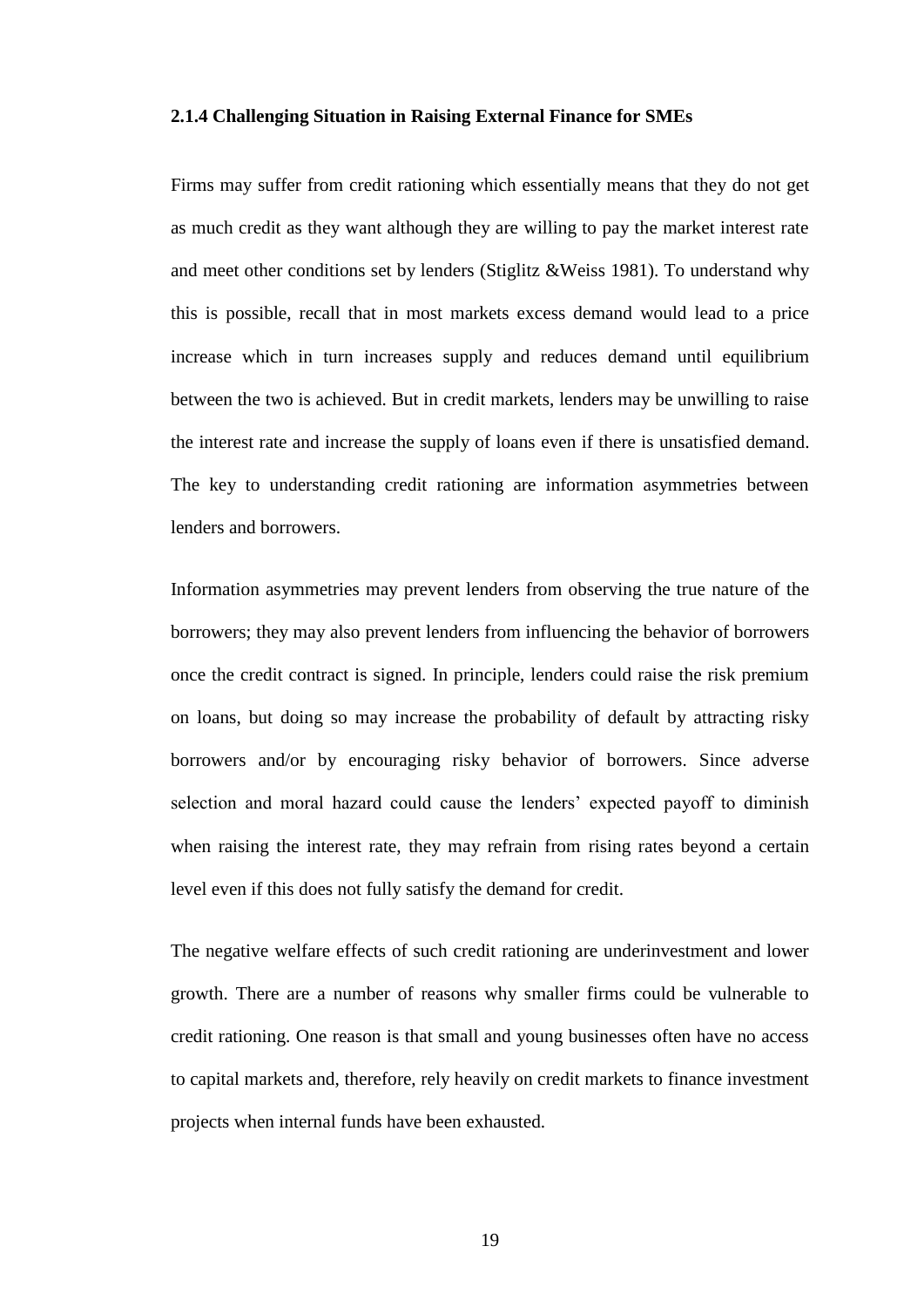Another reason is that smaller firms, typically SMEs, suffer more from information asymmetries than larger ones. Many smaller firms are younger and have less credit history. In addition, they face less rigorous reporting requirements and, as a result, information on them is less easily available. More fundamentally, small firms may be more reluctant than large ones to be fully open about their business structure, growth opportunities, and strategic orientation. Family-owned businesses, for instance, are sometimes reluctant to make their ownership structure public. A final reason why smaller firms could be particularly vulnerable to credit rationing is that they often have less collateral that could shield creditors from the harmful effects of adverse selection and moral hazard.

Credit rationing and external finance tend to be more expensive for small firms than for larger ones. An obvious explanation is that fixed costs of lending - which are not proportional to the size of the loan inevitably make small loans more expensive than large loans. One could also argue that small firms are, on average, risky for the lender than large ones and, thus, need to be charged a higher interest rate. But the argument is not as straightforward as it appears at first sight. It is true that small firms may have a higher probability of failing; in particular, startups have a high probability (more than 50 percent) of perishing within their first five years and consequently small and young firms are rightly perceived as risky (OECD 1997).

Small and medium sized firms often have less collateral to underpin the repayment of the loan. Considering all these effects, even a diversified SME loan portfolio could be riskier than one consisting of loans to large companies. A more mundane explanation for relatively high costs of SMEs lending is a possible lack of competition among lenders which enables them to charge interest rates that are in excess of what the underlying credit risk requires. In general, it is plausible to argue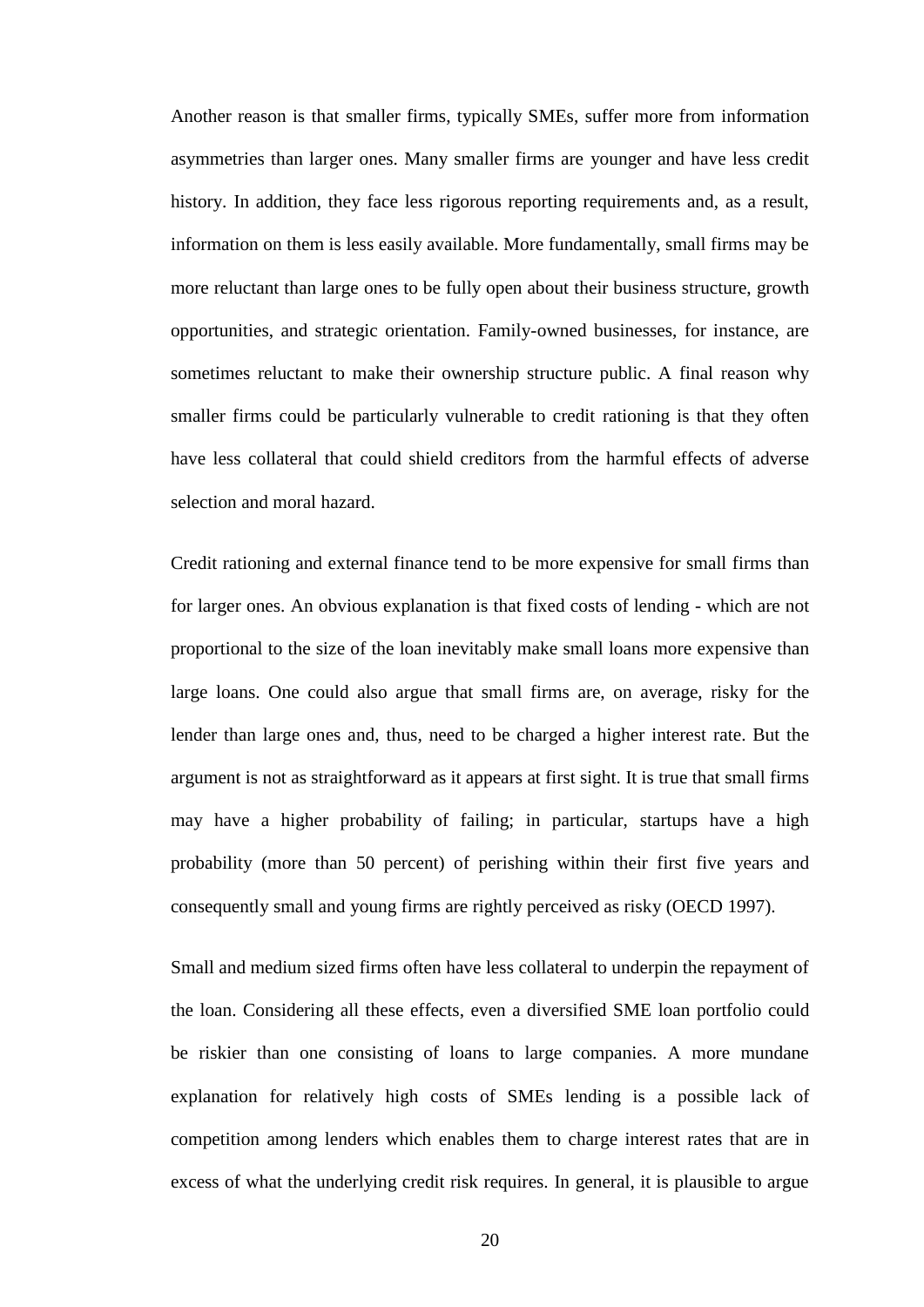that SMEs have fewer options when raising external finance and this makes them depend more on a limited number of financial institutions. But there is also a specific dimension; small businesses are usually entirely dependent on the local bank market whereas large firms can shop around on global financial markets. In this context, it is worth noting that there is evidence for a clear relationship between bank size and SMEs lending with large banks devoting a lesser proportion of their assets to small business loans (Berger *et al.* 1998).

#### <span id="page-31-0"></span>**2.2 Empirical Literature review**

This part of literature, empirically attempted to examine the constraints that our SMEs are facing in access to credits from FIs. In his study of limited access to finance for micro and small enterprise in Tanzania, Abbebe (2006), revealed that non – existent training and support components and the provision of small credit to inexperienced start up entrepreneurs are the drawbacks of the scheme of offering credit to SMEs. But this study does not assess factors hindering access to credit. Lack of qualified staff for providing loan, poor customer care, competition from other MFIs group guarantee model problems, lack of trustfulness among customers and poor performance of the business are the factors which hinder access to credit by SMEs (Aswile, 2006). This research was, however, too broad to cover well the studied population.

An assessment on the roles of the micro- finance institution in supporting growth of SMEs in Tanzania, the case of micro business in Dar es salaam by Mpoto (2003) reveled that MFIs have tried to support programme for the growth of SMEs in Tanzania. It is now generally easy for SMEs to further the group lending requirements. However, the study covered only micro business and ignored the small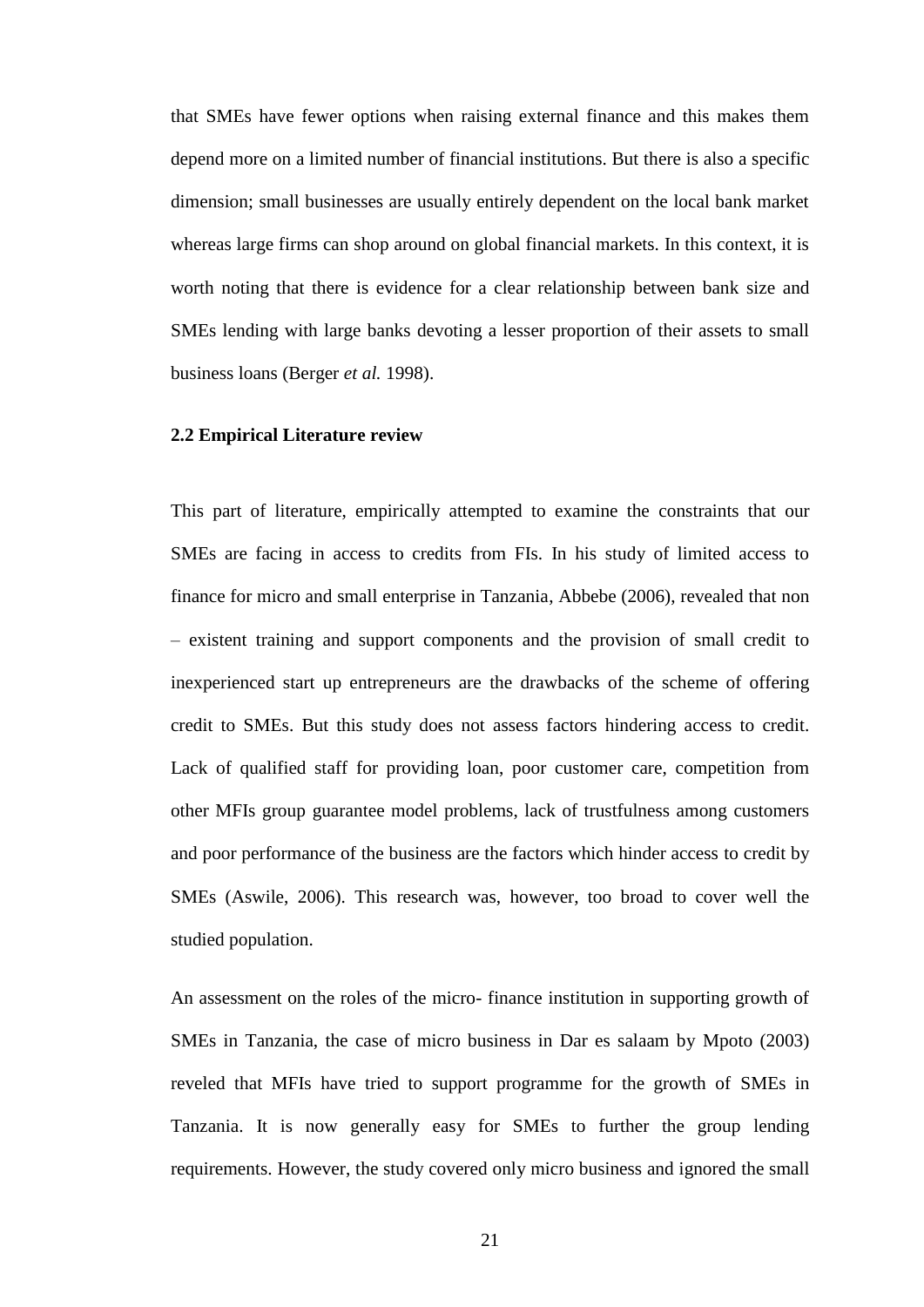and medium businesses. Msengwa (2006) conducted a study of assessment of roles of micro finance institutions in poverty alleviation among women in Tanzania, a case of FINCA in Dar es salaam. The study revealed that some banks, though few, are lending credits to SMEs. For example, NMB provides loan to SMEs ranging from Tshs 50000 with the interest rate of 2% per month. The study also revealed that most of women through development groups get loans which they could not get it before as they did not have enough collateral.

Warema (1996) in his study of the factors leading to unavailability of credits to small – scale industries in Tanzania recommended that there is a need to make a perform belted in the economy and the role of financial assistance it plays in ensuring the existence of the sector. The research forms a necessity to find only empirically the factor / challenges hindering smooth access to commercial banks with the use of various dimensions namely cost, range, reliability, convenience, continuity and flexibility of commercial banks (Clauses, 2005).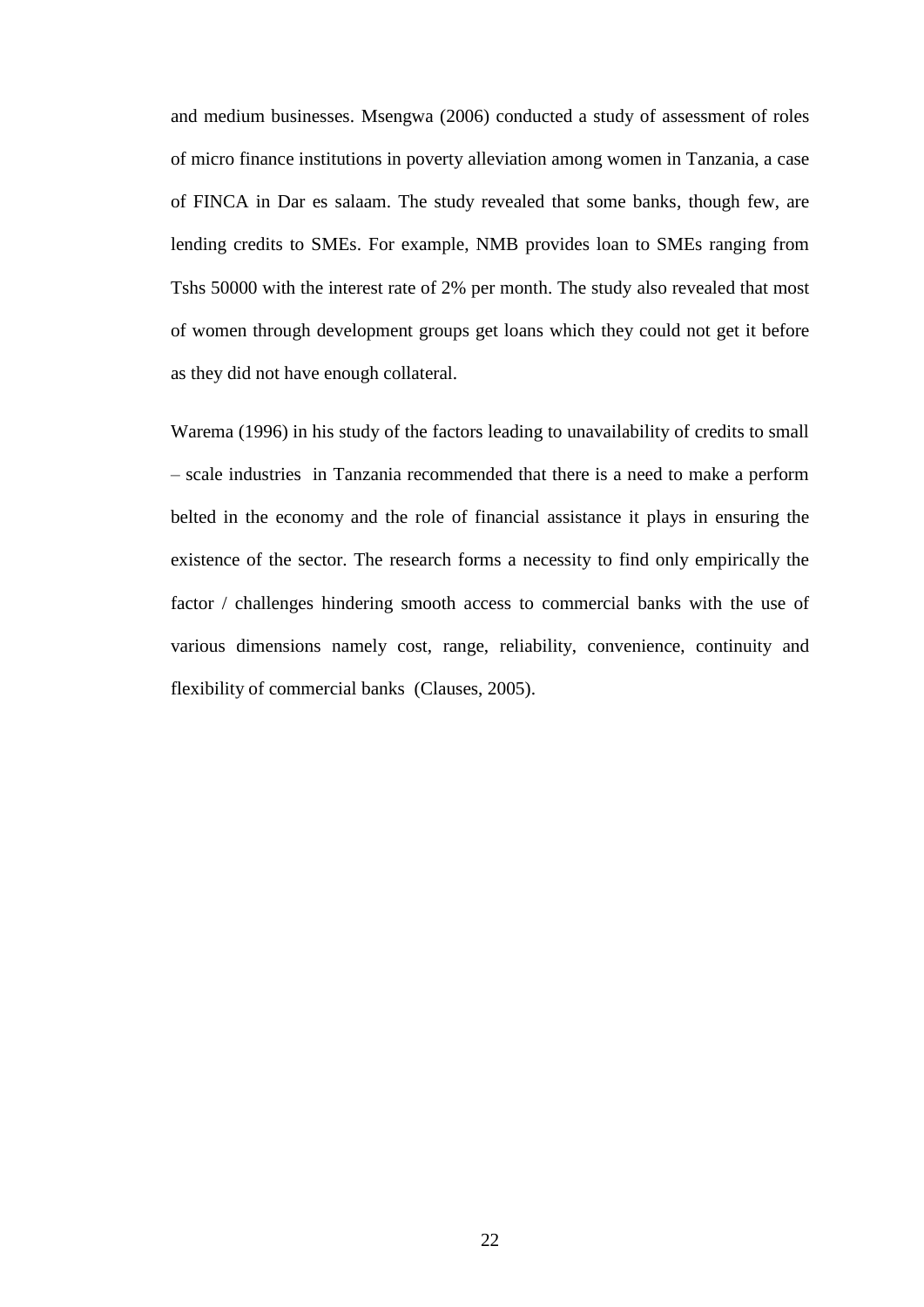#### **CHAPTER THREE**

#### **RESEARCH METHODOLOGY**

#### <span id="page-33-2"></span><span id="page-33-1"></span><span id="page-33-0"></span>**3.0 Introduction**

This chapter outlines the research procedures which were used in this study. It includes a description of the study area, data source and collection, the sample and sampling techniques, target population, the survey design, type, instrumentation, data and data analysis.

The study sought to assess the present status of the SMEs after being credited. The information based on the ability to maintain employment opportunities and quality production of goods and services was assessed. The assessment was done based on the incremental change in terms of physical and financial capitals that could give the indicator of the increase in the ability of the SMEs to sustain competitively. This is the study of variables such as workers, physical resources and profit generation in terms of numbers. Therefore, quantitative research approach was adopted. It was adopted in order to test how variables influenced each other by determining varying perceptions of the stakeholders in the study area. The study investigated the status of the SMEs after being credited and their ability to sustain in the increasingly competitive global environment. This is a qualitative aspect that involved views from various people in the SMEs. Therefore, the study employed both qualitative and quantitative approaches.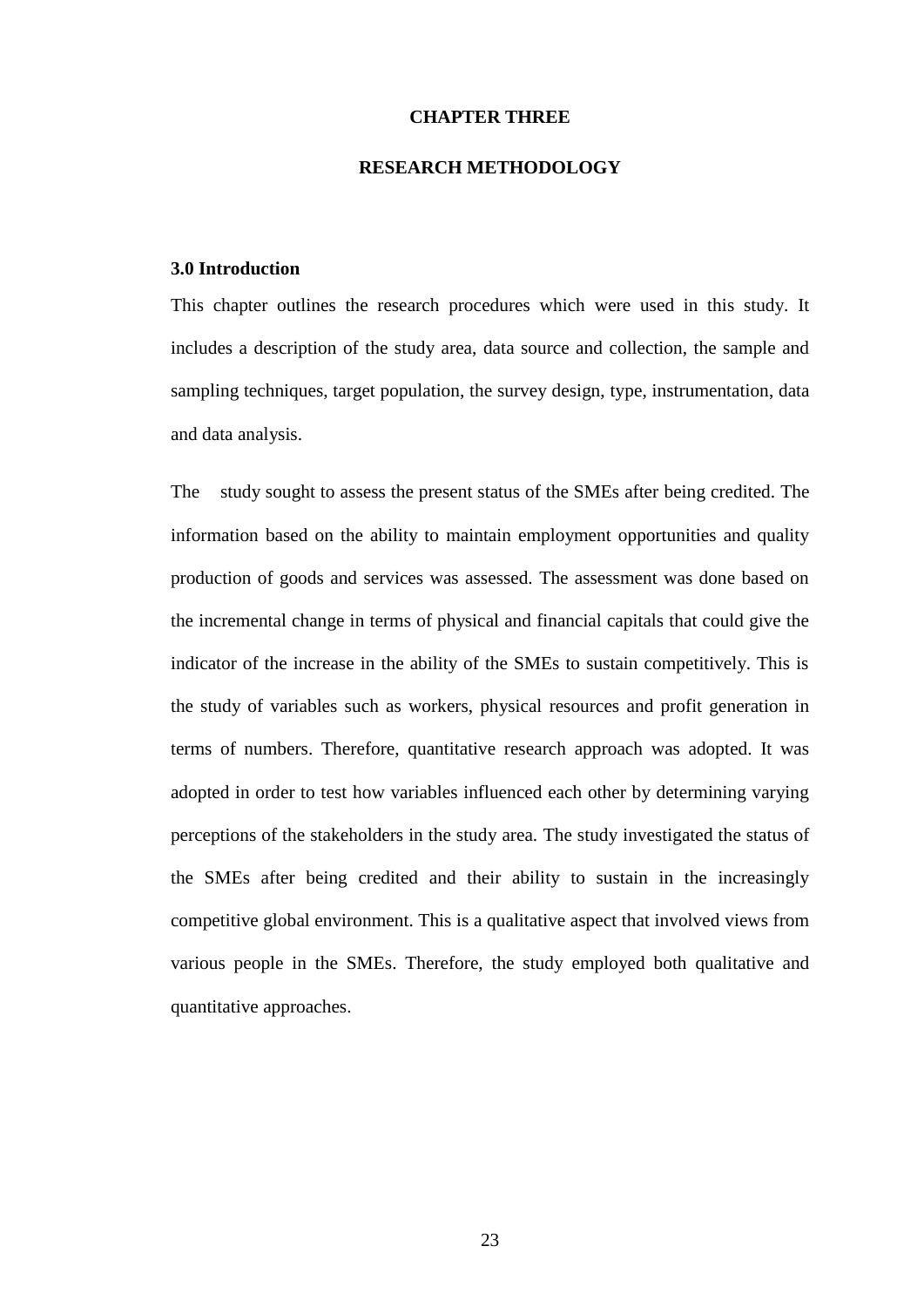#### <span id="page-34-0"></span>**3.1 Research Design**

Based on the research objectives, the cross-sectional survey design was considered appropriate for the present study. Cross-sectional survey was suitable for this study because the research was limited in terms of finance and time, hence collecting data at one point in time was suitable (Babbie, 2005).

Surveys are used for descriptive, explanatory and exploratory purposes. The survey is the best method of collecting original data for describing a population which is too large to observe directly. Surveys are also appropriate for collecting information or data required at one point in time for a researcher who is faced with time and financial limitations like the present one (Babbie, 2005; Neuman, 2003). Taylor, (2006) adds that cross sectional surveys are excellent vehicles for measuring perceptions and orientations in a large population by selecting and studying samples in order to discover facts, opinions, figures, incidences, and interrelations of variables (Creswell, 1998).

#### <span id="page-34-1"></span>**3.2 Location of the Study**

The study was conducted in Dar es Salaam. The reason for choosing Dar es Salaam was the fact that there are several SMEs that are operating. Also, there are several financial institutions like CRDB, BANK M, NMB, MBS, and BACKLYS that are rendering SMEs with financial capability for their businesses. The preliminary investigation showed that Dar es Salaam had more than 150 SMEs that are seeking money from these banks.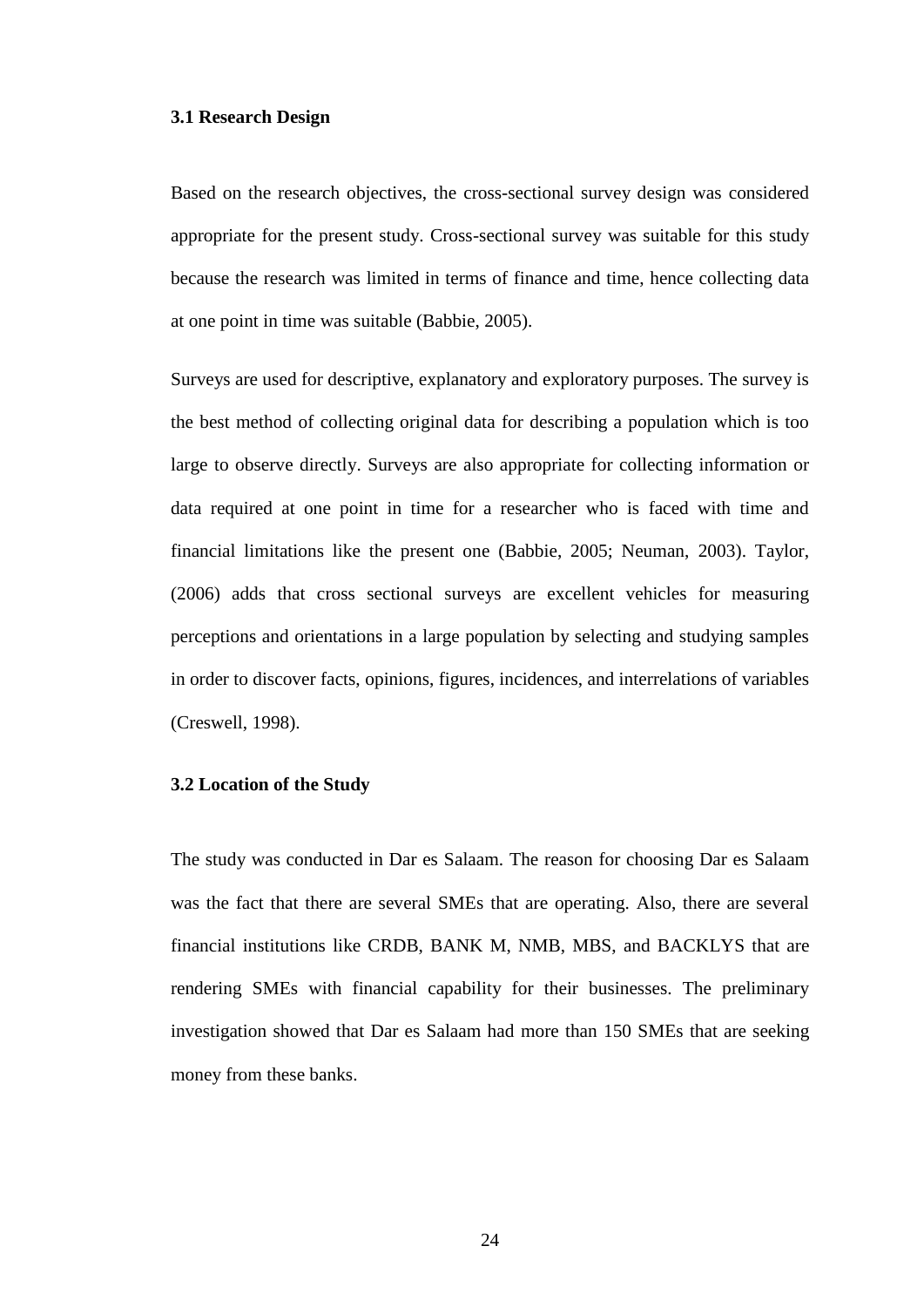#### <span id="page-35-0"></span>**3.4 Population**

The target population for the study was all SMEs in Dar es Salaam which borrow money from large financial institutions. All managers and workers in the said institutions were considered a target population. The rationale for choosing these study population is the fact that the managers and the workers are the ones that could manage and ensure the sustainability of the SMEs.

#### <span id="page-35-1"></span>**3.4 Sample, Sample Size and Sampling Procedures**

The sample for this study comprised of Districts in Dar e s salaam region, SMEs managers and workers and bank loan officers. The total sample of the respondents from different SMEs was 47 respondents.

#### <span id="page-35-2"></span>**3.4.1 Districts**

Ilala district was purposively selected because it has more SMEs than other districts in Dar es Salaam region. Ilala is also the central part of Dare s salaam region that is favorable for the SMES operators. Its population is bigger than that of other districts. This favors many people to operate the SMEs. It was, therefore, easy for the study to find few SMEs for the study.

#### <span id="page-35-3"></span>**3.4.2 Banks**

Several banks that grant SMEs with financial abilities namely CRDB, BACKLAYS, NMB, and NBC, were purposefully selected to be in the study. The rationale for choosing Barclays is the fact that its lending policy is in favor of the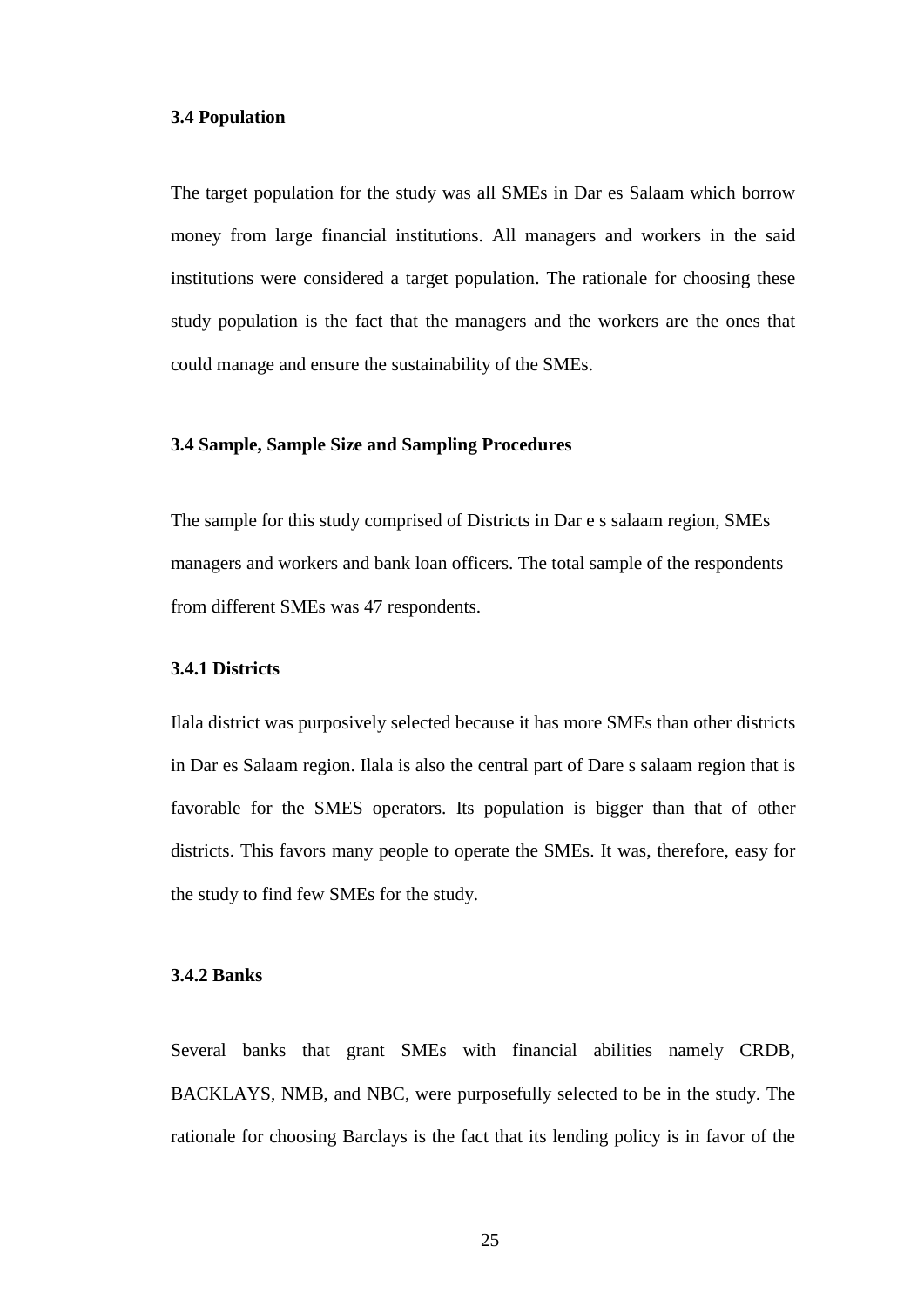SMEs. Also, the researcher had more access to the bank than in others that could require other people to assist him in obtaining the confidential information.

#### **3.4.3 SMEs**

Fifteen (15) SMEs were purposefully selected to be included in the study. They were supposed to have financial access with Barclays bank within past 4 years since that is the allowable period of the borrowers to return the loans. This enabled the study to get reliable and recent information based on financial access ability of the SMEs.

#### **3.4.4 Bank Loan Officers**

All loan officers in the selected banks were purposefully involved in the study. This is because they are the ones who offer loans. They have the information on the loan criteria.

# **3.4.5 Loan Collectors**

All the present loan collectors in the selected banks were involved in the study. This is because they have the necessary information on the return of the loans.

# **3.5 Data Collection Methods**

This study collected both qualitative and quantitative data. The qualitative data were collected through the use of interviews, observations, and documentary review. Quantitative data were collected through questionnaires and observational checklist.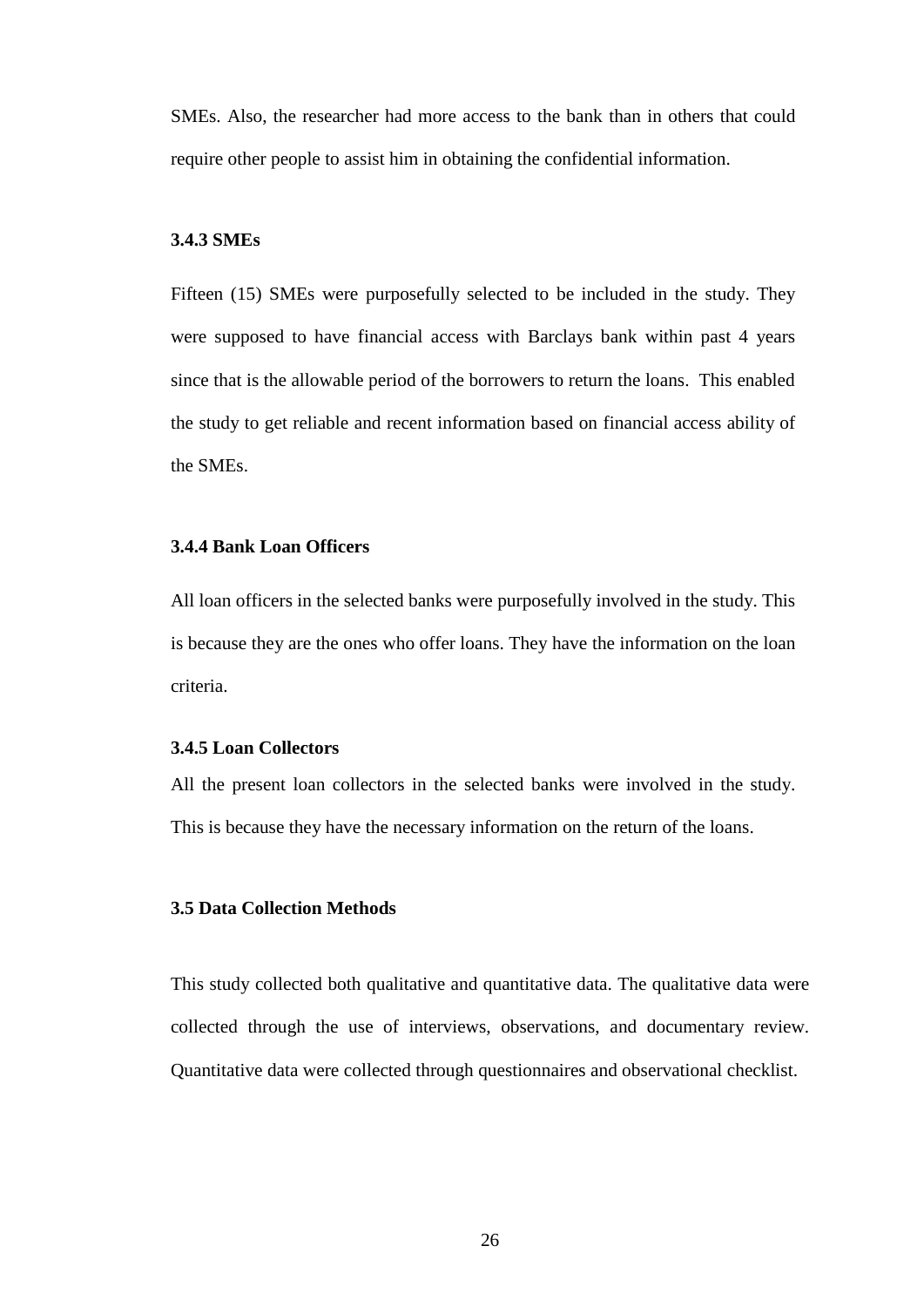#### **3.5.1 Observations**

Observational data are those which can directly be seen, heard or felt by the researcher noting who, what, when, where, and why and particularly relating them to the research question although the eye sees a lot and misses a lot (Stake, 2010). The observation by the researcher was used to study the status of the SMEs as well as the present physical capital that indicates the worthiness of the SMEs.

#### **3.5.2 Documentary Review**

The book value was reviewed to check for the loans granted and pay back returns. Ability to return interest in a prescribed period of time, production versus sales were also reviewed. This helped the researcher to achieve a better understanding of the present status and practices and issues of SMEs in relation to their sustainability in the competitive world market.

# **3.5.3 Interviews**

The interview was administered to the loan officers, SMEs manages and loan collection officers to get an overview of the progress of the SMEs in relation to their ability to raise financial capital to operate their businesses profitably and sustain in the competitive world market. Their suggestions on the possible strategies that the SMEs can undertake to successfully access loans from big enterprises were obtained.

# **3.6.4 Questionnaire**

Structured questionnaire was used to get information regarding the status of the SME after being credited by banks, ability to raise financial capital after being credited,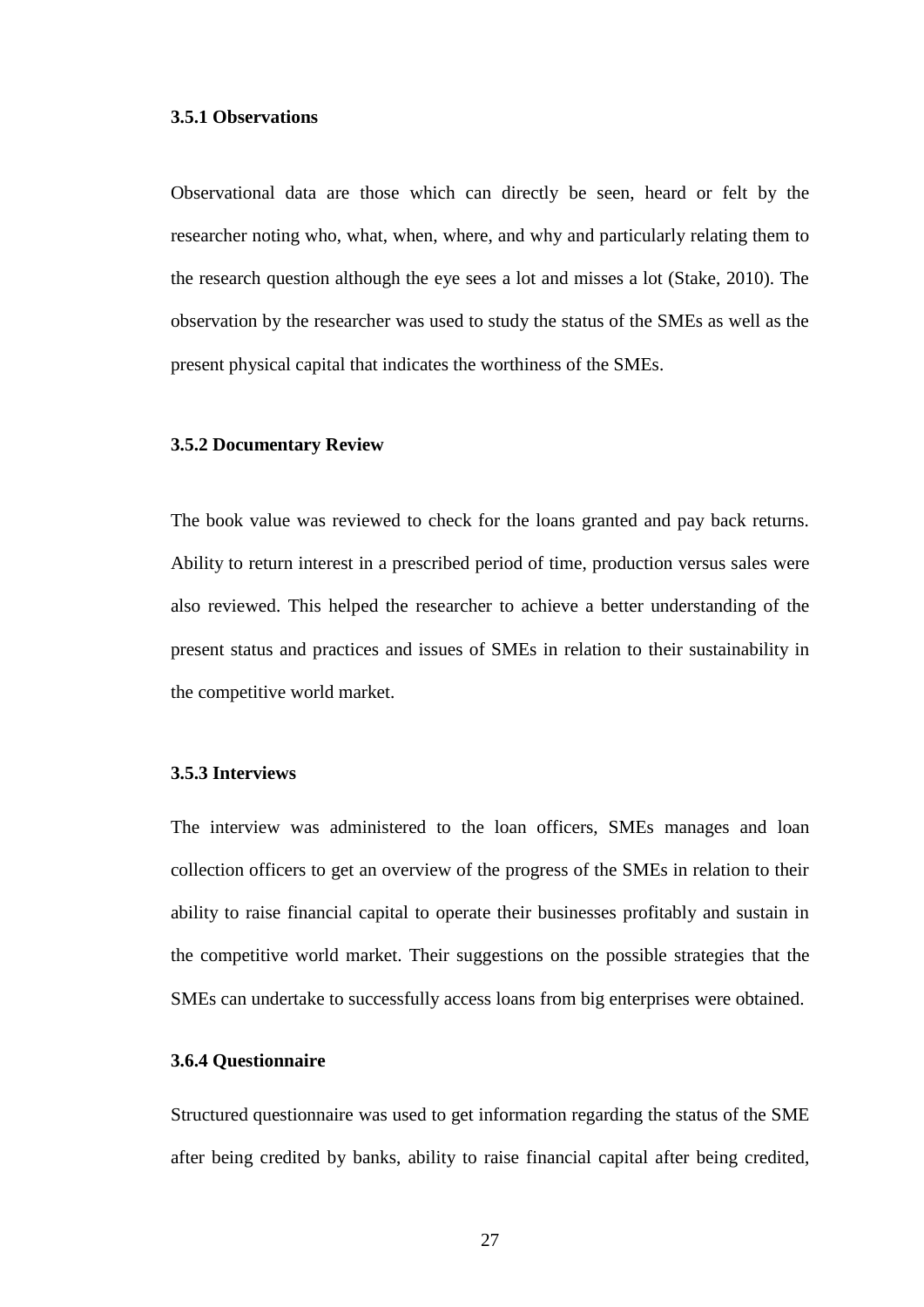ability to sustain in the global market using the credited loans and their ability to operate profitably.

#### **3.6 Validity and Reliability of the Research**

According to Nieveen (2010), triangulation enables minimization of the weaknesses in each single datum by counterbalancing with the strength of another data source. In this regard, the use of varieties of data collection methods for the similar theme enabled to collect similar information from the same respondents in order to check consistency. The responses from the interview protocols were used to verify the observations from documentary review and questionnaire. Similarly, the instruments were piloted before use in the field. The findings from the pilot study were used to improve the instruments.

#### **3.7 Data Analysis Procedures**

Kombo and Tromp (2006) describe data analysis as the process of examining what has been collected from the study and making decisions and inferences to the study. Quantitative data which were collected using questionnaires and observation checklist were analyzed by using the Statistical Package for Social Sciences (SPSS) version 17. Qualitative data collected through the interviews and documentary reviews were analyzed in relation to their content. The information obtained were organized according to their intensity and then organized in quotations.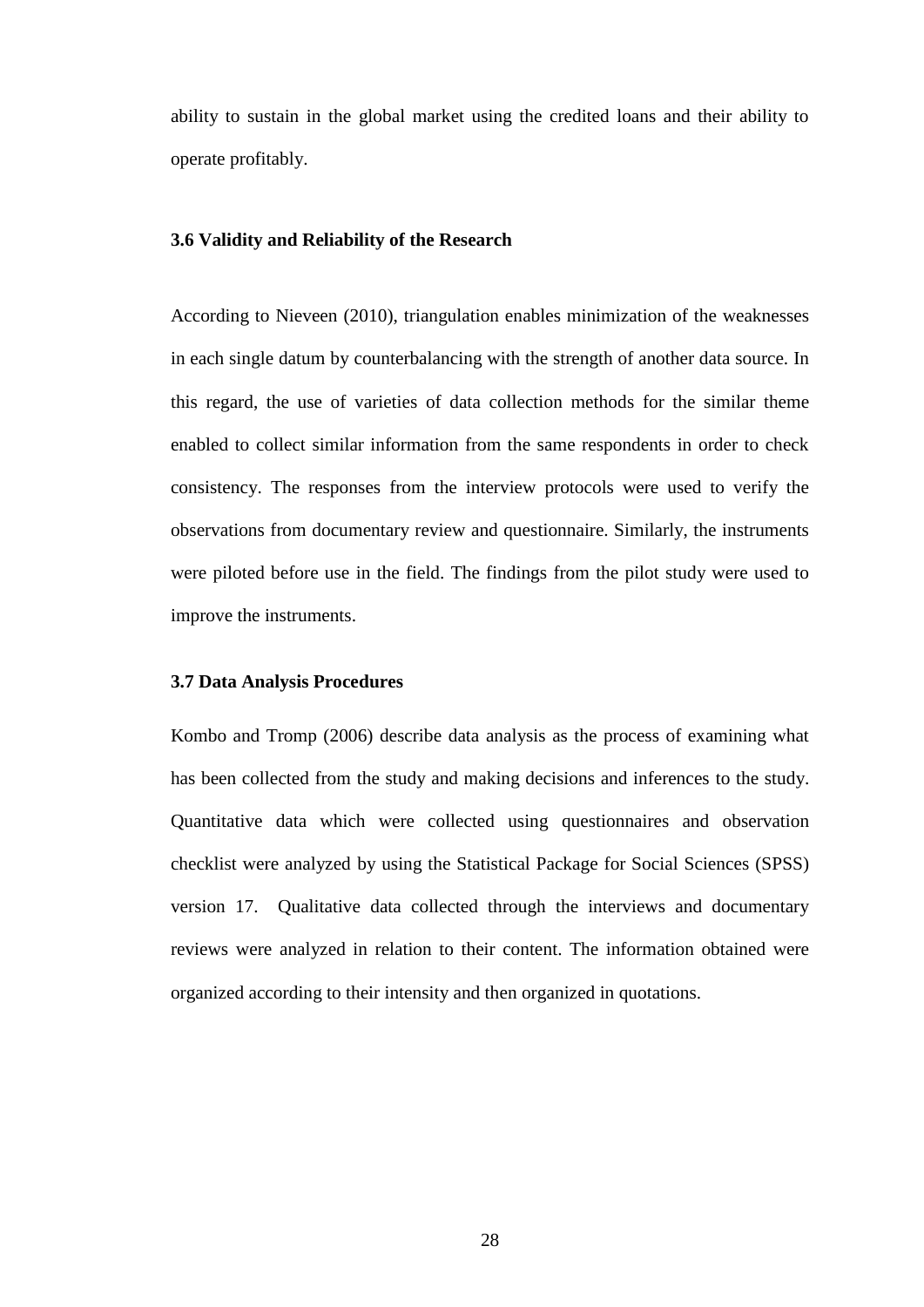#### **CHAPTER FOUR**

# **DATA ANALYSIS, PRESENTATION AND DISCUSSION OF THE FINDINGS**

#### **4.0. Introduction**

This chapter presents the analyses and discussions of the findings from collected data based on the research questions. In this chapter, tables have been used to present the findings of the research. In general, this research intended to assess factors hindering access to credit by SMEs.

# **4.1 Respondents Social Demographic Characteristics and General Information**

The social demographic characteristics of the respondents were analyzed in terms of sex and level of education.

#### **4.1.1 Location of Enterprises**

The research was conducted in Ilala Municipal. Respondents who are SMEs owners were selected randomly from different wards of Ilala District. It was revealed that most of them are found in Kariakoo, Mchafukoge, Kisutu, Upanga and Jangwani; few of them could be found in Tabata and Buguruni.

#### **4.1.2 Distribution of Respondents by Sex**

Respondents were asked to indicate their sex. The study revealed that more men engage in SMEs business than women. The findings reveal that 66.0% of the 47 SMEs surveyed were men while only 34.0% were women. The trend depicts the fact that in Tanzania the resources are owned by men and that women are there to take care of children and not business. However, we cannot ignore the efforts made by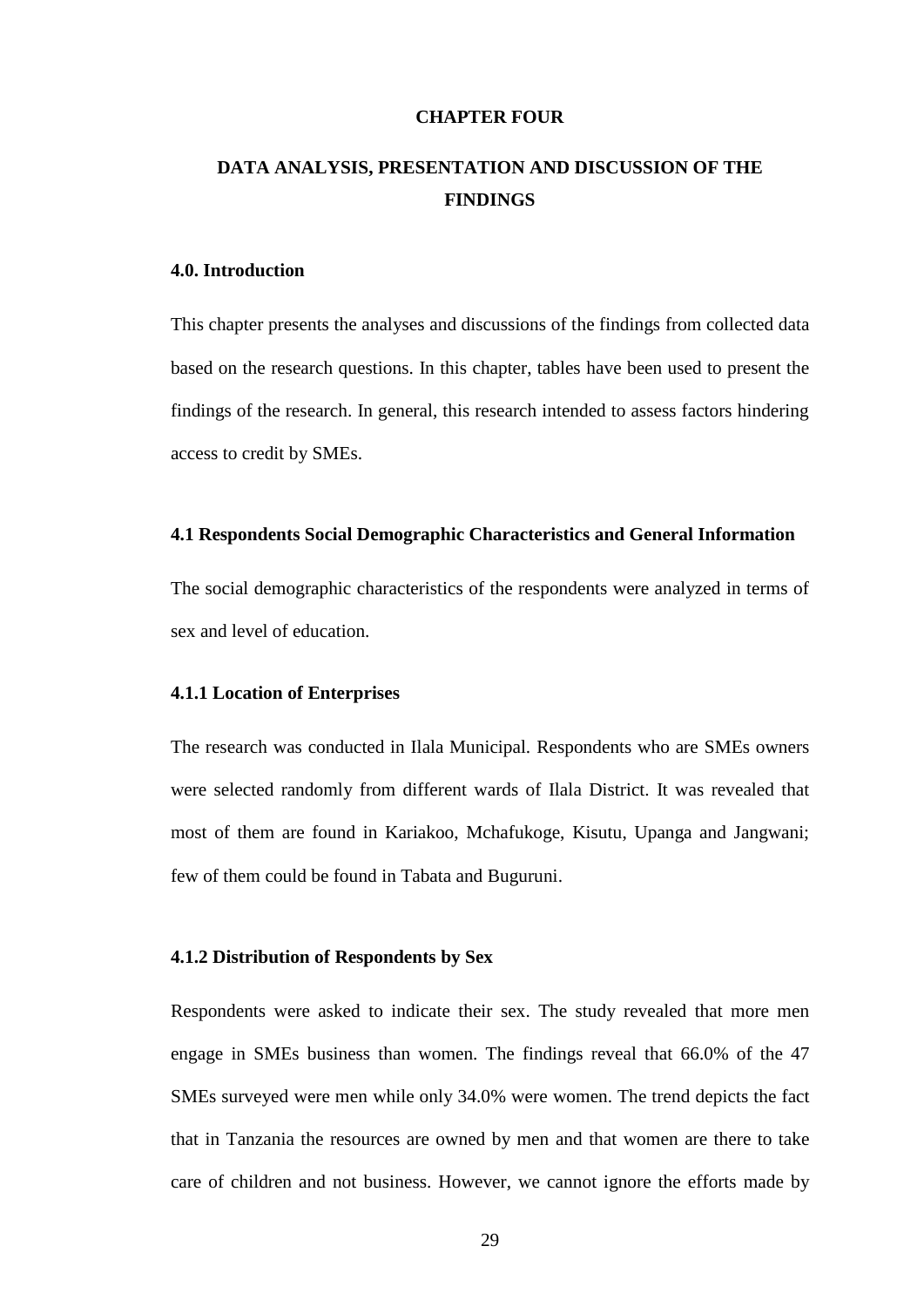women. The study revealed that out 47 respondents surveyed, 16 were women entrepreneurs who could be recognized as successful. Table 1 below presents the distribution of respondents by sex

| <b>Sex</b>   | <b>Frequency</b> | <b>Percent</b> |  |
|--------------|------------------|----------------|--|
| Male         | 31               | 66.0           |  |
| Female       | 16               | 34.0           |  |
| <b>Total</b> | 47               | <b>100.0</b>   |  |

 **Table 1: Distribution of Respondents by Sex**

**Source: Surveyed data, (2013)**

#### **4.1.3 Position of the Respondents**

Respondents were asked to state their positions. The first one was assistant director, the second was head of department and the last one was an ordinary employee. All of them responded positively to the questionnaire and gave the best answers. Two of them were University graduates while the other had attended just a course in credits manage. Table 2 below indicates the position of the respondents.

| <b>Respondent</b>         | <b>Frequency</b> | <b>Percent</b> |
|---------------------------|------------------|----------------|
| <b>Assistant Director</b> |                  | 33.3           |
| <b>Head of Department</b> |                  | 33.3           |
| Ordinary employee         |                  | 33.3           |
| <b>Total</b>              |                  | 100.0          |

 **Table 2: Position of Respondents**

 **Source: Surveyed data, (2013)**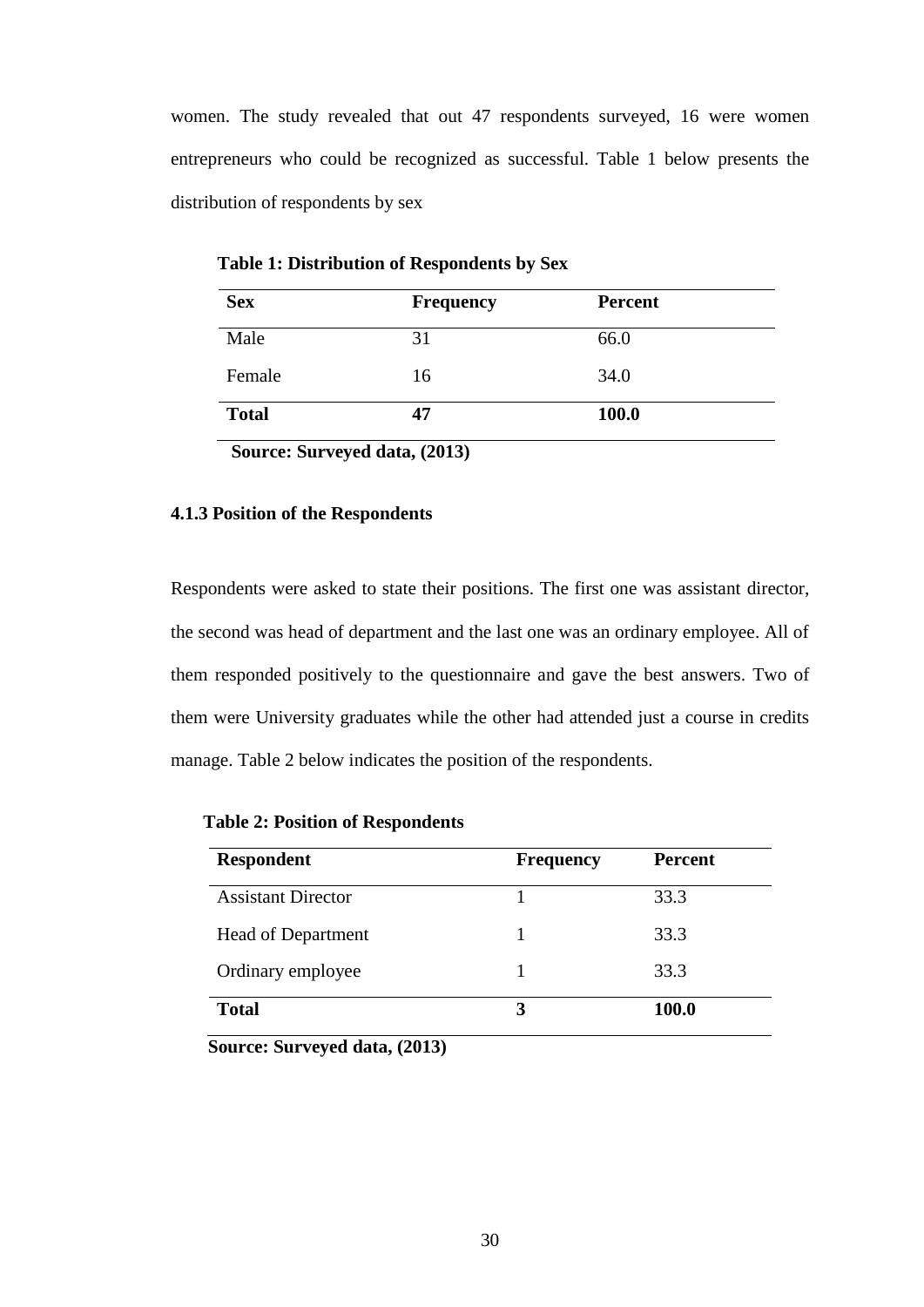#### **4.1.4 Level of Education**

Results from table 3 below indicate that most SMEs owners were people who are well educated. From 47 people who were surveyed, 42.6% had levels of education at first degree, 21.3% ordinary diploma, 19.1% master degree and only 2.1 % were at the level of primary education. This level of education showed gives a sign that SMEs owners can understand and learn anything new quickly and also can express their ideas clearly and can be understood by other people. This makes easy processing of credits from FIs. Therefore, the difficulties to access credits are not caused by illiteracy of people.

The findings, however, do not concur with the findings by Chijoriga (2001) who argues that traditional, commercial banks and investors are being reluctant to service SMEs for a number of the well known reasons which include SMEs being regarded by creditors and investors as high risk borrowers due to insufficient assets and low capitalization vulnerable to market fluctuations and high market rates. Information asymmetry, lack of accounting records, and inadequate financial statements/business plans make difficult for creditors and investors to assess the credit worthiness of potential SMEs proposals.

Chijoriga (2001) adds that high administrative / transaction costs of lending or investing small amounts do not make SMEs a profitable business to be financed. As a result, commercial banks are generally biased towards large corporate borrowers who provide better business plans, have credit ratings, have more reliable financial information, and have better chances of success and higher profitability for the banks. When banks lend to SMEs, they tend to charge them a commission for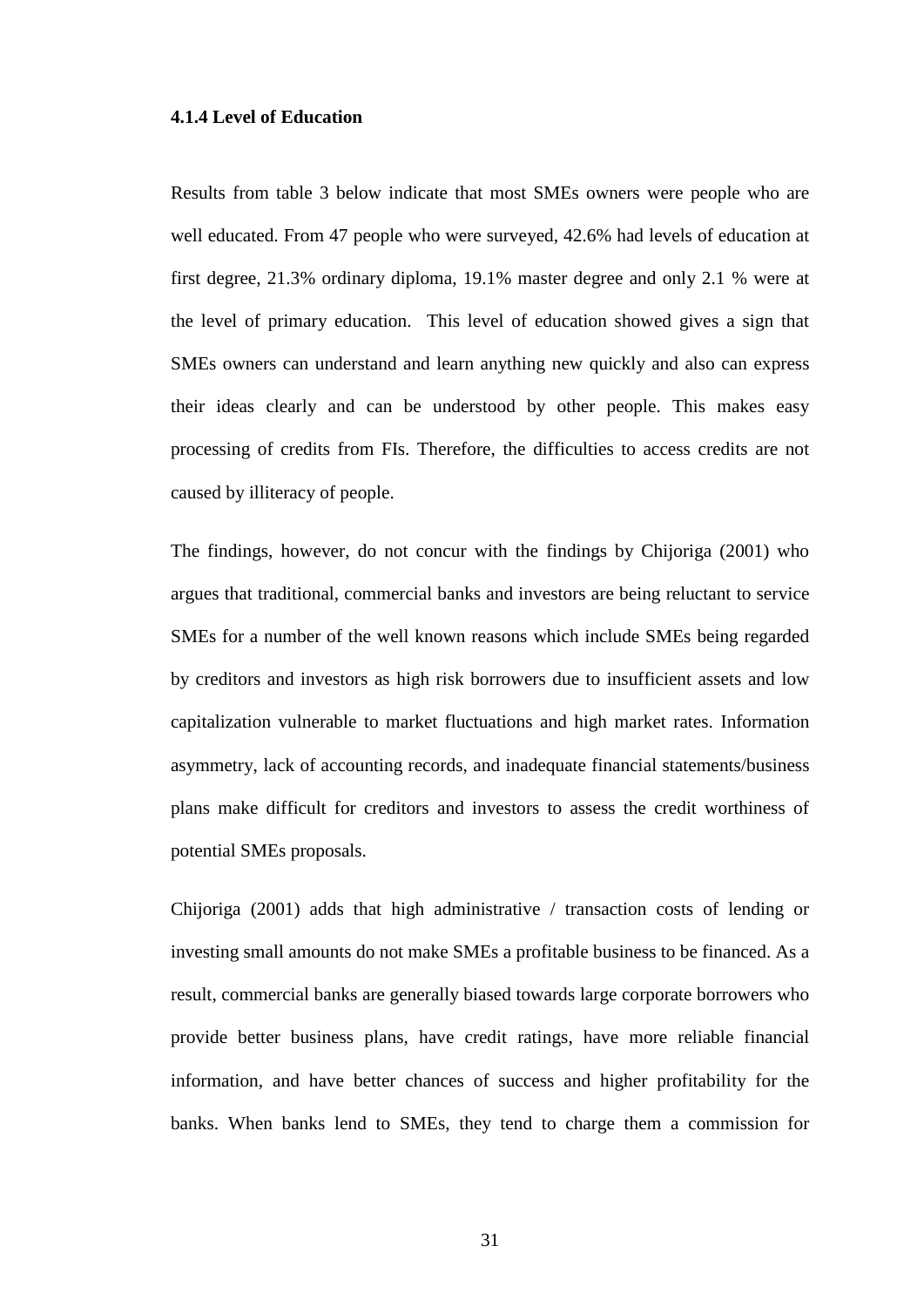assuming risk and apply tougher screening measures which drive up cash on all sides. Table 3 below presents the educational level of respondents.

| <b>Educational Level</b>         | <b>Frequency</b> | <b>Percent</b> |
|----------------------------------|------------------|----------------|
| Primary education                |                  | 2.1            |
| Secondary education              | 7                | 14.9           |
| Ordinary diploma                 | 10               | 21.3           |
| First degree/advanced<br>Diploma | 20               | 42.6           |
| Master degree                    | 9                | 19.1           |
| <b>Total</b>                     | 47               | 100.0          |

**Table 3 Respondents' Level of Education**

**Source: Surveyed data, (2013)**

# **4.2 Forms Ownership for SMEs**

Forty seven (47) SMEs managers were asked on the kind of partnership that they own their business. Table 4 below presents the form of venture ownership by SMEs owners.

| <b>Respondent</b>         | <b>Frequency</b> | <b>Percent</b> |
|---------------------------|------------------|----------------|
| Sole proprietorship       | 14               | 29.8           |
| Partnership               | 20               | 42.6           |
| Family business           | 3                | 6.4            |
| Limited liability company | 10               | 21.3           |
| <b>Total</b>              | 47               | 100.0          |

**Table 4 Form of Business Ownership by Respondents**

# **Source: Surveyed data, (2013)**

From table 4 above, it is evident that most of SMEs are jointly owned. This is due to the difficulties of raising capital to start up business that are facing SMEs. To solve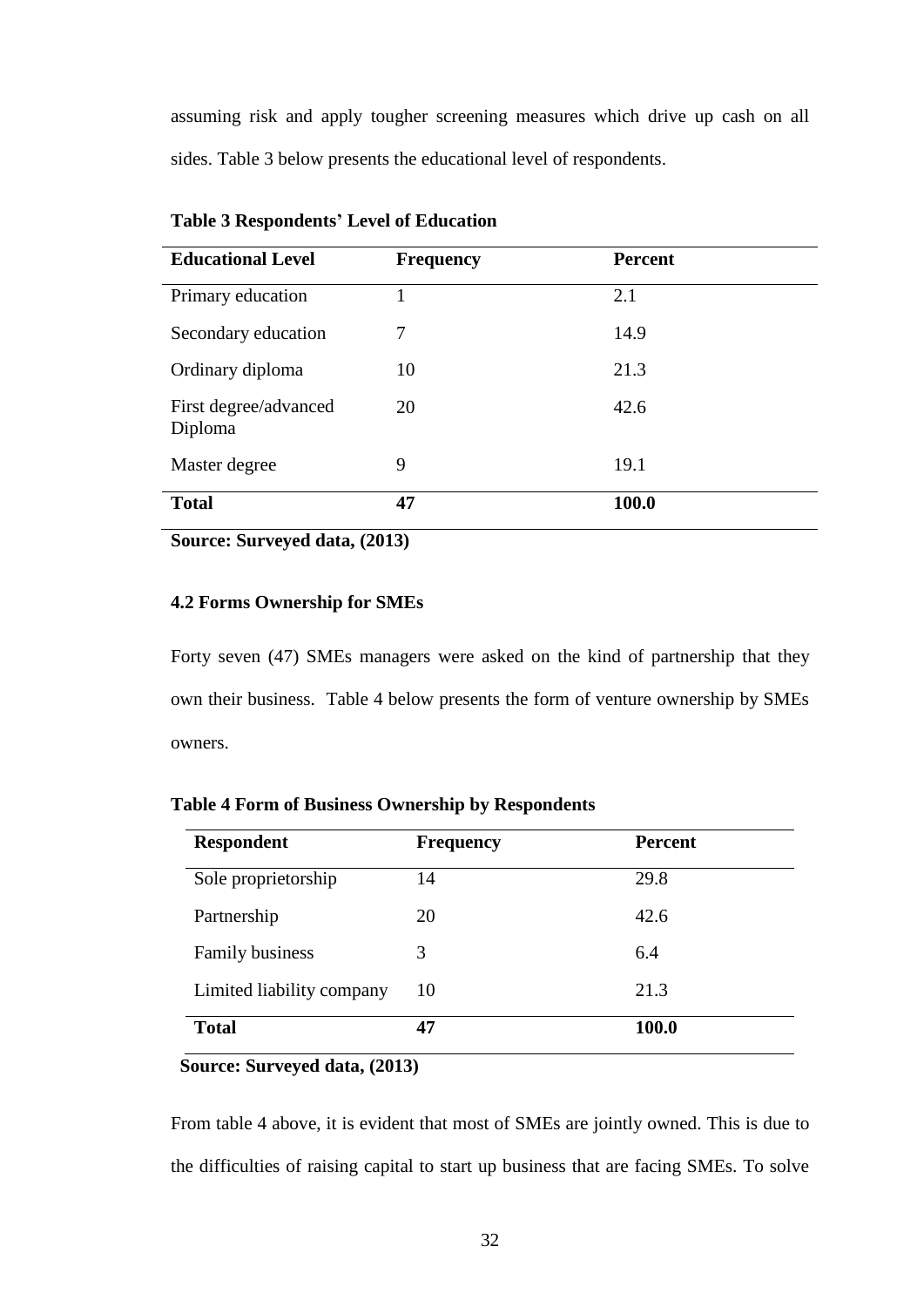this challenge of lack of capital, they conclude to form either partnership whereby more than one person contributes to the capital of the firm. However, sole proprietors opt to run small business due to the difficulty of expanding their business which is mainly caused by the difficulty of raising external funds to use as a capital. The study revealed that 42.6% of all surveyed SMEs are owned under partnership, followed by 29.8% of sole proprietorship, and 21.3 % are owned by limited companies and only 6.4% are owned by families.

These findings concur with the findings by Stiglitz &Weiss (1981) who assert that they do not get as much credit as they want although they are willing to pay the going market interest rate, and meet other conditions set by lenders. To understand why this is possible, they add that, in most markets, excess demand would lead to a price increase which in turn increases supply and reduces demand until equilibrium between the two is achieved. But in credit markets, lenders may be unwilling to raise the interest rate and increase the supply of loans even if there is unsatisfied demand. The key to understanding credit rationing are information asymmetries between lenders and borrowers.

Information asymmetries may prevent lenders from observing the true nature of the borrowers. They may also prevent lenders from influencing the behavior of borrowers once the credit contract is signed. In principle, lenders could raise the risk premium on loans, but doing so may increase the probability of default by attracting riskier borrowers and/or by encouraging riskier behavior of borrowers. Since adverse selection and moral hazard could cause the lenders' expected payoff to diminish when raising the interest rate, they may refrain from raising rates beyond a certain level even if this means not fully satisfying the demand for credit.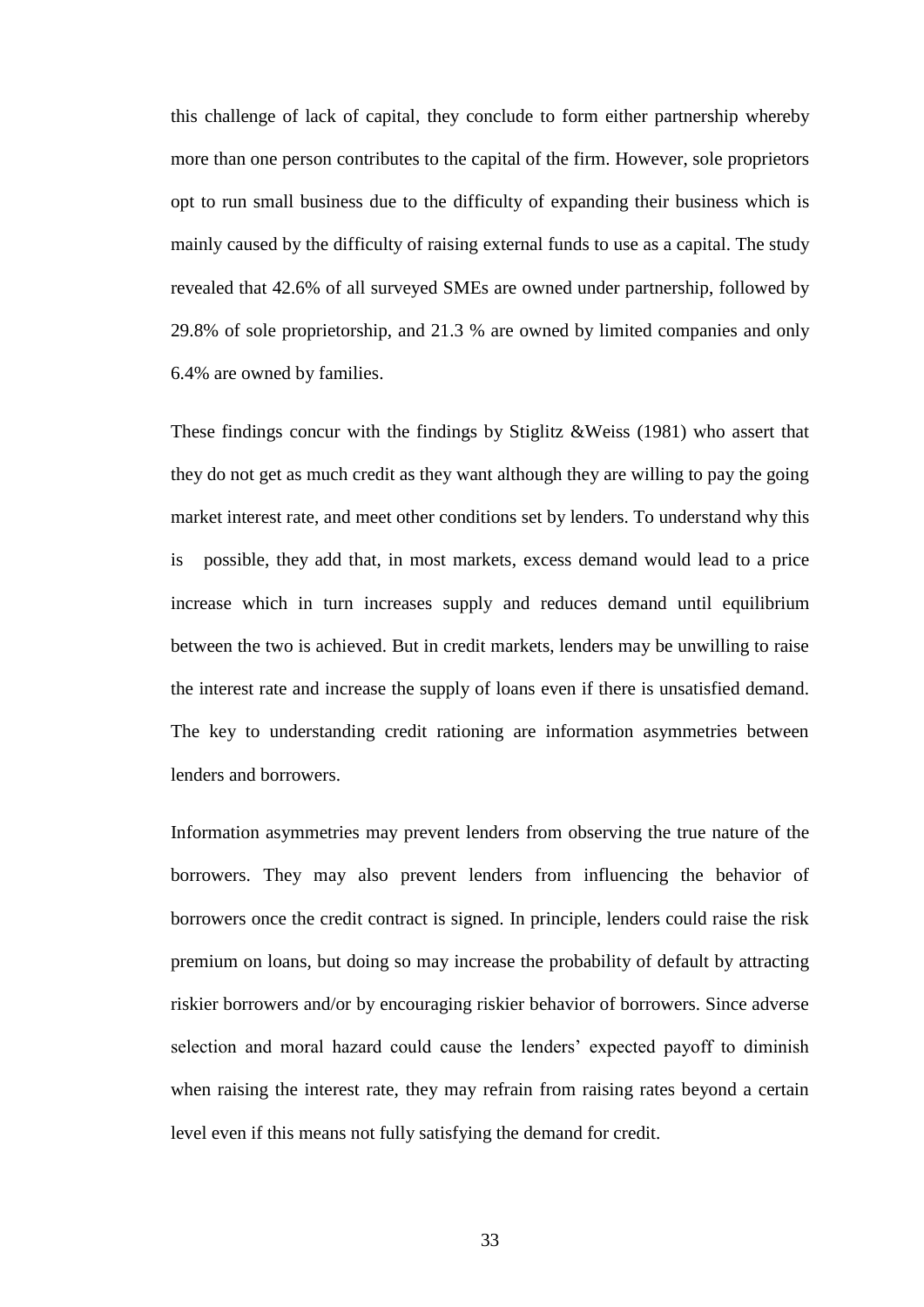Stiglitz &Weiss (1981) add that, the negative welfare effects of such credit rationing are underinvestment and lower growth. There are a number of reasons why especially smaller firms could be vulnerable to credit rationing. One reason is that small and young businesses often have no access to capital markets and, therefore, rely heavily on credit markets to finance investment projects when internal funds have been exhausted.

Another reason is that, smaller firms typically SMEs suffer more from information asymmetries than larger ones. Many smaller firms are younger and have less credit history. In addition, they face less rigorous reporting requirements and, as a result, information on them is less easily available. More fundamentally, small firms may be more reluctant than large firms to be fully open about their business structure, growth opportunities, and strategic orientation. Family owned businesses, for instance, are sometimes hesitant to make their ownership structure public. A final reason why smaller firms could be particularly vulnerable to credit rationing is that they often have less collateral that could shield creditors from the harmful effects of adverse selection and moral hazard (Ibid).

The findings are also supported by the findings by OECD (1997) report which contends that credit rationing, apart from external finance, tends to be more expensive for small firms than for large ones. An obvious explanation is that fixed costs of lending (which are not proportional to the size of the loan) inevitably make small loans more expensive than large ones. One could also argue that small firms are, on average, risky for the lender than large ones and, thus, need to be charged a higher interest rate. But the argument is not as straightforward as it appears at first sight. It is true that small firms may have a higher probability of failing; in particular,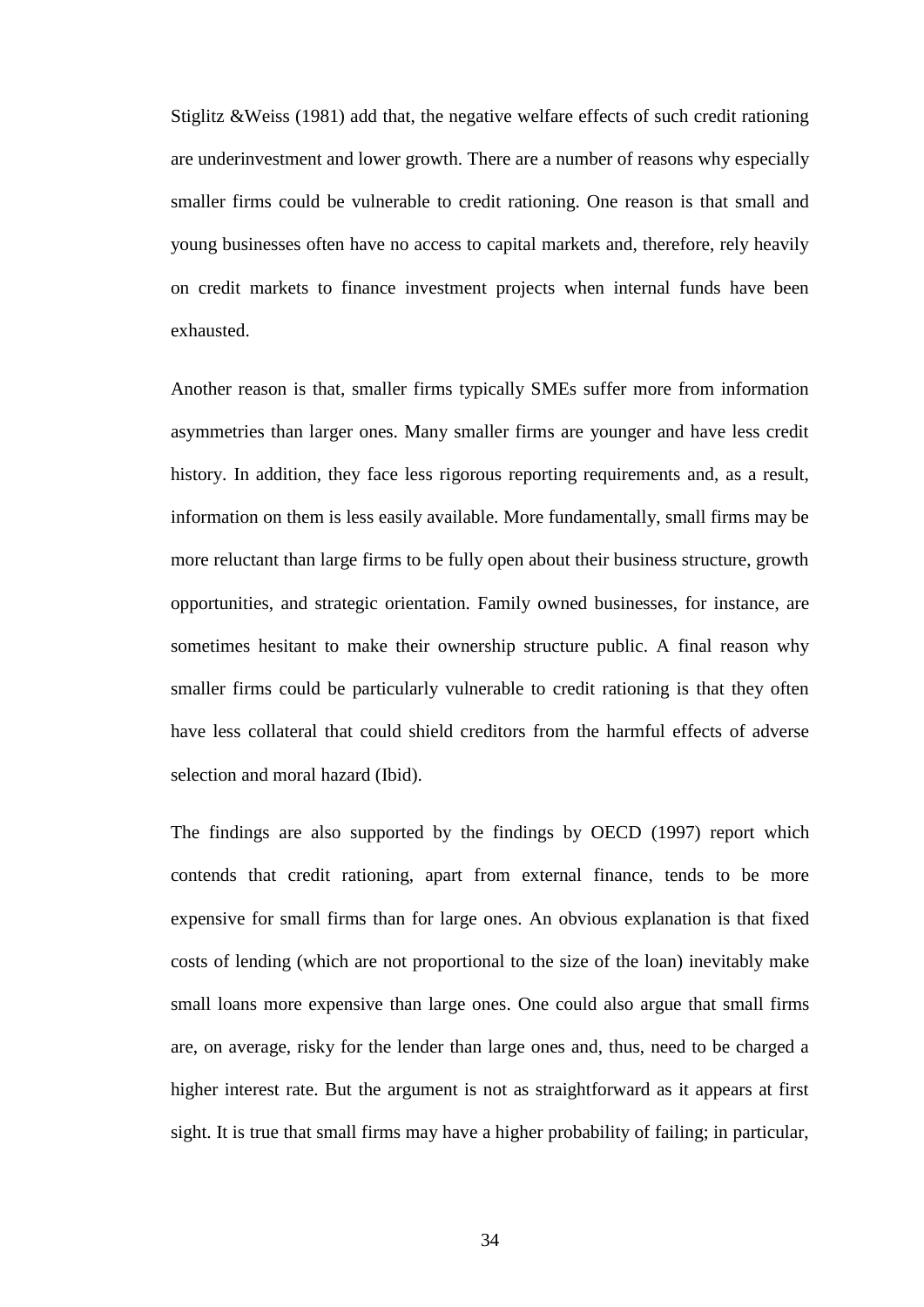startups have a high probability (more than 50 percent) of perishing within their first five years and consequently small, young firms are rightly perceived as riskier.

Berge et al., (1998) also support the findings by arguing that, small and medium sized firms often have less collateral to underpin the repayment of the loan. Considering all these effects, even a diversified SME loan portfolio could be riskier than one consisting of loans to large companies. A more mundane explanation for relatively high costs of SMEs lending is a possible lack of competition among lenders, which enables them to charge interest rates that are in excess of what the underlying credit risk requires. In general, it is plausible to argue that SMEs have fewer options when raising external finance and this makes them depend more on a limited number of financial institutions. But there is also a specific dimension: small businesses are usually entirely dependent on the local bank market whereas large firms can shop around on global financial markets. In this context, it is worth noting that there is evidence for a clear relationship between bank size and SMEs lending with large banks devoting a lesser proportion of their assets to small business loans.

Furthermore, the study shows that many SMEs are using bank services from different financial institutions especially commercial bank, 89.4% of the total SMEs surveyed strongly agree that they are using bank services to run their business. It is evident that those SMEs need or are ready to process credit from financial institutions but are discouraged by difficult and ambiguous procedures and conditions to get credits. Table 5 indicates the extent to which SMEs use banking services.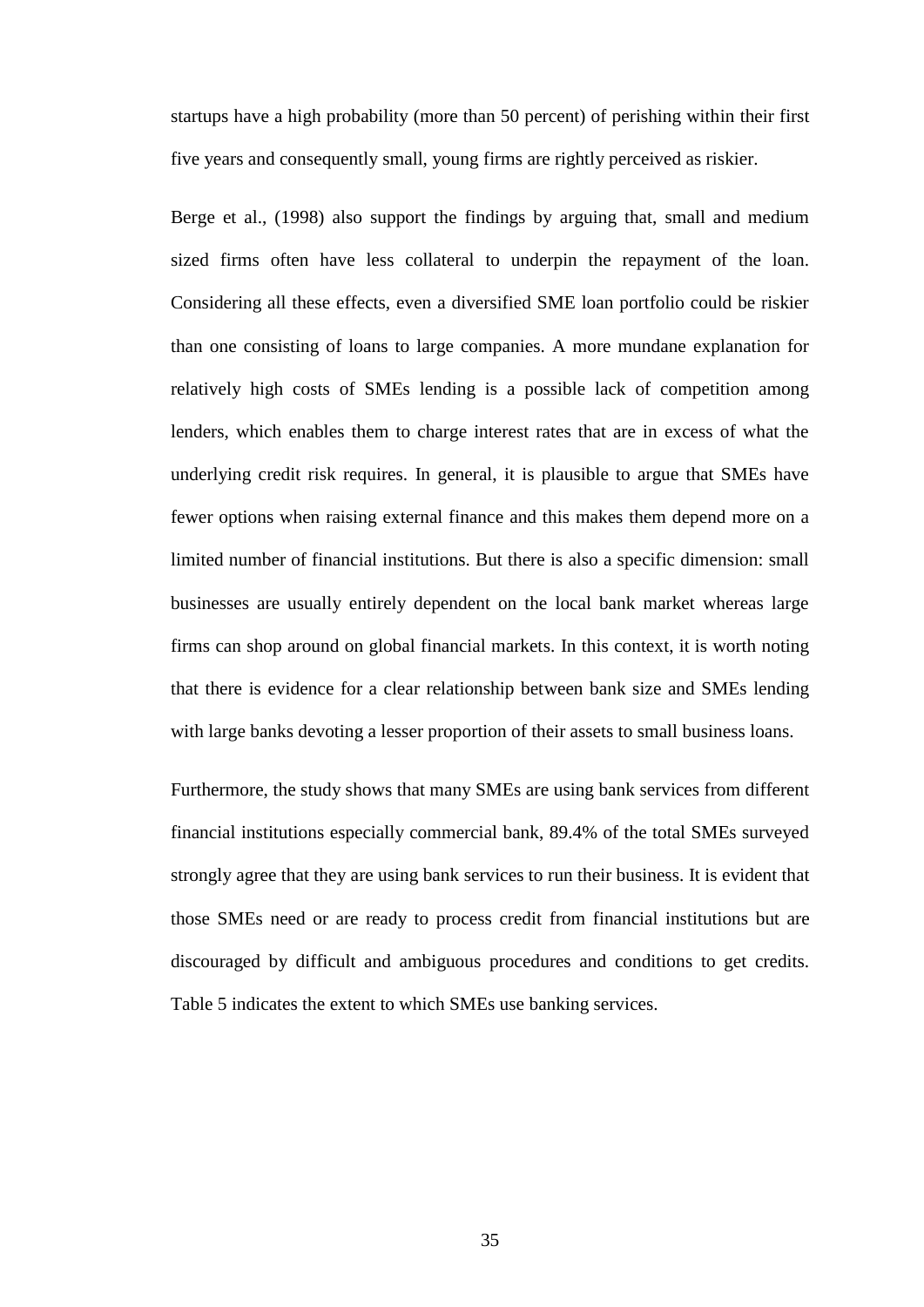| <b>Response</b> | <b>Frequency</b> | <b>Percent</b> |  |
|-----------------|------------------|----------------|--|
| Yes             | 42               | 89.4           |  |
| N <sub>o</sub>  | 5                | 10.6           |  |
| <b>Total</b>    | 47               | 100.0          |  |

 **Table 5: Uses of FIs Services by SMEs**

#### **Source: Surveyed data, (2013)**

The table above shows that only 5 of SMEs do not use FI services which are just 10.6%. This support the assumption of the author that it might be true that SMEs are ready to take credit from FIs at the market prevailing rate, but they are not given that opportunity just because FIs perceive the sector as the highly risky one.

These findings are in congruence with the study by Warema (1996). In his study, he recommended that there is a need to make a perform belted in the economy and the role financial assistance play in ensuring the existence of the sector. The research forms a necessity to find only empirically the factor / challenges hindering smooth access to commercial banks' finance with the use of various dimensions namely cost, range, reliability, convenience, continuity and flexibility of commercial Banks finance.

#### **4.3 Sources of Capital for SMEs to Operate Business Profitably**

The study revealed different sources of capital SMEs as presented in table 6 below.

| <b>Respondent</b>  | <b>Frequency</b> | <b>Percent</b> |
|--------------------|------------------|----------------|
| Personal funds     | 13               | 27.7           |
| Loans from friends | 3                | 6.4            |
| Family funds       | h                | 12.8           |

 **Table 6: Source of Capital to start a Business**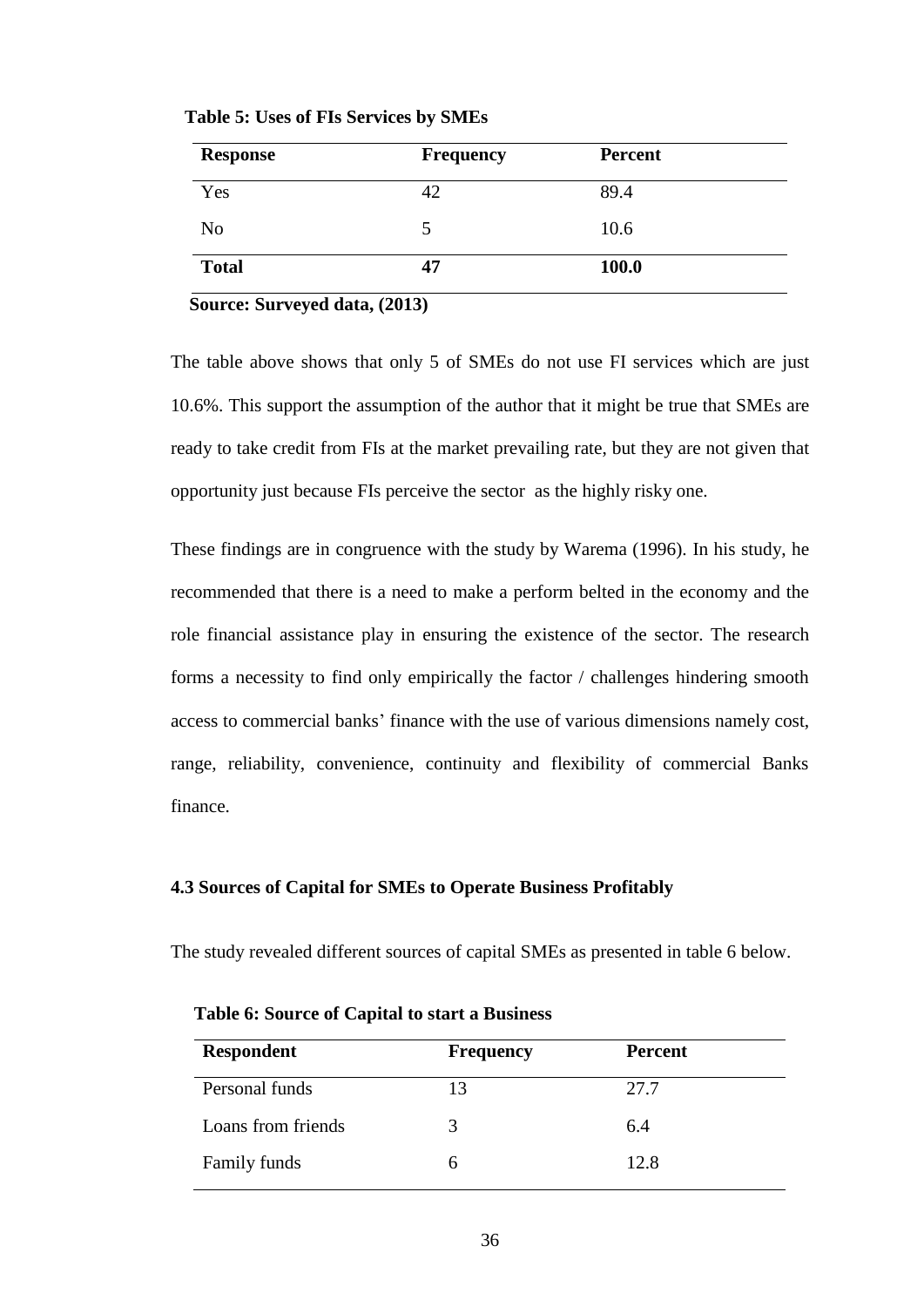| <b>Bank</b> loan  | 16 | 34.0  |
|-------------------|----|-------|
| Venture capital   | 5  | 10.6  |
| Government client | 2  | 4.3   |
| Credit unions     | 2  | 4.3   |
| <b>Total</b>      | 47 | 100.0 |

 **Source: Surveyed data, (2013)**

The study showed that it is still a problem for SMEs to raise external finance. This is because in the real world situation, to finance business by money from individual pocket is abnormal situation unless the business is very small. The study found that 27.7% of total SMEs surveyed finance their business with little money they have. SMEs which opt to raise their capital through bank constitute 34% which is below average. It is a sign of difficulties for SMEs to raise capital externally. Venture capital is accessed by just 10.6% of the total population surveyed. This might be caused by its novelty or lack of information to SMEs. All in all, SMEs are facing difficulties in raising external finance due to lack of information, tough condition for loan, difficult procedures of processing credit and unfair interest rate imposed on the loan/ credits by FIs.

This finding concurs with those by Stiglitz &Weiss (1981) that information asymmetries may prevent lenders from observing the true nature of the borrowers. They may also prevent lenders from influencing the behavior of borrowers once the credit contract is signed. In principle, lenders could raise the risk premium on loans, but doing so may increase the probability of default by attracting riskier borrowers and/or by encouraging riskier behavior of borrowers. Since adverse selection and moral hazard could cause the lenders' expected payoff to diminish when raising the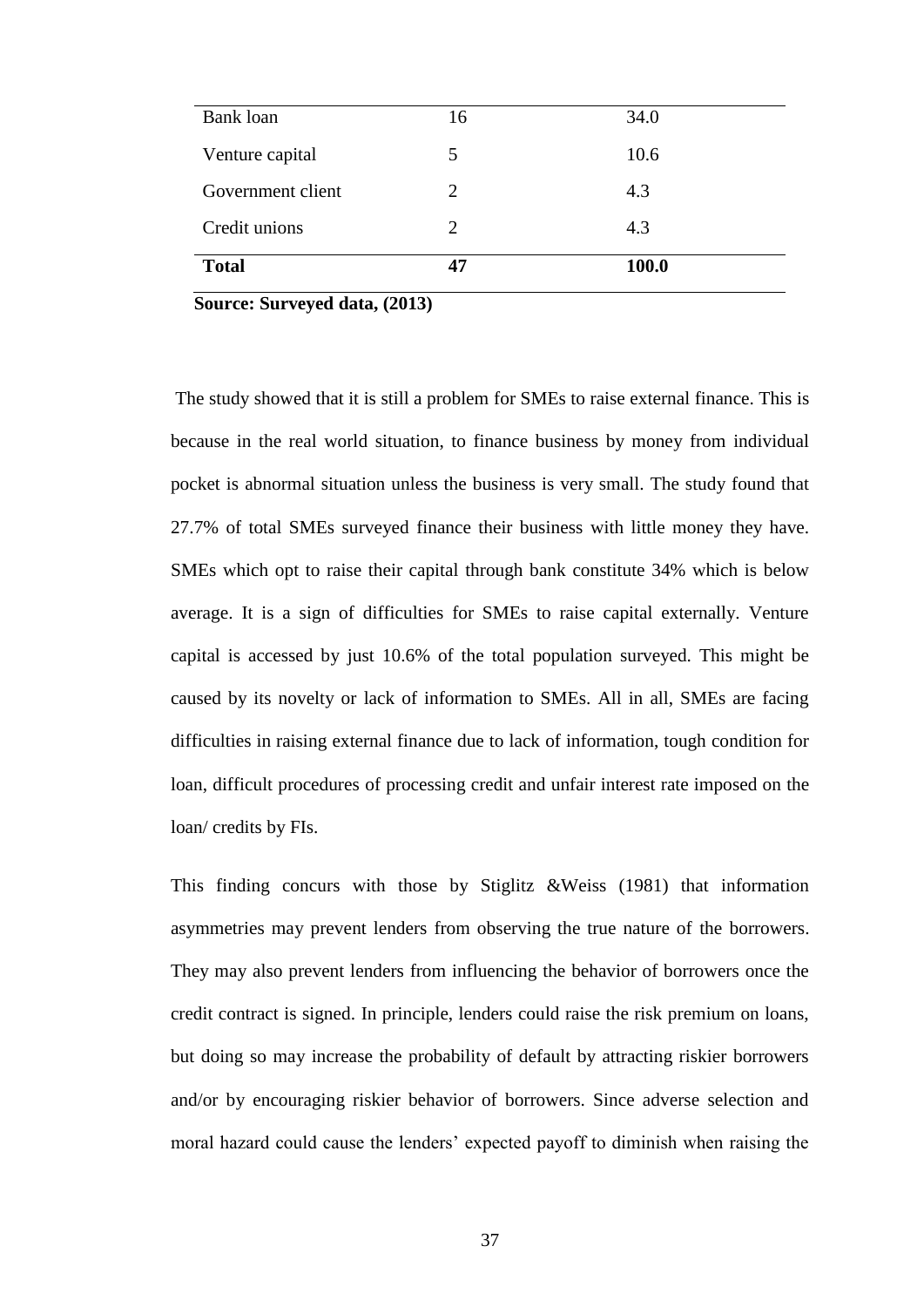interest rate, they may refrain from raising rates beyond a certain level even if this means not fully satisfying the demand for credit.

#### **4.3.1 FIs from which SMEs Obtain Credits**

Table 7 presents the institutions from which SMEs obtain loans.

| <b>Variables</b>                                 | <b>Frequency</b> | Percent $(\% )$ |
|--------------------------------------------------|------------------|-----------------|
| <b>Bank</b>                                      | 37               | 78.7            |
| Private financing companies (other<br>than bank) | 5                | 10.6            |
| Venture capital companies                        |                  | 2.1             |
| Private investors                                | 2                | 4.3             |
| Others                                           | $\overline{2}$   | 4.3             |
| Total                                            | 47               | 100             |

**Table 7: FIs from which SMEs Borrowed**

#### **Source: Surveyed data, (2013)**

The surveyed data, as shown in table7 above, revealed that most SMEs prefer to borrow from banks. This in another way of manifesting that there is a lack of information among people concerning other kinds of financial institutions. On the other hand, it might be caused by the government's policies that give conducive environment to banks. A good example we can refer to is that of fund offered by president Jakaya Kikwete for entrepreneurs popularly known as *Mabilioni ya JK*  (The billions of Jakaya Kikwete). The fund was directed to banks where the condition was sited. Entrepreneurs were able to access the money through banks and not other financial institutions. The bad thing was that the condition of the loan was set according to the rules and requirements of the respective banks. The main concern here is that we expected that after establishment of other sources of finance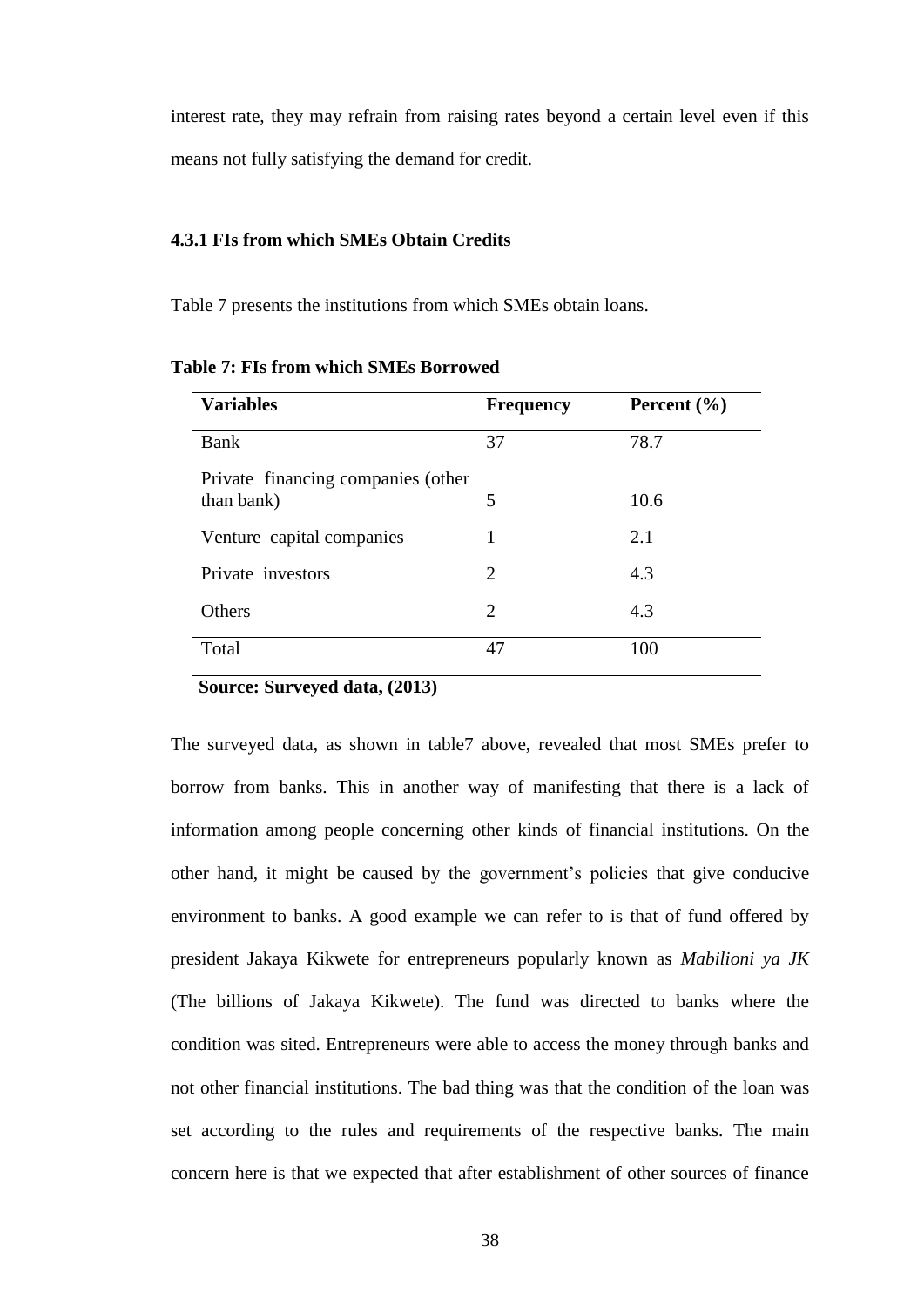where the conditions were fair; there could be a shift of SMEs from being financed by bank to being financed by SACCOSS. The conclusion here is that SMEs need more information and training before anything else which will help them to make appropriate decisions.

#### **4.3.1.1 Services Offered by FIs**

| <b>Respondent</b> | <b>Frequency</b> | <b>Percent</b> |  |
|-------------------|------------------|----------------|--|
| Yes               | 40               | 85.1           |  |
| N <sub>o</sub>    | 2                | 4.3            |  |
| I don't know      | 5                | 10.6           |  |
| <b>Total</b>      | 47               | 100.0          |  |

 **Table 8: Frequency Distribution of Services Offered by FIs**

 **Source: Surveyed data, (2013)**

Results from table 8 show the categorical response of respondents to bank services offered to SMEs. Having known that most of SMEs are using FIs services, respondents were asked if their bank offers credit services to SMEs. 85.1% agreed, 4.3% disagreed, while 10.6% said they do not know. This finding strongly supports the argument that SMEs have enough knowledge about credits and its availability but higher interest rate, difficult condition imposed by FIs and the wrong perception of FIs are the most hindering factors for access to credit by SMEs. Most SMEs of small magnitude, especially those employing less than 5 people, use the procedure of group model to get credits, but this did not show any positive contribution instead were strongly criticized by the respondents themselves.

The above findings are supported by the findings by the IMF, (2010) which defines SMEs differently. For instance, the definition of SME in Germany had a limit of 255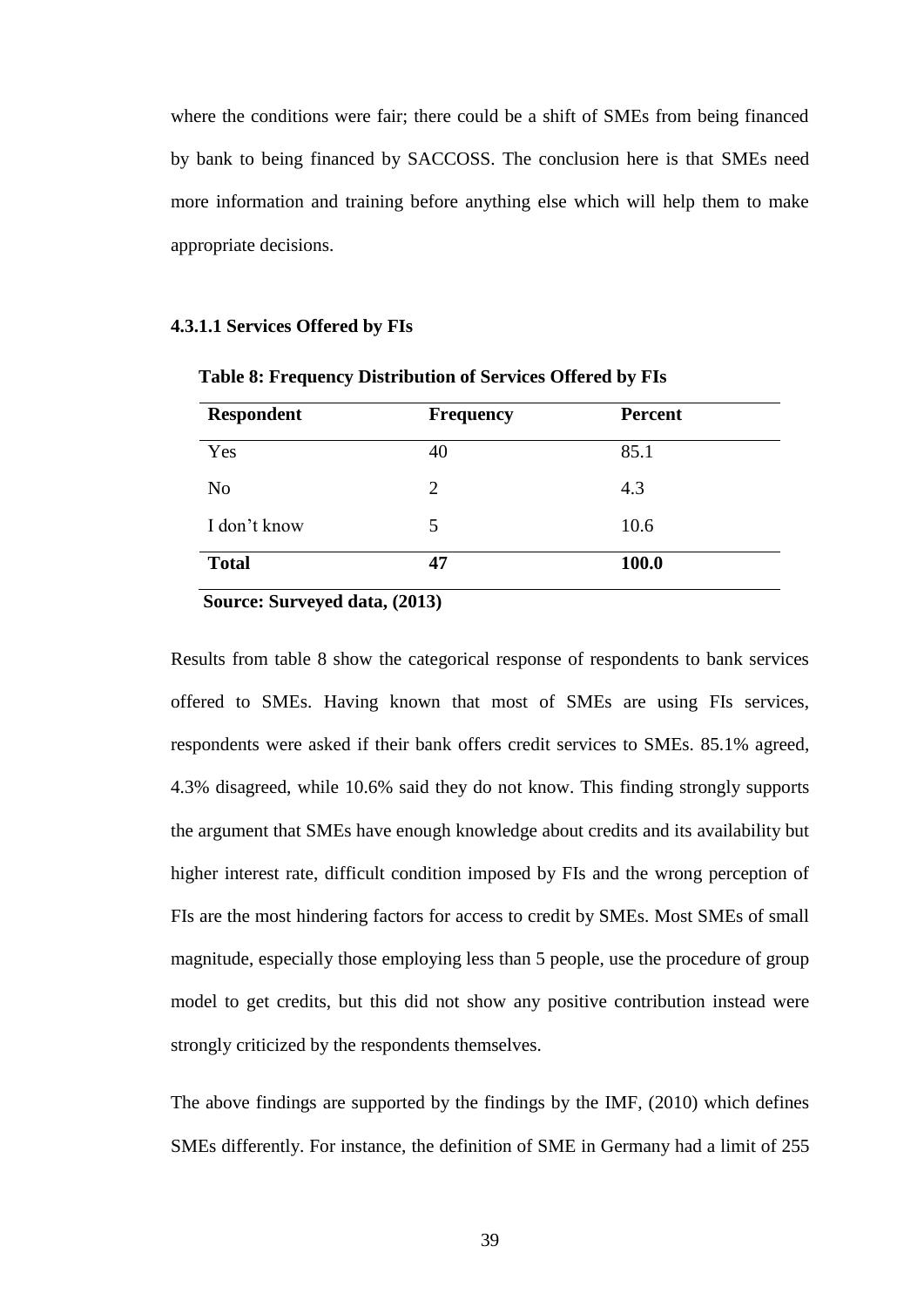employees while Belgium it could have 100. In the United States, the small business is based on industry, ownership structure, revenue and number of employees (which in some circumstances may be as high as 1500, although the cap is typically 500).

The US and the EU use the same threshold of less than 10 employees in small offices in Kenya SME is used for small, medium, and micro enterprises. Elsewhere, in Africa, MSME stands for micro, small and medium enterprises which consist of maximum number of employees.

#### **4.3.1.2 SMEs Application for Credits**

| <b>Response</b> | <b>Frequency</b> | <b>Percent</b> |  |
|-----------------|------------------|----------------|--|
| Yes             | 39               | 83.0           |  |
| N <sub>o</sub>  | 8                | 17.0           |  |
| <b>Total</b>    | 47               | 100.0          |  |

 **Table 9: SMEs Application for credits from FIs**

 **Source: Surveyed data, (2013)**

Respondents were asked if they had ever applied for credits from FIs. The findings indicated that 83.0% agreed that they had had applied for credits for even more than 3 times while only 17% said they have never applied for credits. The reasons were that some have sufficient fund, another said that time has not yet come, which means they still in early stages of the business development. The interesting issue is some of SMEs did not apply for credits because they are afraid to be liquidated when they fail to repay a loan. This perception of SMEs concerning condition and all procedures of getting credit, act as a hindering factor to smooth access to credit by SMEs. In Tanzanian context, the loan is highly afraid due to the fact that most credit institutions use an auctioning system for recovering the loss from the borrowers.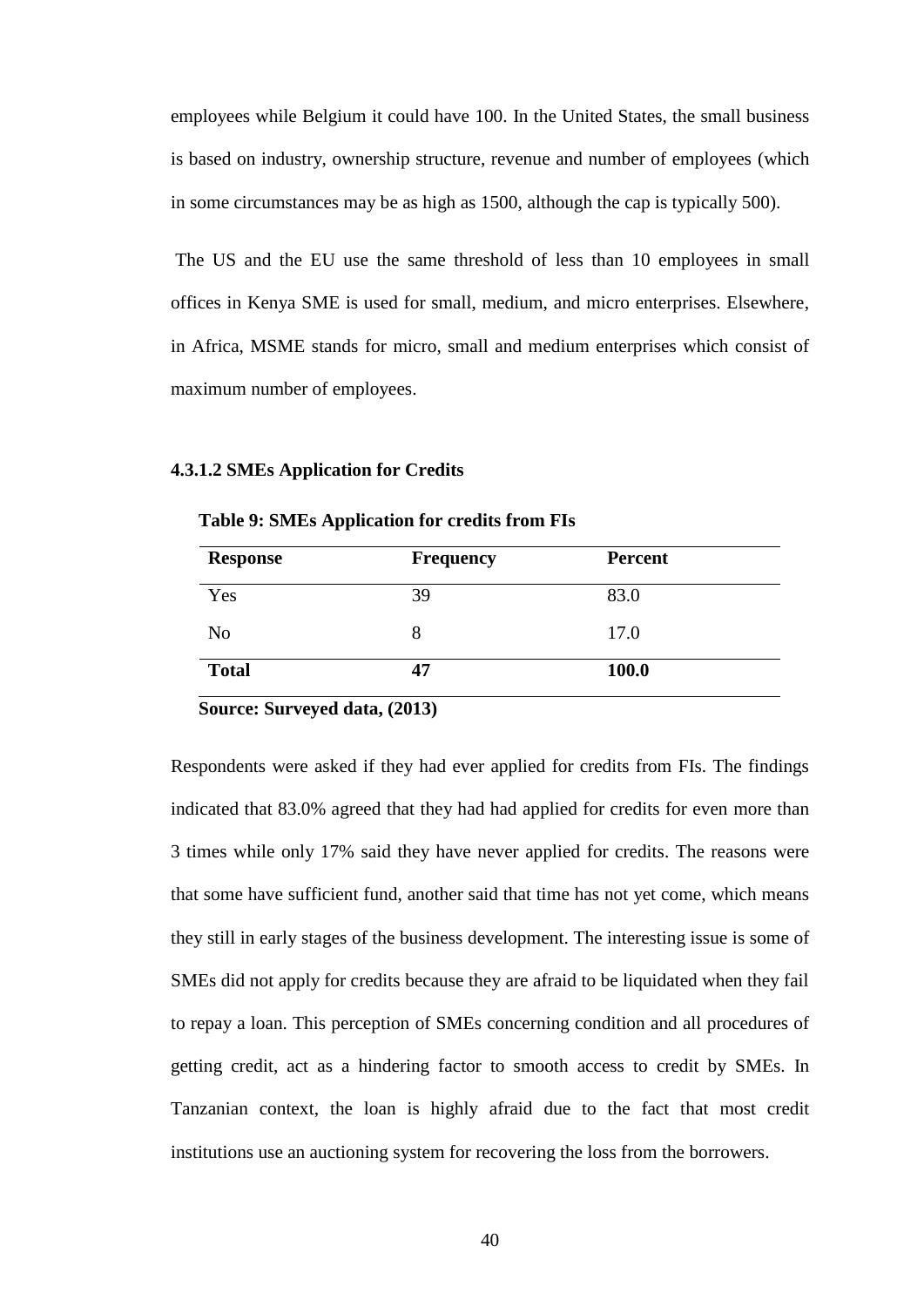The findings do not concur with the findings by Macmillan committee (1931) who identified lack of long term risk capital termed "equity gap" as a significant constraint on the viability and growth of SMEs in the UK and by Botton (1971) and Buras & Dewhurst (1993) who argues that small firms relative to large ones are characterized as having weaker liquidity, lower and more volatile levels of profitability, an over-dependence on short-term finance and an insufficiency of shareholders finds or equity.

#### **4. 3.1.3 Types of Credits which can be accessed by SMEs from FIs**

In response to the question on the types of credit (range) which an entrepreneur can access from FIs, results showed that all FIs are offering only working capital. It means that they offer credits to SMEs which are already operating a business. The reasons behind are to give credit to people who do not have the business increase and that the borrower might use the money for other purpose which is not the target of the loan. To monitor that condition, FIs demand the SMEs to submit the copy of certificate of incorporation/registration, business license and Taxpayer Identification Number (TIN) when they are applying for credits.

This is supported by the study by Care International (n.d) that focuses on pre-existing organized rural group. Its credit program emphasized women owners of micro enterprises. Clients are required to raise equity cash of 25% of the total loan required. The loan security is the group members who guarantee each other and are collectively guaranteed by the group. ICDC operates credit schemes including on that carter for retails and wholesale trader for working capital, KRIEP has a credit program targeted at ROSCAs who then lend to their members. The loan received by the groups is equivalent to ten times the group savings. Savings are important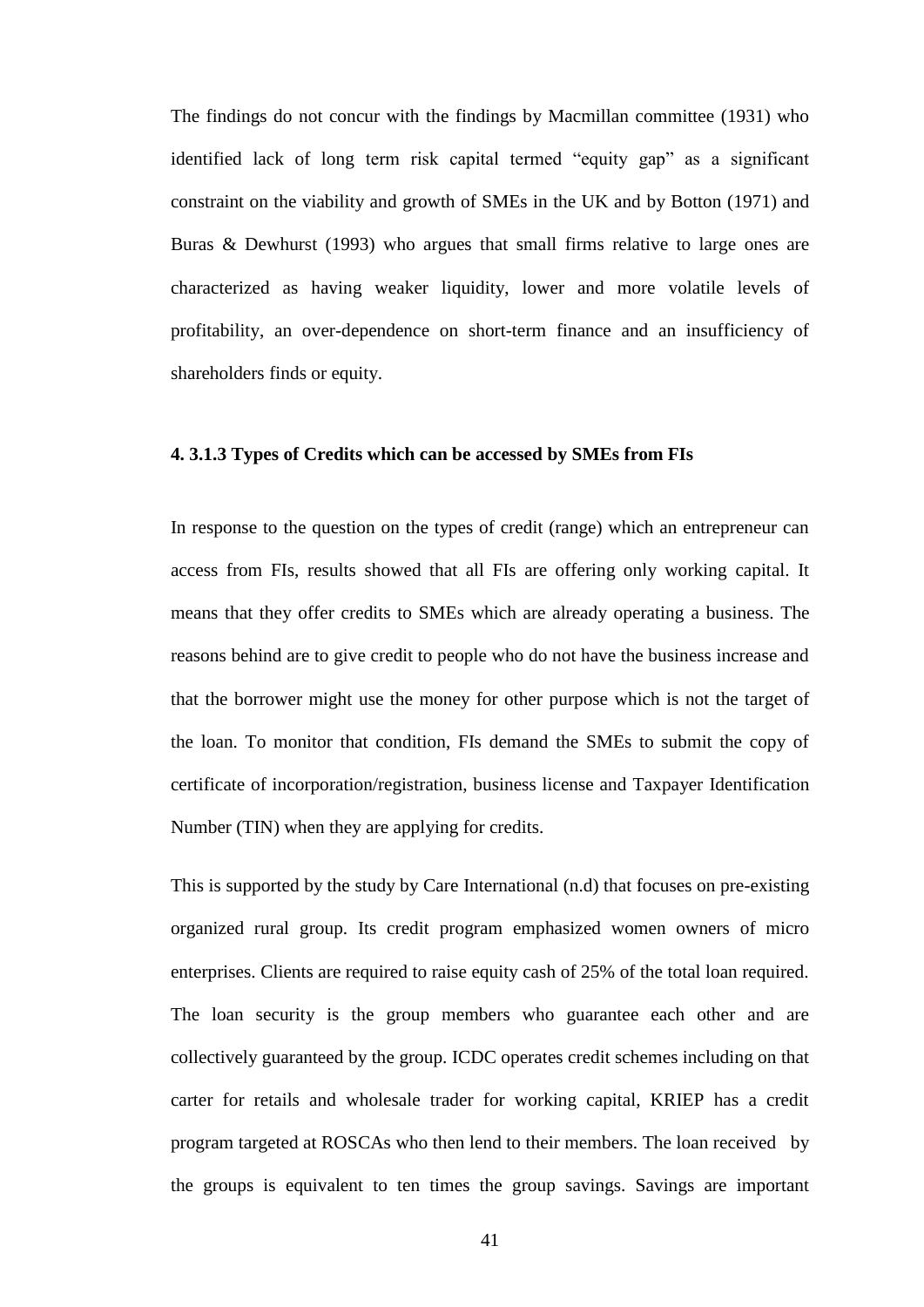components of the program and there is also an insurance fund. PRIDE, on the other side, provides credit to small enterprises especially those in the informal sector without access to other sources of credit, ROSCA provides credit to borrowers who would normally be unlike to borrow from other sources and also mobilize savings from members. Rural enterprises rely more on ROSCAs since they present easier access to other sources of credit. SACCOSS provides both savings and credit facilities to their members. The amount of credit provided depends on the amount of the individual members' savings but the amount of money is not restricted.

# **4.3.1.4 Mechanisms Employed by FIs to offer Credits to SMEs and Time for Loan Processing and Sources of Fund for SMEs**

FIs have the mechanisms employed to offer credits to SMEs. Two of the financial institutions employ a combination of individual and wholesale system to provide credits/ loans to SMEs. The remaining FI employ a combination of individual and group lending mechanisms. However, the group lending mechanism has been criticized a lot by MSMEs simply because some of their team members are not committed; they take credit and use it for unintended purposes. As the result, they fail to repay the credits. Sometimes, one of the members might pass away while she/he has not completed repaying the credits yet. In this case, members are required to pay on behalf of the deceased. What they said is that credits should be provided to individual SMEs rather than on group lending mechanism.

Also, the time taken to process credits was identified by the respondents. The longest one was 30days while others said that just within 6 to 14 working days is enough. By this finding, it was noted that the time is not too long to discourage SMEs from loaning. However, FIs should look forward to improve the situation by minimizing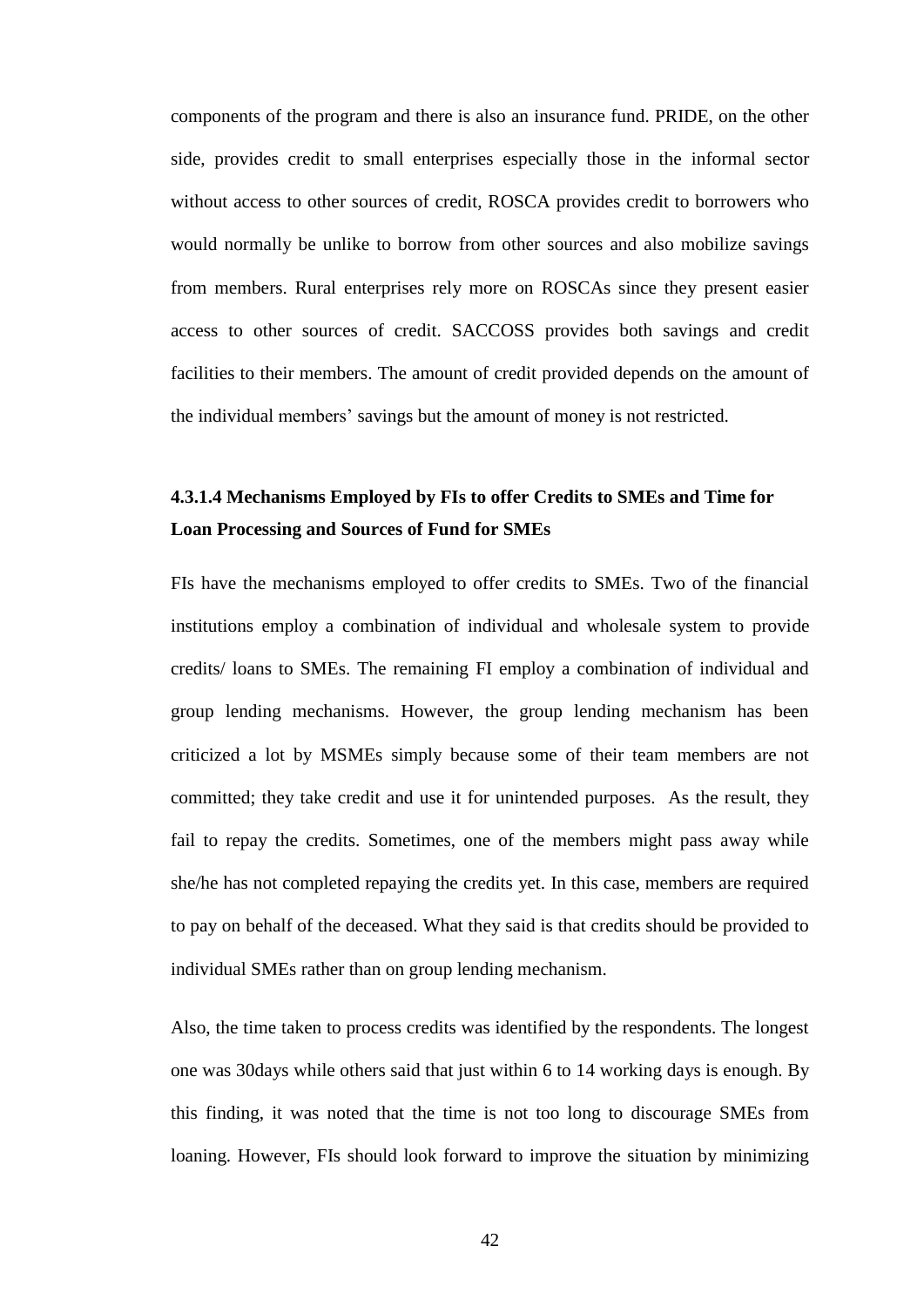the period used. This is because the results showed that credits are not released on time.

However, financial institutions were asked to specify the source of funds used to provide credits to SMEs. The responses were as follows; Azania Bank has special fund reserved for the same purpose. This means that the bank operates for the purpose of generating profits. EADB Bank does not have that reserve but instead they get that fund from central bank because it does not operate SMEs window. In the case of Kinondoni SACCOSS, they are just getting the fund from customers through deposits. In other words, FIs do not have a shortage of fund; they are able to finance SMEs at any point in time but after SMEs have fulfilled their conditions for credits.

The above findings are in line with those by Botton (1971) and Buras & Dewhurst (1993) who argue that financial institution employ individual and group approaches to provide loans. They also assert that time for loan disbursement differs from one financial institution to another due to differing by-laws and regulations. They add that, major sources of finance for SMEs are micro finances such as SACCOS and banks.

#### **4.3.1.5 Conditions for Credits to in FIs**

Table 10 below presents the conditions for credits to SMEs.

| <b>Variables</b> | <b>Frequency</b> | <b>Percent</b> |
|------------------|------------------|----------------|
| Collaterals      | 8                | 17             |
| Guarantors       | 3                | 6.4            |
| <b>Both</b>      | 36               | 76.6           |
| <b>Total</b>     | 47               | <b>100</b>     |

 **Table 10: What were the Conditions of the Credits to SMEs**

 **Source: Surveyed data, (2013)**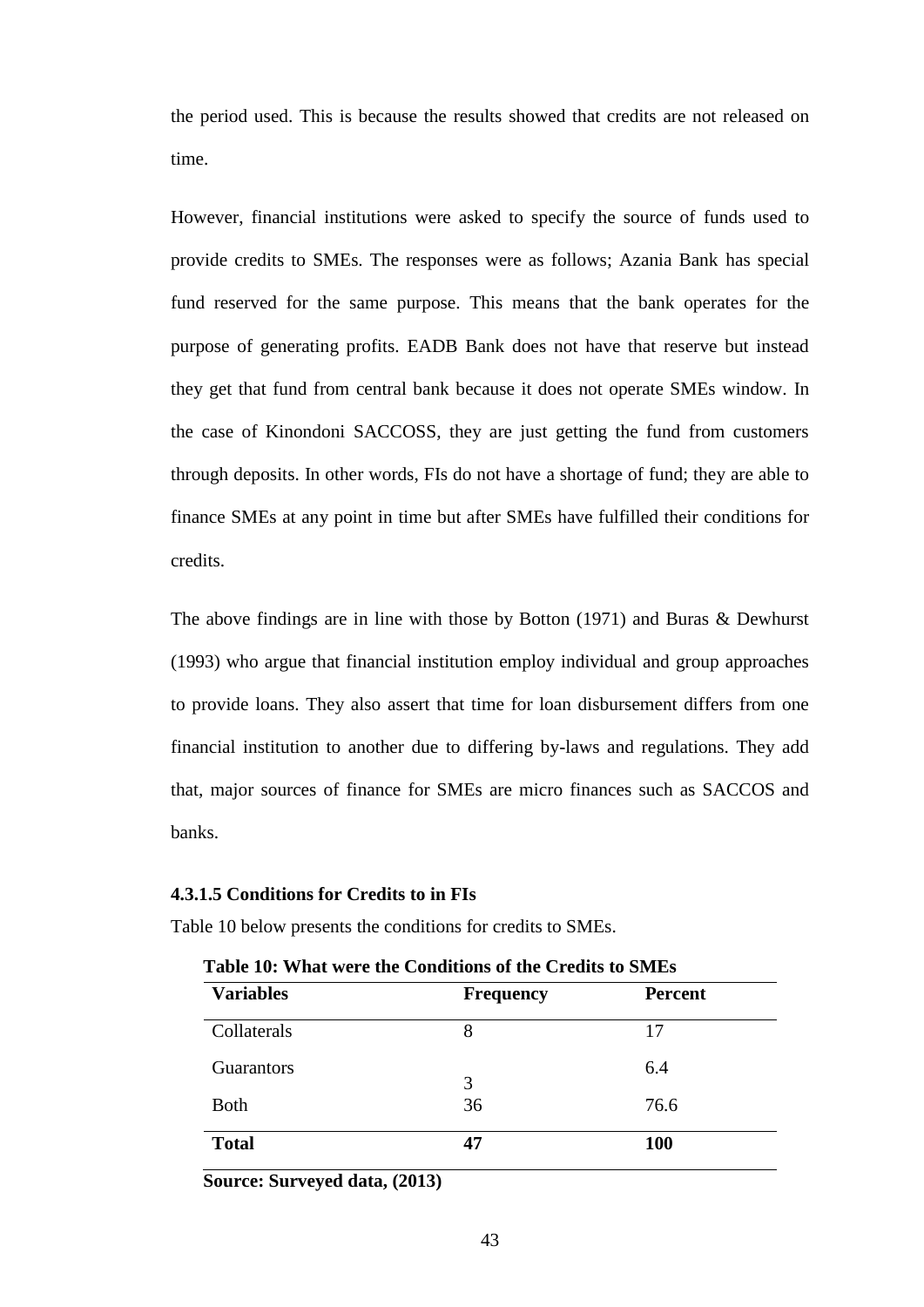The finding from the study that FIs perceive SMEs sector as high risk one, therefore, to minimize the risk, FIs impose strict and difficult conditions including demanding collateral, guarantors, business license, certificate of incorporation or using group lending models. These discourage borrowing by SMEs because most of them fail to fulfill these conditions. Most of the respondents argued that SMEs can survive without any credits. This entails the situation whereby growth and expansion of the firm will be deteriorated.

These findings are against the study by Msengwa (2006) who argues that national and international financial institutions such as CRDB, NBC, NMB, BARCKLAYS and ACB banks are the sources of finance for SMEs. This is due to the fact that, through experience, banks have been considered to be the source of capital for many small, medium and large enterprises. Other studies regard SACCOS, PRIDE, FINCA, and BRACK as sources of microfinance for SMEs.

#### **4.3.1.6 Respondents' Comments on the Conditions for Credits**

Table 11 presents the responses by informants.

| <b>Variable</b> | <b>Frequency</b> | <b>Percent</b> |
|-----------------|------------------|----------------|
| Poor            | 41               | 87.2           |
| Satisfaction    | 2                | 4.3            |
| Good            | $\overline{4}$   | 8.5            |
| <b>Total</b>    | 47               | <b>100</b>     |

 **Table 11: Comments by Respondents on Conditions for Loan**

 **Source: Surveyed data, (2013)**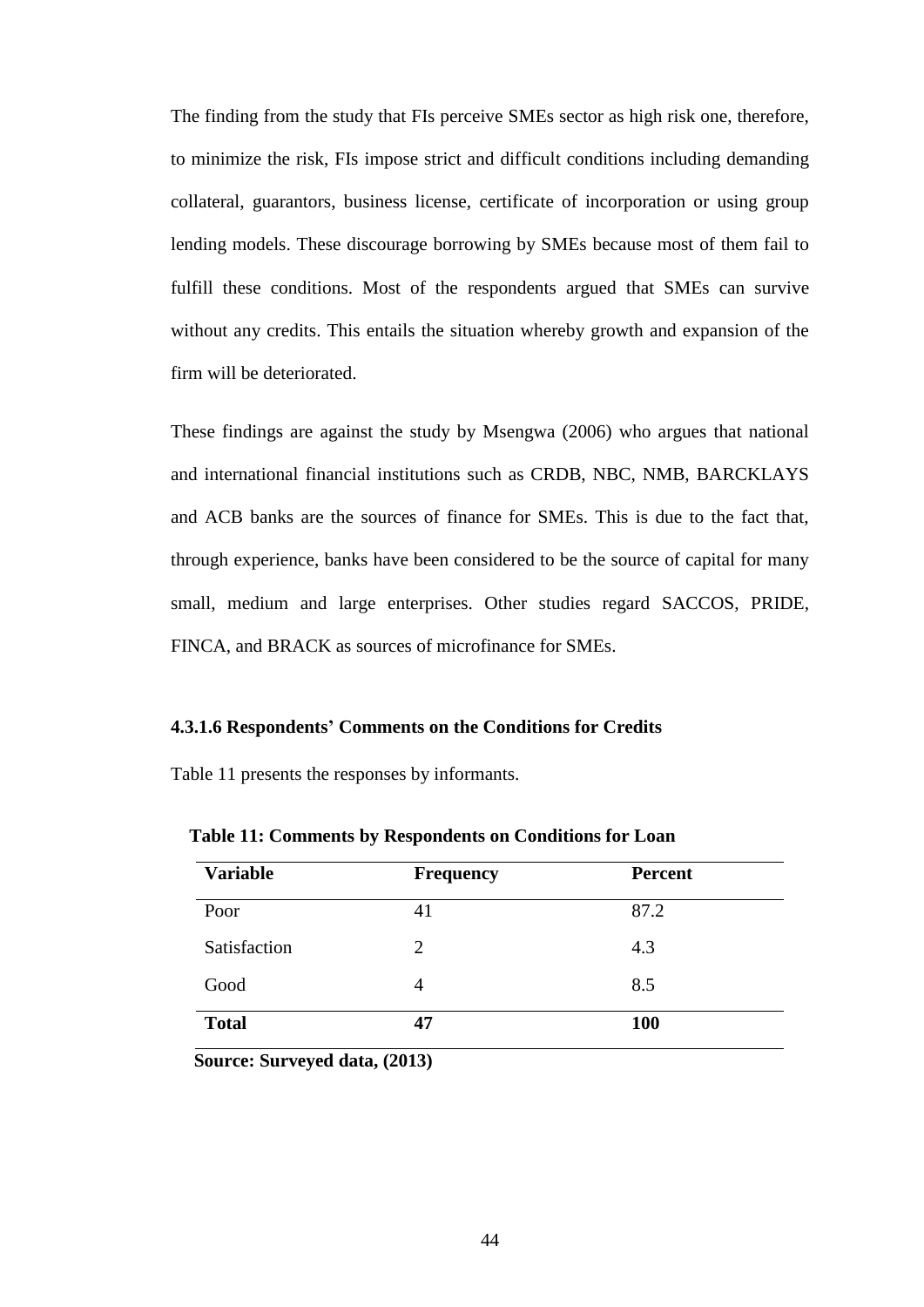From table 11 above, 87.2% of the population agreed that conditions are poor while 8.5% reported that the conditions are good and only 4.3% said that they are satisfactory. The study revealed that the conditions for the loans are poor and measures should be taken to revise the situation. Findings show that the system used by micro lending institution of giving loans to groups (group lending) proved a failure. The respondents criticized this by saying that it is limiting individuals who are aiming to develop. Group members suffer because of the fault committed by one of their member something which is not fair at all. These results are not in line with those of Msengwa (2006) who revealed that some banks, though few, are lending credits to SMEs. Such banks include NMB which provides loans to SMEs ranging from Tshs 50000 with the interest rate of 2% per month. The study also revealed that most of women, through development groups, get loans which previously they could not get as they did not have enough collateral.

# **4.3.1.7 Reasons for Not Applying for Credits by SMEs**

| <b>Variables</b>                                                   | Frequency | Percent |
|--------------------------------------------------------------------|-----------|---------|
| I have sufficient capital                                          | 8         | 17      |
| I am afraid to borrow because of the difficult<br>procedure        | 15        | 31.9    |
| I have never applied for credits from any<br>financial Institution | 4         | 8.5     |
| I am afraid of failing to repay the loan                           | 20        | 42.6    |
| Total                                                              | 47        | 100     |

 **Table 12: Table Showing Reasons why SMEs do not apply for Credits**

# **Source: Surveyed data, (2013)**

The study revealed that SMEs do not apply for the credits because of the factors mentioned in table 12 above. 17% of SMEs said that they do not want to apply for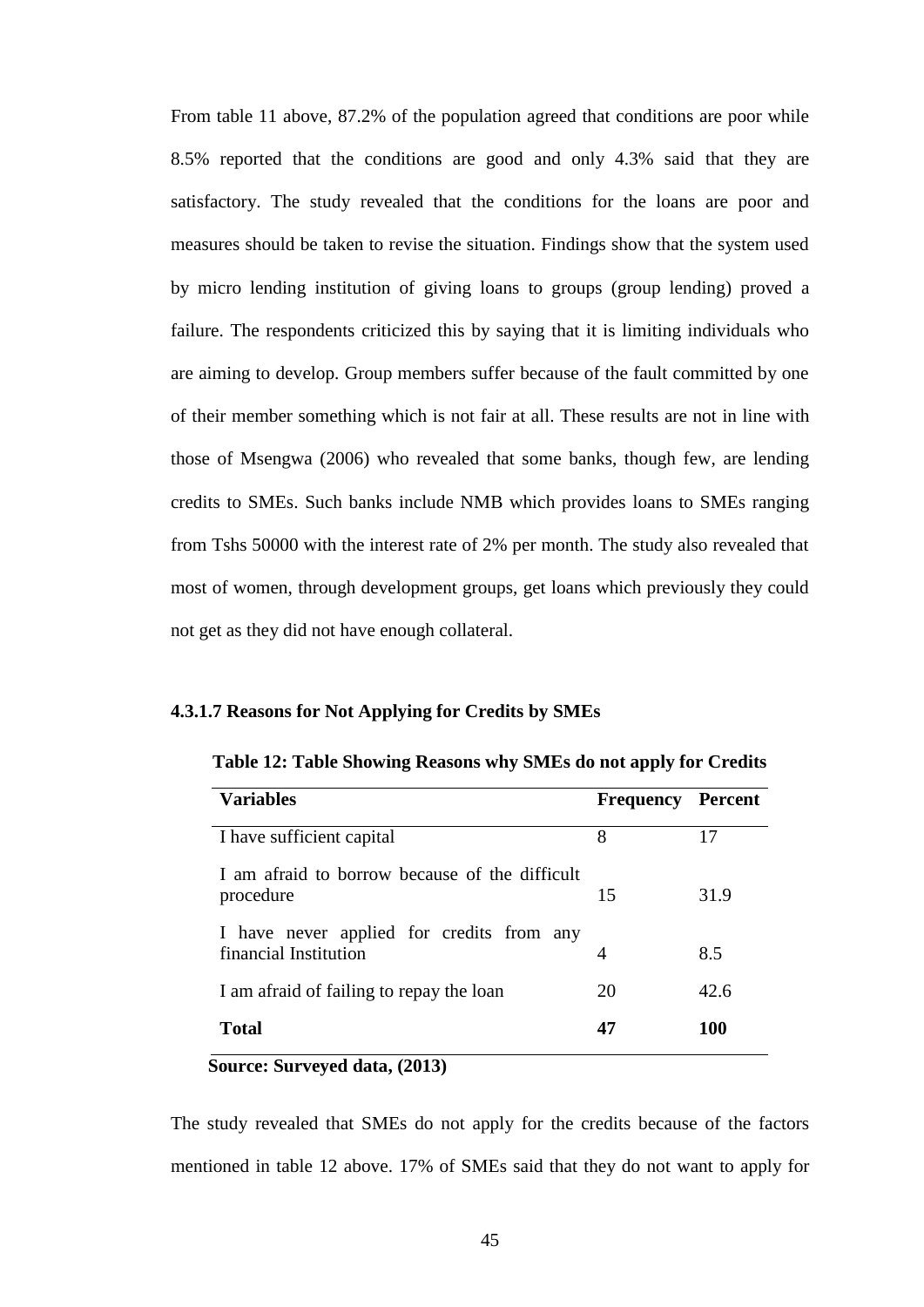credits because they have sufficient capital. When they were asked what they meant by sufficient capital; the answer was that they do small business which can be handled by the little money they have. Others said that they have small group from which they lend money to each member in the rotating manner without charging any interest. 31% did not apply because they were afraid of complex procedures when applying for credits, the issue of collaterals, guarantors or using of group lending mode are the things which discouraged them. However, some SMEs admitted that they had never applied for credits from any financial institution. The largest population of my sample was afraid of repayment conditions or procedures used by FIs.

The above findings are against those by Hossain (1988) who points out that the Gramen Bank (GB) has reversed conventional banking practices by removing the need for collateral and created a banking system based on mutual trust, accountability, participation and creativity. The GB experience shows that most of the conditions imposed by formal credit institutions like collateral requirements should not actually stand in the way of smallholders and the poor in obtaining credit. The poor can use the loans and repay if effective procedures for disbursement, supervision and repayment have been established. On the issue of interest rates, the bank also supports the view that high interest rate credit can help to keep away the influential non target group from a targeted credit programs.

This further demonstrates the need to develop appropriate institutions for delivery of loans to small scale borrowers. Loan security is one of the important aspects of credit to SMEs. Most lending to small scale enterprises is security based without any regard to potential cash flow. However, organizations lending to micro enterprises have devised alternative forms of collateral. These include group credit guarantees where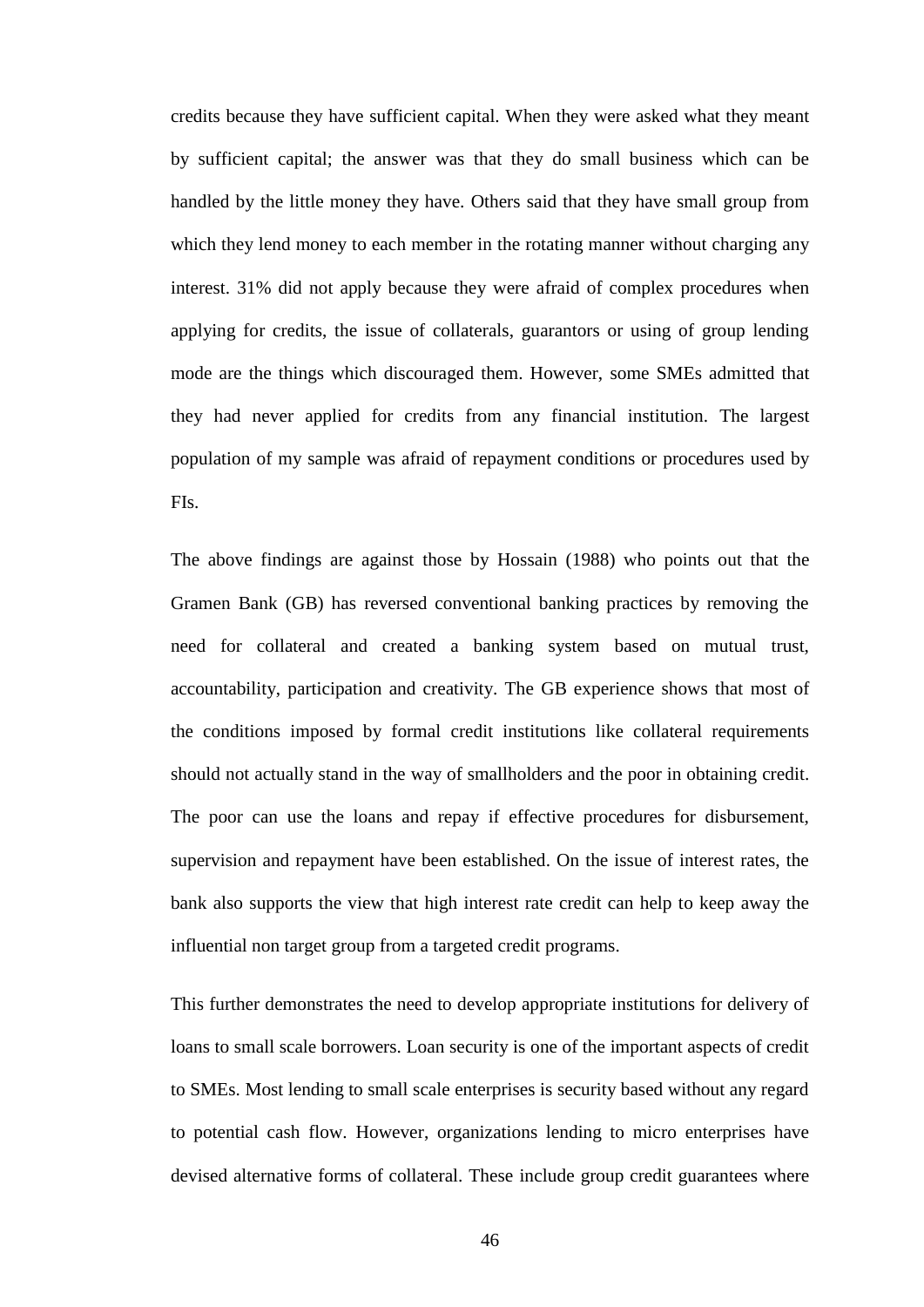organization lend to individuals using group guarantees; and personal guarantee where individual are given loans based on guarantees pledge.

#### **4.3.1.7.1 Credit Packages Offered by FIs and its Status**

Table 13 below presents the lending credit packages offered by FIs

| <b>Variables</b>                    | <b>Frequency</b> | <b>Percent</b> |
|-------------------------------------|------------------|----------------|
| Adequate                            |                  | 2.1            |
| Inadequate                          | 8                | 17             |
| Adequate and released in time       | 11               | 23.4           |
| Inadequate and not released in time | 27               | 57.4           |
| <b>Total</b>                        | 47               | <b>100</b>     |

 **Table 13: Credit Packages offered by FIs**

 **Source: Surveyed data 2013**

The study found the problems with the packages offered by FIs. As indicated in table 13 the respondents strongly agreed that the package is not adequate and is not released on time. Difficulties faced by SMEs in accessing credits are increased by circumstances such as inadequate package, poor condition and lack of appropriate information. As in the table 13, 2.1% agreed that the package is adequate, 23.4% were of opinion that credits are adequate and released on time, 17% said that it is inadequate and 57.4% were of opinion that it is inadequate and not released on time. Studies such as that of Warema (1996) and Clauses (2005) supported this argument by stating that even the amount of money that is financed does not suffice the growth of SMEs.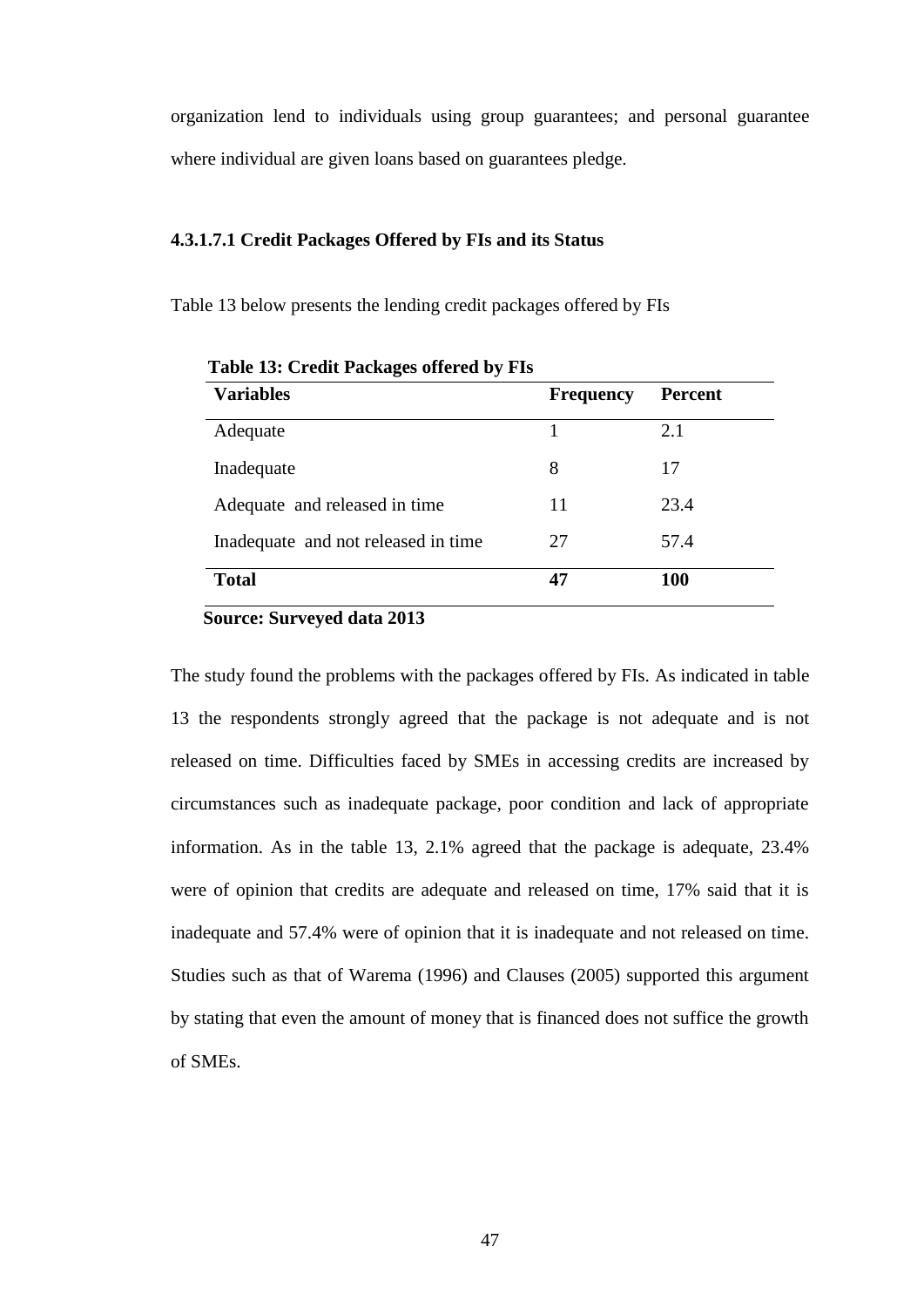# **4.3.1.7.2 Basis of Loan Repayment and Transaction Charges**

Table 14 below presents the basis for loan repayment and transaction charges.

| <b>Variable</b>         | <b>Frequency</b> | <b>Percent</b> |
|-------------------------|------------------|----------------|
| Fixed terms and charges | 27               | 57.5           |
| Negotiation             | 18               | 38.3           |
| Don't know              | 2                | 4.3            |
| Total                   | 47               | 100            |

 **Table 14: Basis of Obtaining and Repaying Loan and Loan Transaction Charge**

 **Source: Surveyed data, (2013)**

The respondents were asked to state how they are repaying the loan and its interest rate. As indicated in table 14 above, 57.5% said that they are paying the total amount of the loan plus interest rate at par while 38.3 % they are paying depending on the negotiation and the remaining 4.3% they do not know. This situation is not good for business people. Respondents were claiming that FIs are offering short term loans which make them not gaining anything from their efforts and sometimes threatening to auction their business due to failing to repay the loan. Something should be done to restructure the situation. The FIs should reduce their condition and offer loan terms. These results are in line with the study by Mpoto (2003) who contends that there is high interest rate set by micro financing institutions that lowers the ability of the SMEs to make appropriate returns.

#### **4.3.1.7.3 Effectiveness of FIs in Loan Processing and Delivery**

Table 15 presents the areas where bank officials are effective as revealed by informants.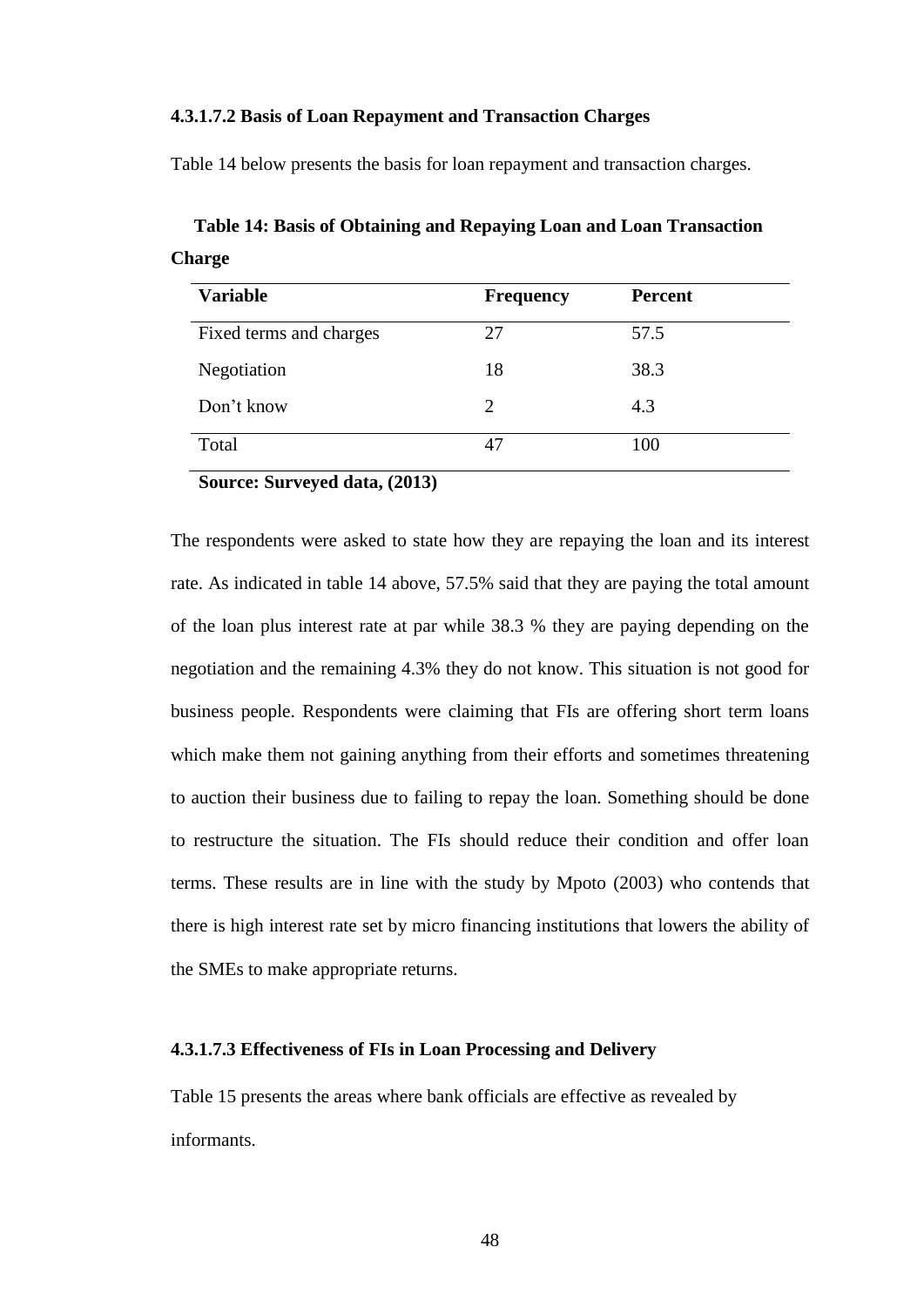| <b>Variable</b>                                   | <b>Frequency</b> | <b>Percent</b> |
|---------------------------------------------------|------------------|----------------|
| In making follow-up on loan repayment             | 38               | 80.8           |
| In giving consultancy service to their<br>client  | 6                | 12.8           |
| In assisting preparation of project write-<br>ups | 3                | 6.4            |
| <b>Total</b>                                      | 46               | <b>100</b>     |

 **Table 15: Areas where Bank Officials are Effective**

 **Source: Surveyed data 2013**

The study revealed that FIs especially bank official are effective in making follow – up on loan repayments. As in table 14, 80.8% of all respondents agreed that the main task of a bank is to make a follow – up on loan repayment, 12.8% agreed to the statement that bank officials are effective in giving consultancy to their clients while 6.4% agreed that banks are effective in assisting SMEs in preparation of project write  $-$ ups.

The conclusion was that FIs should offer training first before providing credits to SMEs. Also, it was found that some banks require SMEs to submit and present their business plans as a requirement for getting a loan. After proven by project experts that the business will offer good return to owners, the banks provide credits, which actually is the best thing. On the other hand, the study revealed that both sectors want to favor their interests first before anything.

These findings seem to be true due to the observation made by the current researcher. Many loan officers are very careful with loan returns for various SMEs. Some of the assets owned by SMEs such as motorcars, buildings and land, have been confiscated and auctioned after being given the notice of returning the loan. Generally, some of the loans are monitored by the banks for example through a computer system that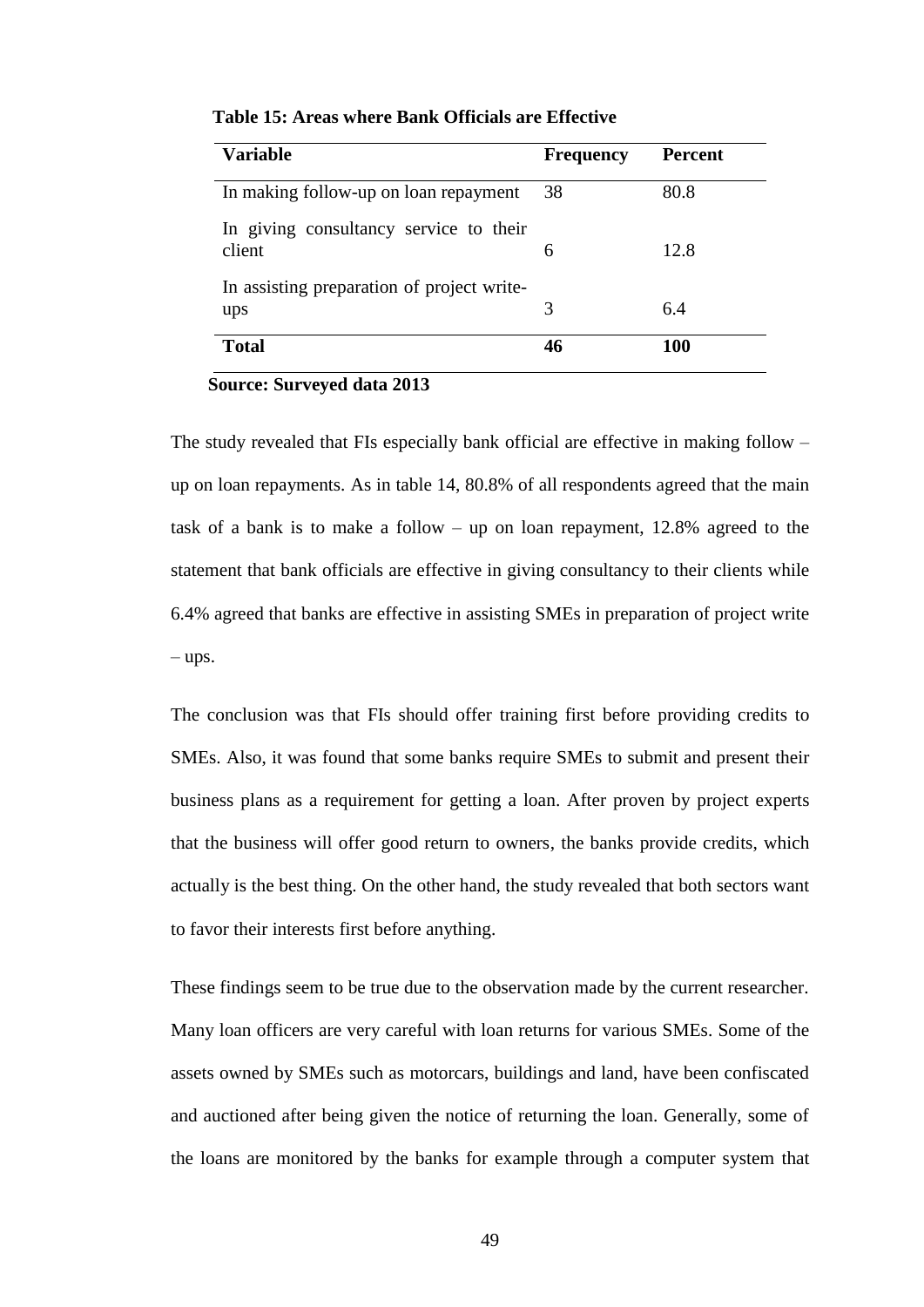deducts the loan and its interest automatically from the system for SMEs which use the same banks for their savings. However, it was found that some of the identified areas where bank officials are more effective include making follow-up on loan repayment, giving consultancy service to the clients as well as project write up assistance. This is possible such officials had had received certain training programs as discussed below

#### **Special Training Programs for Staff Dealing with SMEs**

When respondents were asked if there were any special training programs to staff dealing with SMEs, both responded "yes" there is that program. But measuring the effectiveness of that training becomes difficult due to the fact that the two sectors are not operating in a friendly manner. However, banks such as EAD bank Tanzania have a good scheme for large business whereby the businessmen who apply for loans are given special attention. They supported to manage the uses of the loan in the intended business. Frequent follow-up is made by the bank to make sure that the business yields profitable returns to help the customer to repay the loan. Therefore, the customer does not operate the business himself or herself. He/she gets support from banks. This strategy reduces the default rate because the time taken by the borrower to repay the business is owned jointly by EADB bank and the customer. Another interesting issue is that the bank does not release all amount of credits at the same time, instead it gives only the amount required at that time. This helps to reduce the possibility of the borrower to use the money in other affairs out of business.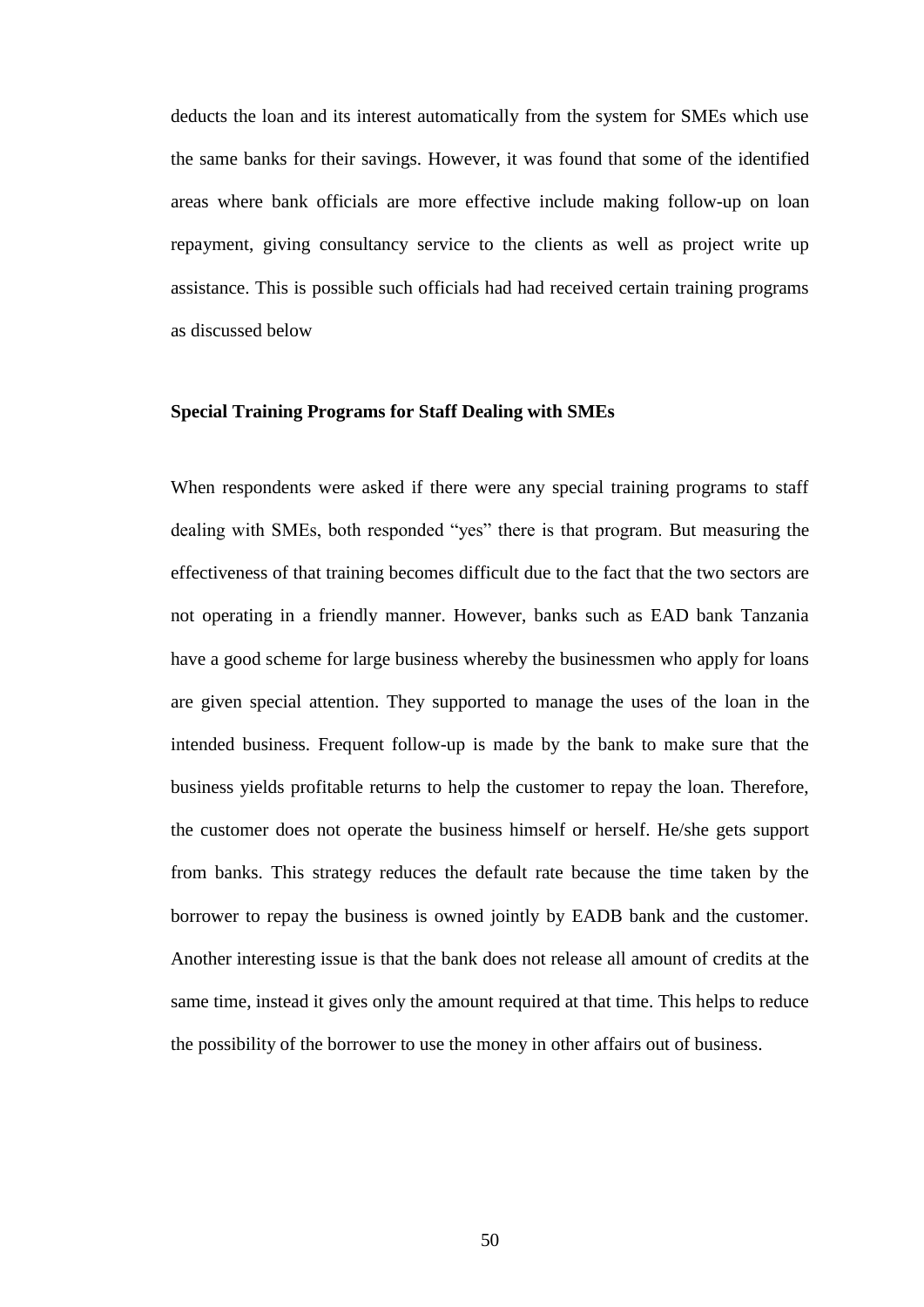#### **4.4 The Ability of SMEs to Sustain in an Increasingly Competitive Global**

#### **Market without Credits**

Table 16 indicates the SMEs' ability to survive without credits.

 **Table 16: Possibility of Surviving of SMEs without Credits from FIs**

| <b>Variables</b> | <b>Frequency</b> | <b>Percent</b> |
|------------------|------------------|----------------|
| Yes              | 22               | 46.8           |
| N <sub>0</sub>   | 25               | 53.2           |
| Total            | 47               | 100            |

 **Source: Surveyed data 2013**

As in table 16, 53.2% of respondents disagreed with the statement that SMEs cannot survive without credits while who agreed with the statement were 46.8%. This is the sign that FIs have an important role to play in creating a good environment for the growth of commercial sector especially SMEs in Tanzania. The government should interfere the current situation by creating a mechanism which will favor both sectors. FIs should ignore their wrong perception because they can service SMEs sector profitably. The only thing to do is to offer training first before providing credits.

These findings are in congruence with the study by Abbebe (2006) who revealed that non – existence of training and support components and the provision of small credits to inexperienced start up entrepreneurs are the drawbacks of the scheme for offering credits to SMEs. However, this study does not assess factors hindering access to credit. Lack of qualified staff for providing loans, poor customer care, competition from other MFIs group guarantee model problems, lack of trustfulness among customers and poor performance of the business are the factors which hinder access to credit by SMEs. These factors, among others, contribute to the failure of SMEs.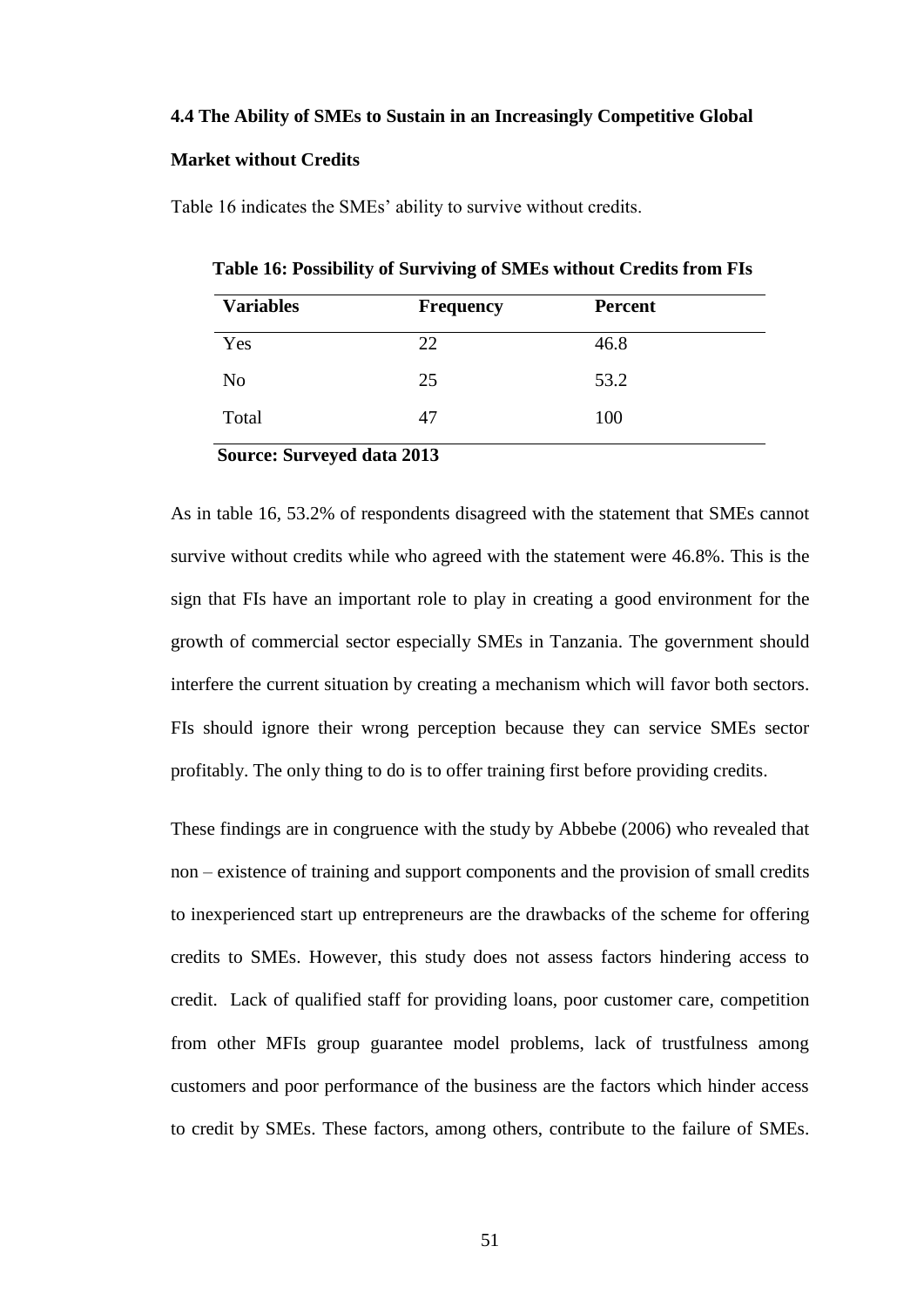Abbebe concludes that it is difficult for SMEs to survive in an environment which do not have micro financing support.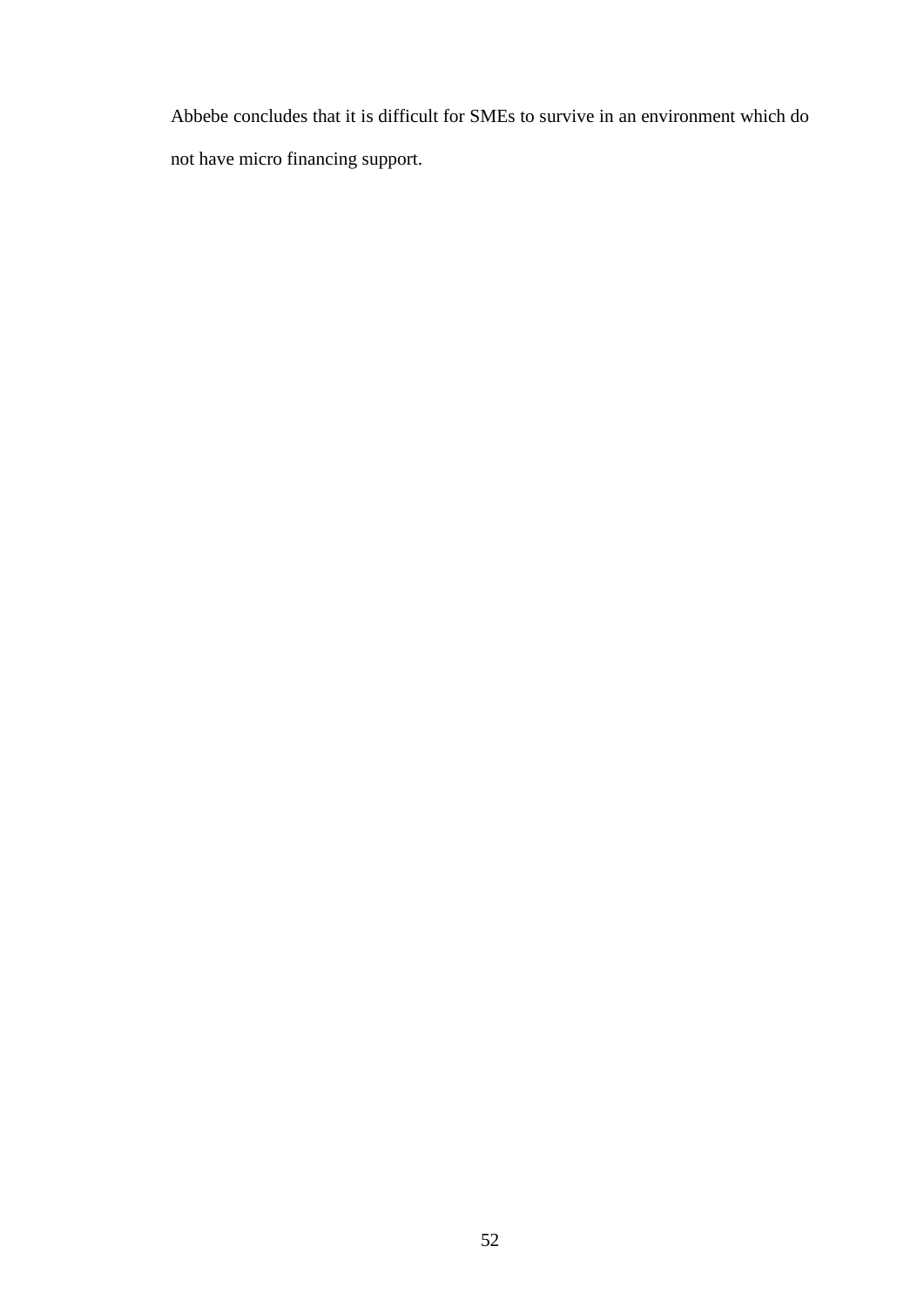#### **CHAPTER FIVE**

#### **CONCLUSION AND RECOMMENDATIONS**

#### **5.1 Conclusion**

The findings of this research clearly indicated that SMEs are suffering from lack of information, training and advice about business in general, poor conditions for credits imposed by FIs to SMEs, bad perception by FIs. For example, consulting services are offered at the high cost which does not allow SMEs to attend or use this service.

The mechanism of the group lending model has proved failure or it needs some modification. For example, in this study, many respondents criticized this system; the main problem of the mechanism is that some of the group members are not committed to what they are doing. They take the credits and use it in their personal affairs out of business. When it comes the time to repay the credits, their colleagues becomes responsible for irresponsible actions of their fellows. The consequence is retardation of the group member from where they were. They suggested that this should be abolished; individual persons should be given the credits because this will increase the level of care and activeness in handling the credits and business activities.

The government, through the central bank, should introduce the policies or schemes to ratify the situation. FIs should be told not to segregate SMEs. They are supposed to treat them like other large business enterprises. Training must be provided before credit is supplied to them. On the other hand, SMEs should repay their loan at the right time and be honest when providing information about their business and themselves.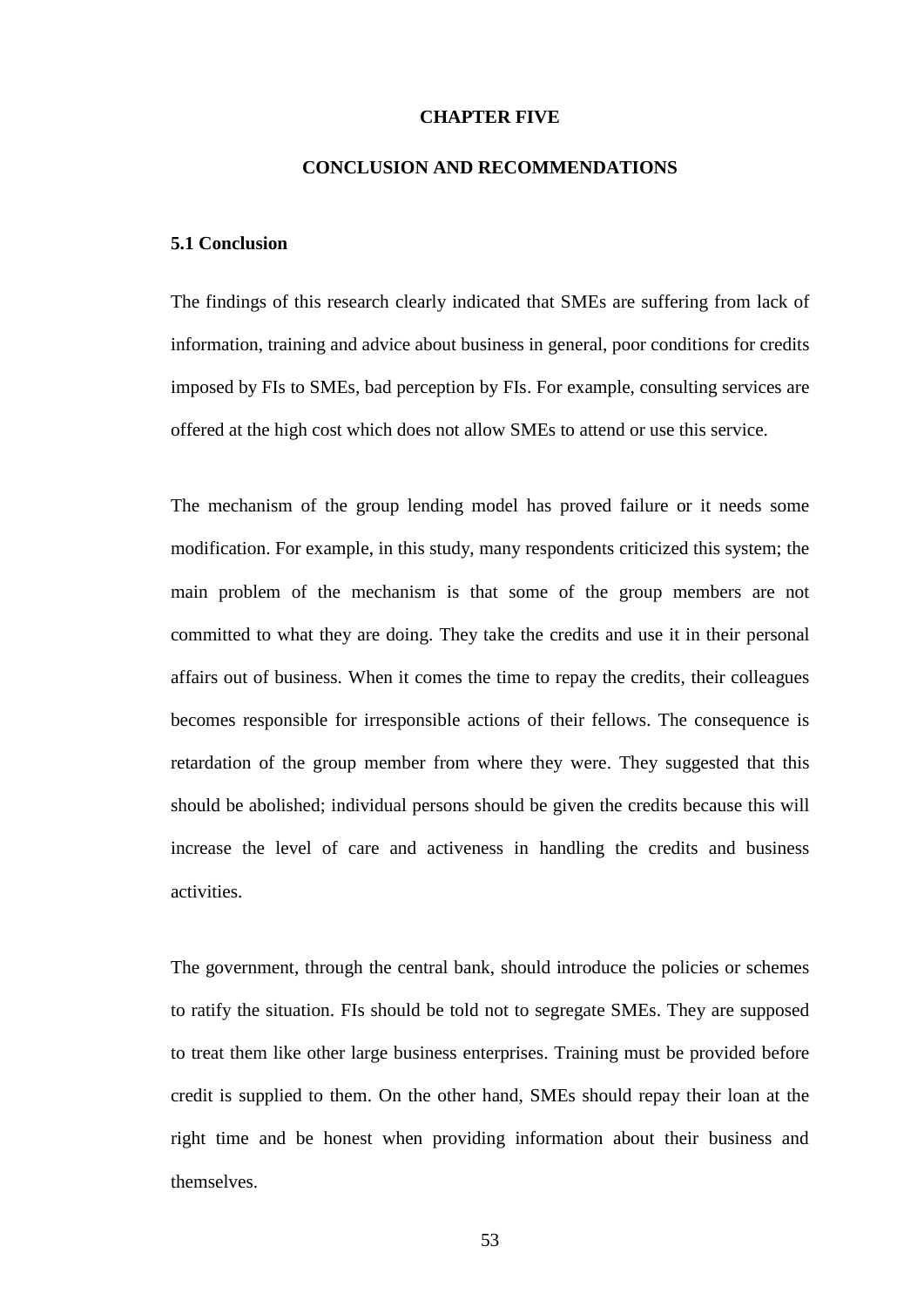Conditions for credits should be reduced to fit the needs of SMEs, complex procedure and lack of information should be taken as the serious issue to deal with by the government, FIs and SMEs sectors. If the mentioned problems are solved, the business environment in Tanzania will be improved. This is because the study revealed that SMEs cannot stand by themselves without the availability of credits. Capital cannot be raised easily from individual pockets. The only place to obtain a loan is from FIs given the fact that the conditions for loan are rectified, charging low interest rate is put into practice, training has been provided, and information is available to public.

#### **5.2 Recommendations**

The conduct of open market operation by the Bank of Tanzania continues to be the key component of any successful liberalization and modernization of Tanzania banking system. However, further progress needs to be made in achieving a more efficient and competitive financial system to have a wide range of instruments and an even wider range of financial intermediaries in order to promote sound competition in the domestic market.

This presents an opportunity for a demand driven support. Even if financial support to SMEs is in the form of grants not loans, it is still important to learn from financial institutions on their experiences in issuing loans to SMEs. This would enable to have an idea of funds absorption capacity of SMEs and their ability to make profitable and wise use of their fund obtained.

This study recommends that the Bank of Tanzania (BOT) should draw special loan conditions which are particularly suitable for the poor SMEs. These include: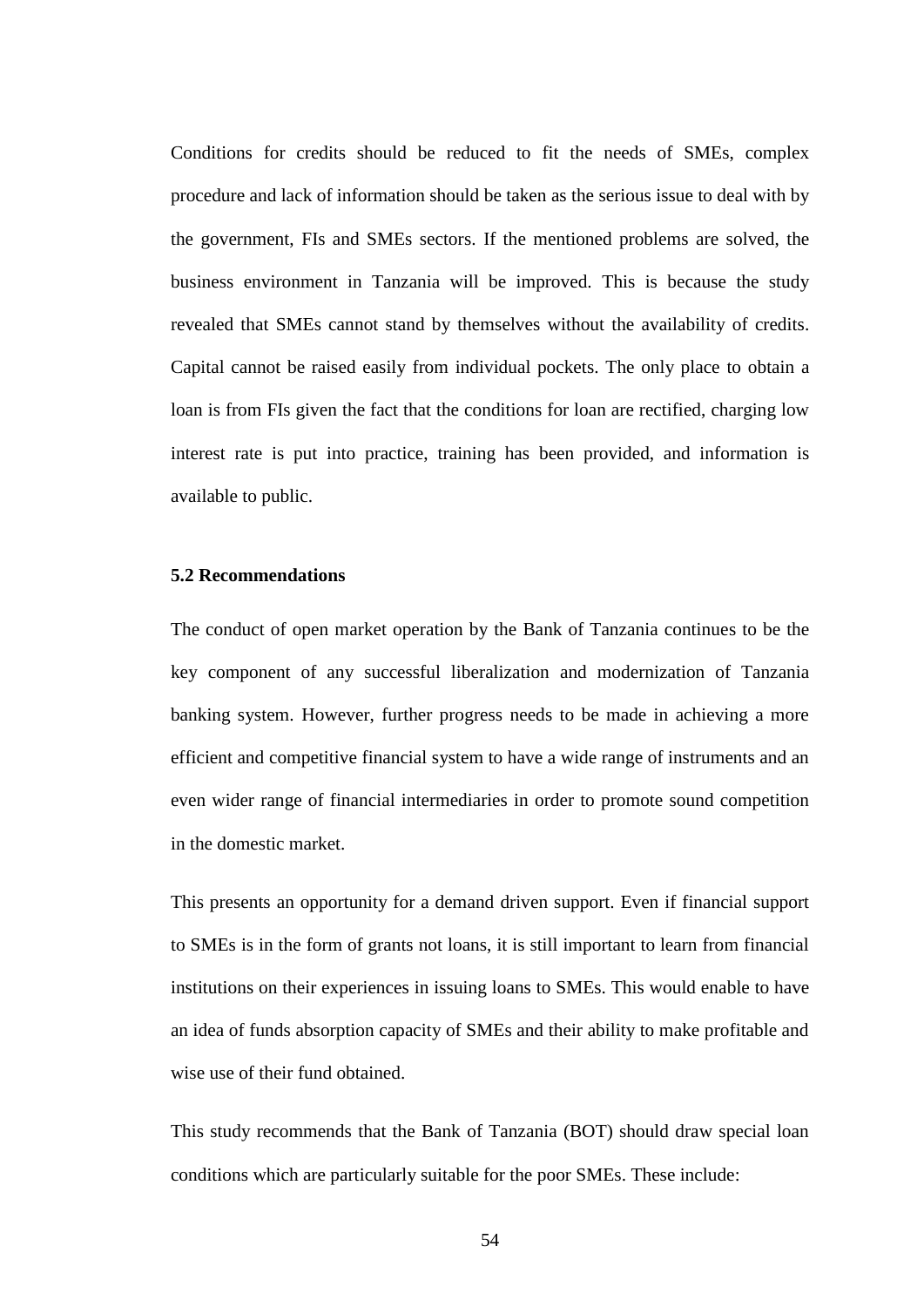- (a) Very small amounts of loans given without any collateral.
- (b) Loans repayable in installments for the loan period
- (c) Individual self chosen and quick income generating activities which employ the borrowers who already posses loans.
- (d) Stress on credit discipline and collective borrower responsibility or peer pressure.
- (e) Special safe grants through compulsory and voluntary savings to minimize the risk that the poor contract.
- (f) Transparency in all banks

The above proposed strategies, can help to determine the kinds of organizational and product strategies that are effective in allowing specialized MFIs to provide extensive outreach. They are also helpful in achieving financial viability to adapt their operation to serve this potential market profitably and open up lucrative business opportunities which result in greater outreach.

# **5.2.1 Suggestion for further Research**

This study can be extended by using a different methodological approach such as the use of questionnaire to further substantiate the qualitative issues around the problem of limited access to finance SMEs.

Another interesting suggested area of study is the review of interest rate spreads for FIs in Tanzania with an objective of finding out if they are justifiable or whether can be used to help fight poverty in the country.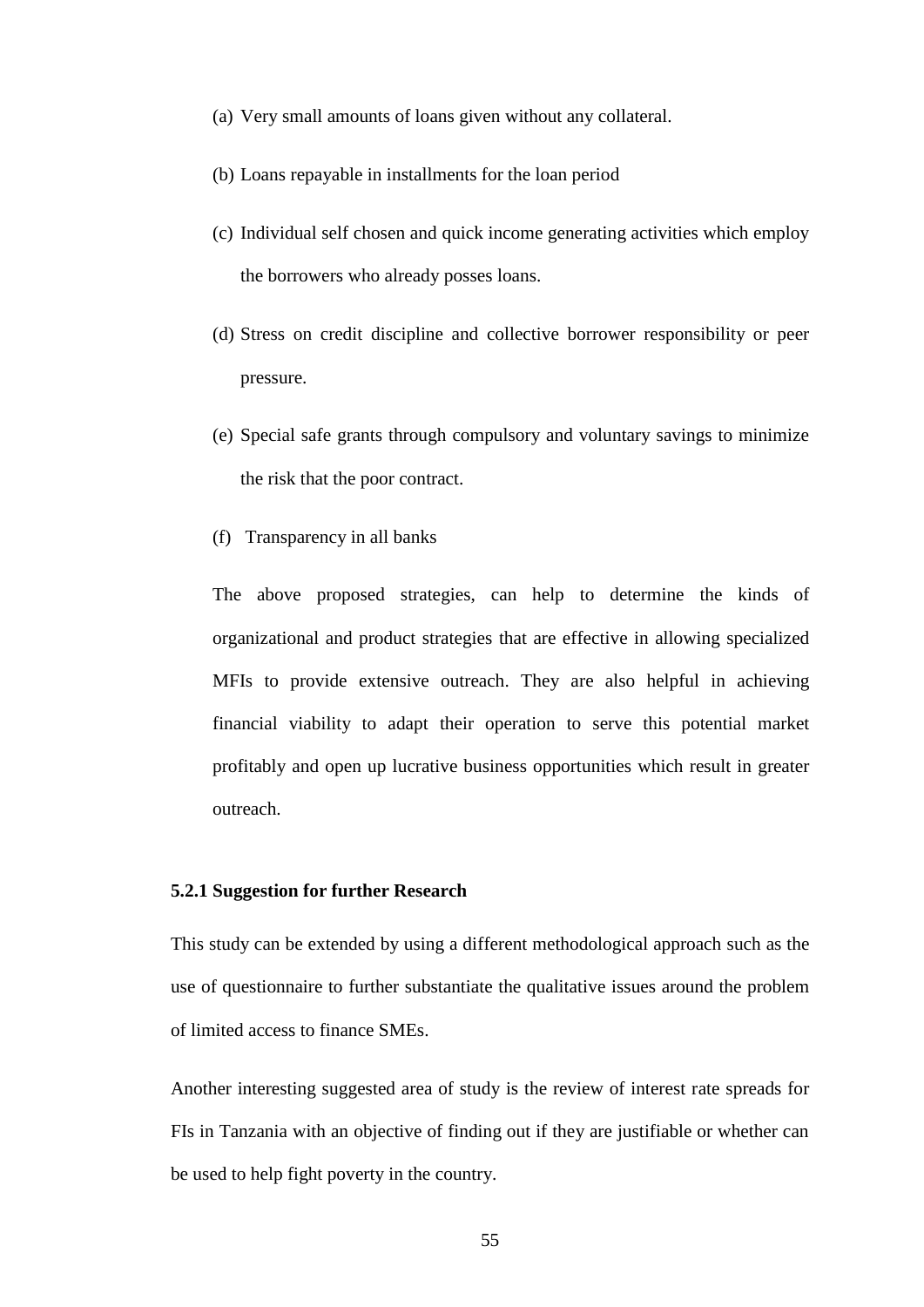A comparative study for SMEs in two regions; one with many SMEs like Dar es Salaam and another with very few SMEs like Kigoma region should be conducted so as to reveal the efficiency of loan delivery in Tanzania.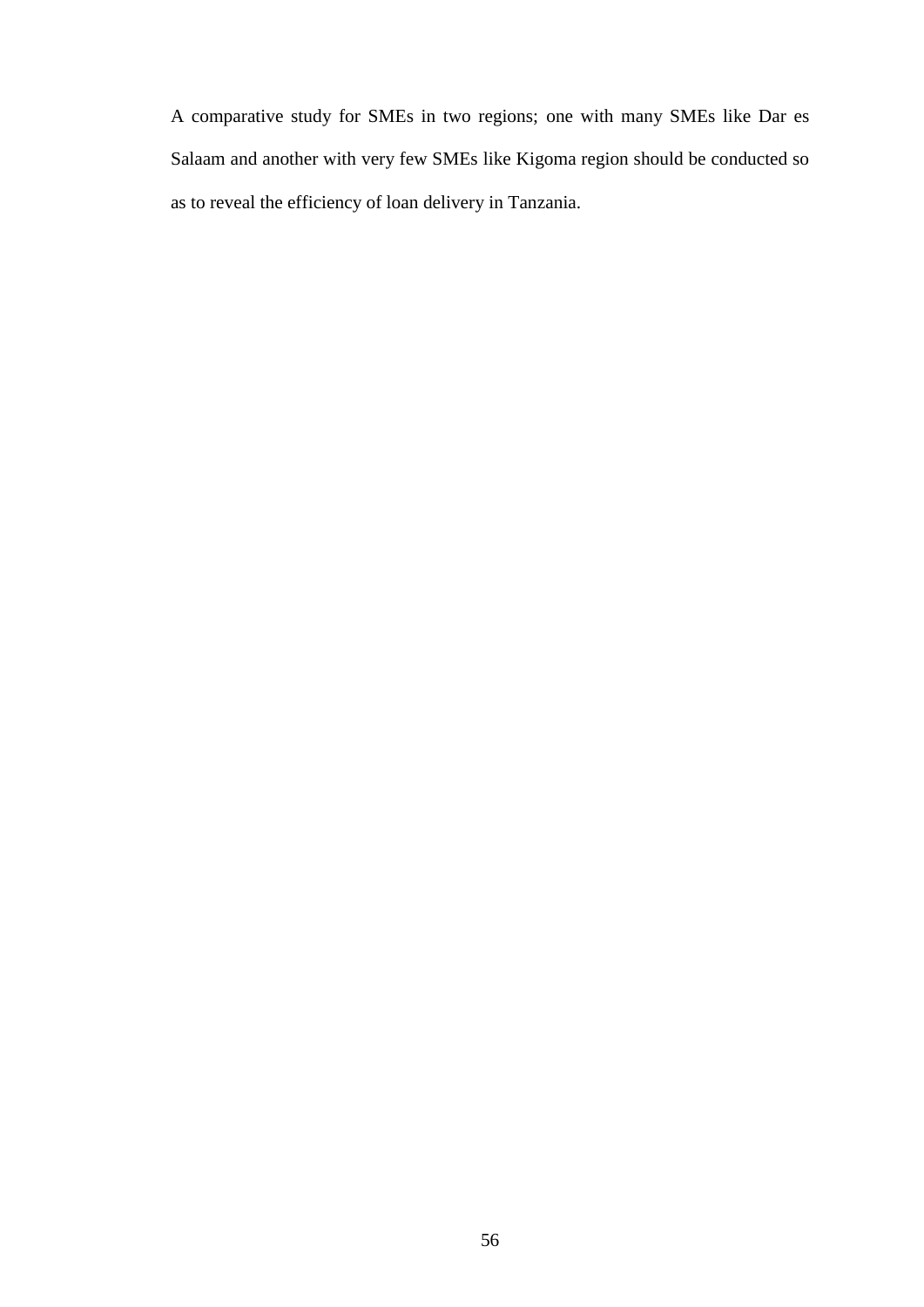#### **REFFERENCES**

- Aryeetey, E.W.S, Lemma and C. Udry (19997) "Financial Liberation and Financial Market in Sub – Saharan Africa", *Journal of African Economies (AERC Supplement)* Vol. 6, No.1, 1-28.
- Chijoriga, M.M (2000), "The Performance and sustainability of micro Financing Institution in Tanzania", *Journal,* March 2000.
- Chijoriga, M.M. (2000), "Performance and Sustainability of micro Financing schemes in Tanzania", *The Austrian Journal of Development Studies,* Vol. XVI/3, December.
- Churchill, C.F (1999), *Client focused lending*: The Art of Individual lending cal Meadow, United States of America.
- GTZ. (2000) "Experiences on Supporting MSEs in Tanzania" Presented at the Workshop on Formalization of the Informal Sector held in Dar es salaam, February 19<sup>th</sup>
- Hanks et al (1993), "Tightening the life cycle construct; at taxonomic study of growth stage configuration in high – technology, Organization" *Entrepreneurship Theory and Practice*, vol. 18 no. 2, 5- 29.
- ILO, (2001), *The influence of national policies laws and regulations on employment in MSEs in Tanzania* Unpublished research report National Microfince policy 2000, Ministry of Finance, Dar es salaam May 2000.
- Kemei, C (1999), "The Role and Experience of Financial Institution in Financing Growth the Tanzania Bankers", *Journals,* June, 18 – 36.
- Kimei, C. (1998) "*Sound Banking Management and Macro economic Stability"* in Africa, Mimeo.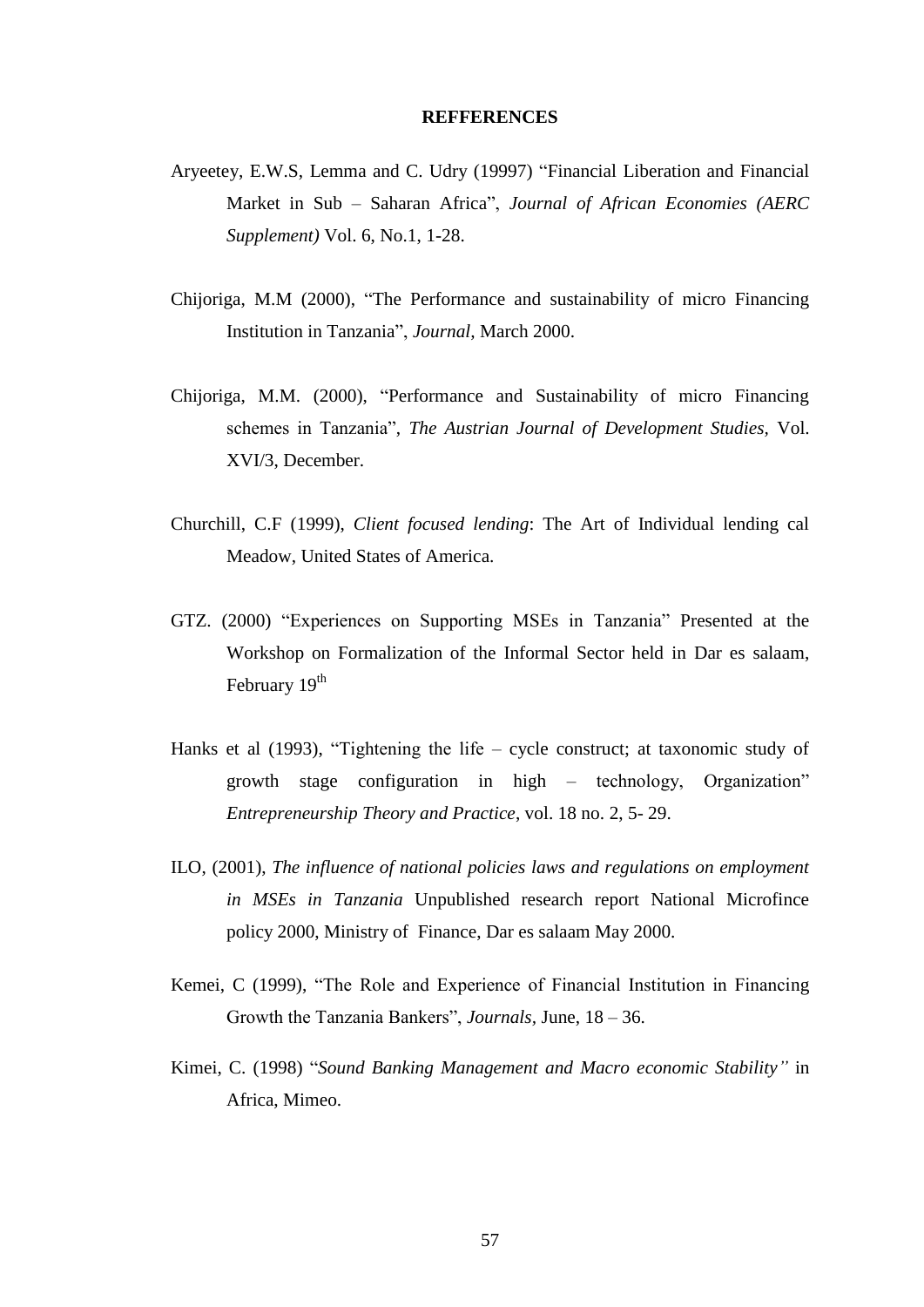- Lutege, P. and Wagner, S (2003), "Women in Business: A study of Women Enterprise Development in form Districts in Tanzania" A Paper presented at ICAESB 2003; Faculty of Commerce and Management University of Dar es Salaam.
- Olomi (2001), *Profile of the SMEs sector in Tanzania*, Unpublished Research Report University, Dar es salaam Entrepreneurship centre.
- Olomi, (2001). *Incidence, Antecedents and Consequences of Growth Seeking Behaviour Among Tanzanian owner – managers,* Unpublished Ph.D dissertation, University of Dar es salaam.
- Olomi D. (2003), *"Entrepreneurship and small business development";* A Tanzania perspective.

Rutashobya, L. K. (1995). *Women in Business in Tanzania,* Aldershort, Averbury.

- Rutashobya, L.k and Nchimbi, M.I (1999), *The African Female Entrepreneur*; *knowledge Gaps and Priority Areas for future Research.* SMEs Focus Magazine, January – February 2006, Kabula Media Group Limited, Dar es Salaam Tanzania.
- Rutherford, S. (1999), *The Poor and Their money: An Essay about financial Services for the Poor People,* Institute for Development policy and management, University of Manchester.
- Srivastava, (1996), *Management of Indian Financial Institutors,* Himalayan Publishing House, New Delhi.

Storey, D (1994), *Understanding the Small Business Sector,* Routledge, London.

Werner felt, B. (1984) "A Resources – Based view of the Firm" *Strategic Management Journal* 5, 171 – 180.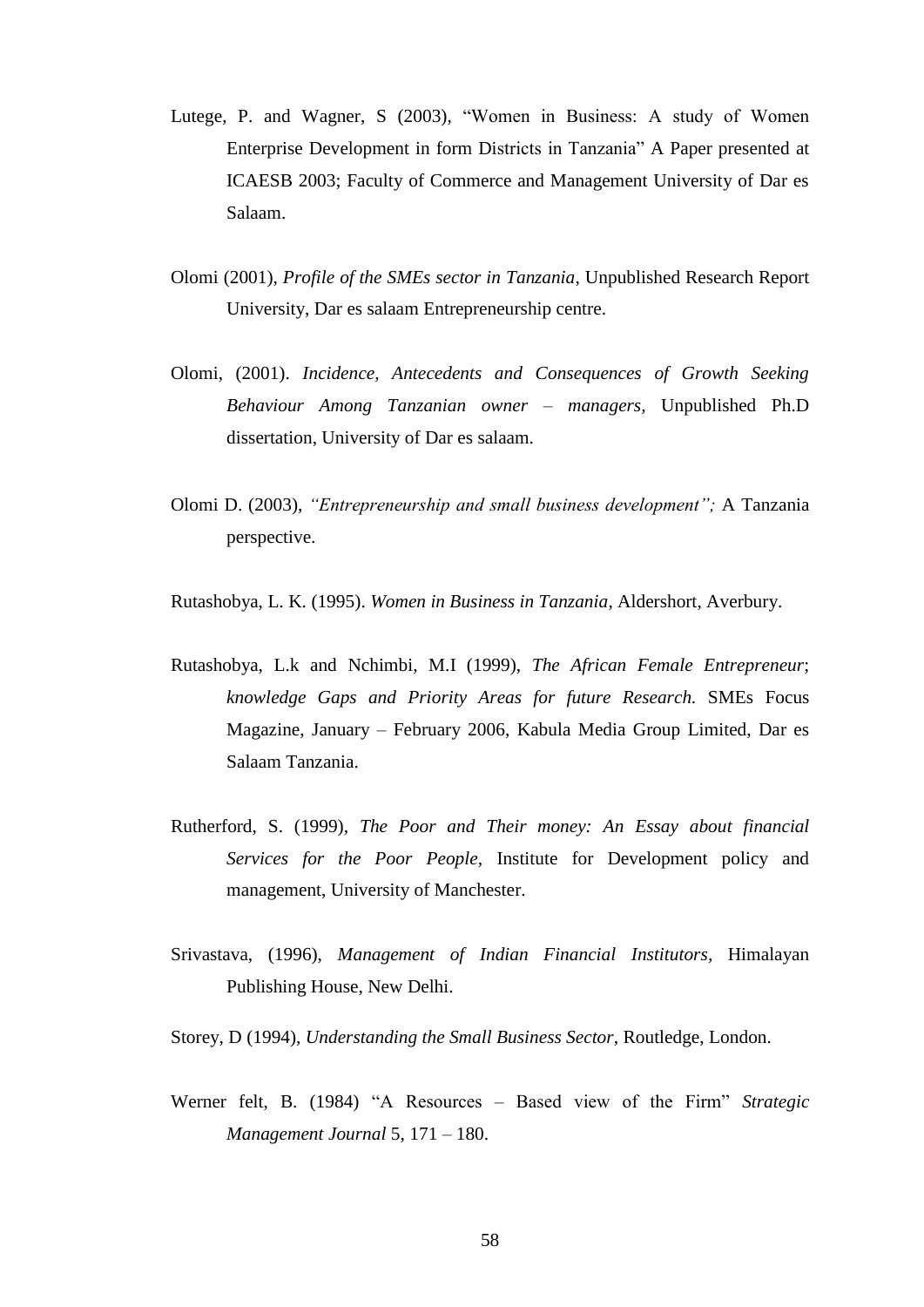# **APPENDIX**

# **A QUESTIONNAIRE FOR SMES' WORKERS TO DETERMINE THE STATUS OF THE BUSINESS**

Fill in brackets with (*x*) wherever is appropriate in each of the following questions. Please ensure accuracy of your answers. The information provided will be confidential and used for academic purpose only.

# **A: Characteristics**

1. Sex of the Respondent.

 $1=Male$  ( )  $2=Female$  ( )

2. In which Age category do you belong?

 $1= 18-28$  ( )  $2= 29-39$  ( )  $3= 40-50$  ( )  $4= 51+$  ( )

3. What is your highest level of education?

1= other education  $( ) 2=$  Primary education  $( )$ 

 $3=$  Secondary education ( ) 4=Diploma education ( )

 $5=$  Postgraduate education  $($ )

4. What are your working experience years?

1= below 1yr ( ) 2= 1-5yrs ( ) 3= 6-10yrs ( ) 4= 11yrs+ ( )

5. Where is the location of your business?

 **\_\_\_\_\_\_\_\_\_\_\_\_\_\_\_\_\_\_\_\_\_\_\_\_\_\_\_\_\_\_\_\_\_\_\_\_\_\_**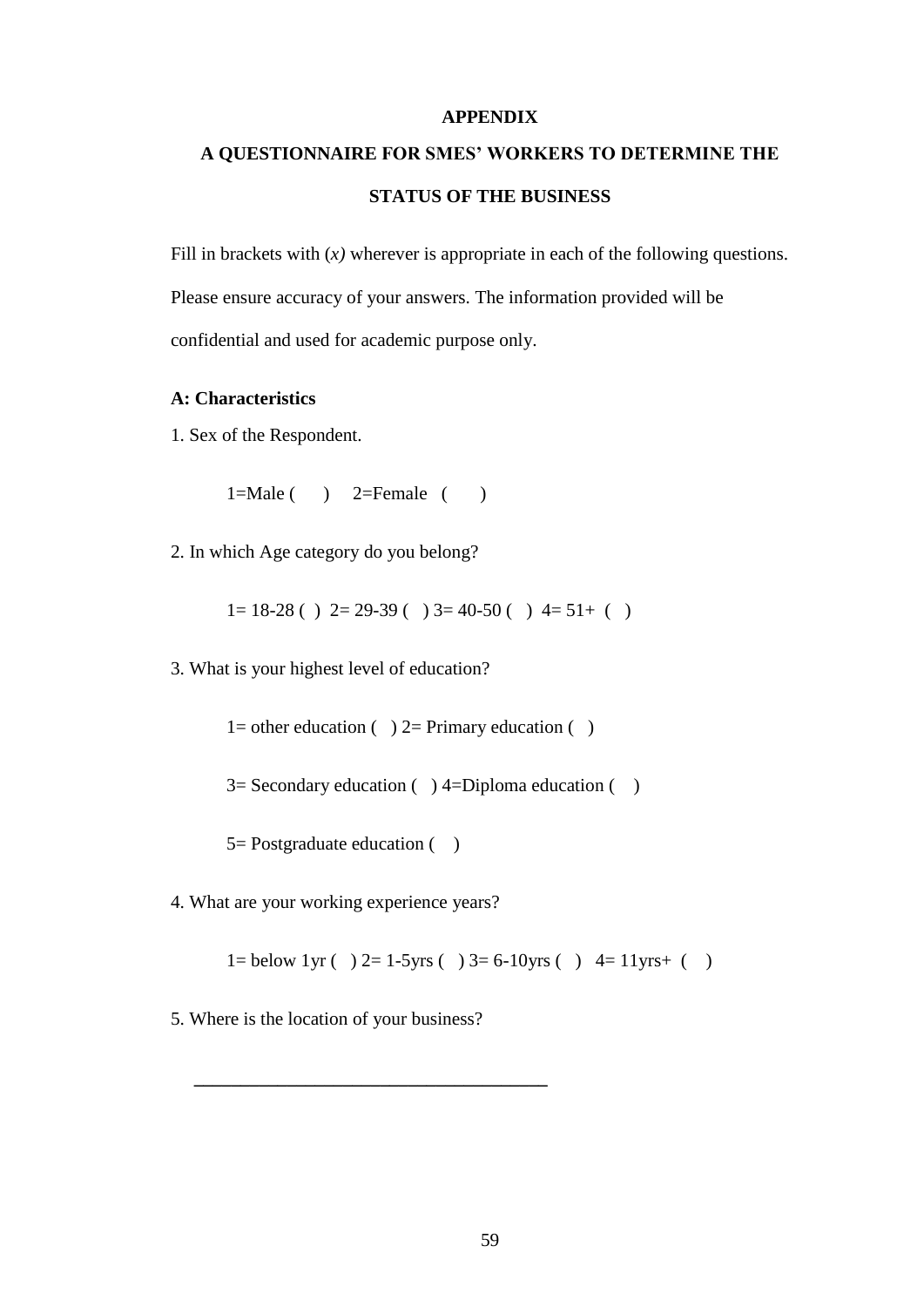# **B: Business Information**

- 6 i. Did you get any kind of loan?
	- 1. Yes ( ) 2. No ( )
	- ii. If yes, from which bank or financial institution?
		- 1. Bank ( ), 2. Financial institution ( ), 3 SACCOS / VIKOBA ( )
- 7. i. Can you state sales of your product /services monthly?
	- 1. Yes ( ) 2. No ( )
	- ii. If yes, mention your monthly sales
- 8. i. Can you state your monthly profit?
	- 1. Yes ( ) 2. No ( )
	- ii. If yes, what is your monthly profit?
- 9. i. Do you have records for your business shares in number?
	- 1. Yes ( ) 2. No ( )
	- ii. If yes, what is the shares number of your business?

10. i. Do you promote or advertise your product / service?

1. Yes ( ) 2. No ( )

ii. If no, state how you market your product / service.

11. i. Do you put records in the market shares?

1. Yes ( ) 2. No ( )